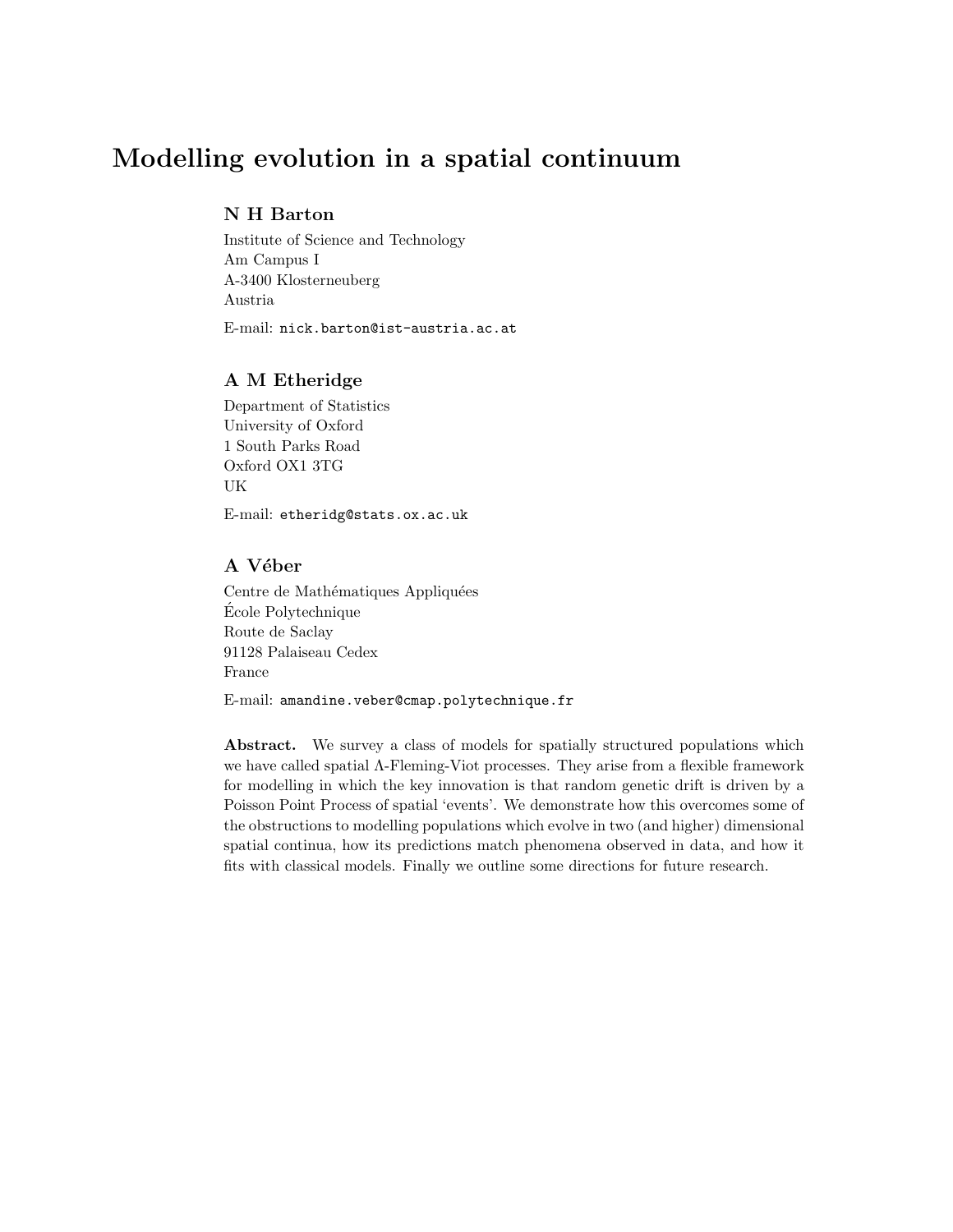## 1. Introduction

Almost all naturally occurring populations contain abundant genetic variation. This variation, generated by mutation and recombination, is then modified through the evolutionary processes of genetic drift, the movement of genes from place to place, and natural selection. A fundamental goal of theoretical population genetics is to understand the interactions between these evolutionary processes and their relative importance in shaping the patterns of genetic variation that we see in the world around us.

A natural starting point is a 'forwards in time' model for the way in which frequencies of different genetic types (allele frequencies) change with time. Such a model should then be compared to data. This generally takes the form of DNA sequences taken from individuals sampled from the population. These sequences are then used to infer the genealogical relationships between the individuals in the sample. For example they may be used to infer the tree describing the shared ancestry of a particular gene from the differences in the DNA sequence corresponding to that gene in different individuals in the sample. Thus, in order to compare the predictions of a mathematical model to data, one also needs a 'backwards in time' description of the genealogical trees relating individuals in a sample from a population evolving under that model. The resulting models are collectively known as coalescents.

The outstanding success in this area has been Kingman's coalescent which provides a description of the genealogical trees relating individuals in a sample from a highly idealised population (see §2.1). The resulting coalescent model is parametrised by a single number, the total population size,  $N$ . Although the assumptions of the population models of §2.1 are far too stringent to be satisfied by any real population (even in a laboratory), the power of the Kingman coalescent stems from that fact that if one replaces the census population size,  $N$ , by an *effective* population size,  $N_e$ , then the Kingman coalescent can be applied in an enormous variety of situations. Provided the sample is taken from sufficiently well-separated individuals, this approach even works when the population is spatially structured (see  $\S 4.1$ ). Thus the effective population size is somehow capturing the effects of population structure, natural selection, variable population size and so on. However, it is important to note that the effective population size is typically orders of magnitude different from census population size. For example, for humans, while the census population size now stands at  $7 \times 10^9$ , the *effective* population size is  $\mathcal{O}(10^4)$  ([1, 2]). We would like to understand how the different processes of evolution are feeding into this number. Moreover, the approach assumes that we are sampling 'uniformly from the whole population' and does not capture any information about spatial patterns of genetic variation. In order to address these issues we must explicitly incorporate spatial structure into our models.

The purpose of this article is to survey a framework for modelling spatially structured populations which was introduced, and for which some preliminary analyses were carried out, in a series of recent papers [3, 4, 5, 6, 7, 8]. The main innovation of this framework is the approach to modelling genetic drift, which, as we shall see, overcomes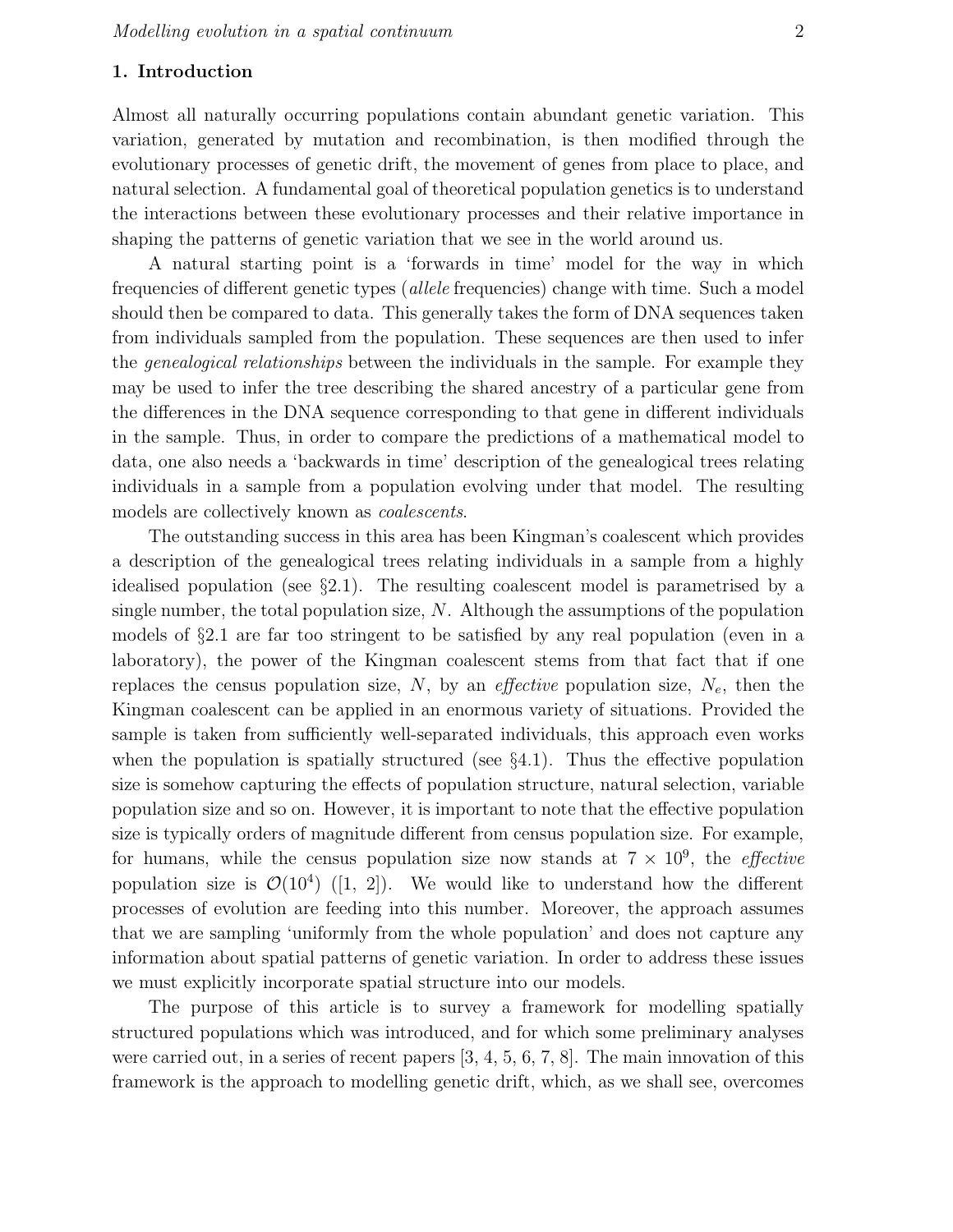obstacles that appear in the classical approach. This leads to a class of measurevalued processes which we believe to be of independent mathematical interest. The framework is very versatile: we can approximate the 'discrete deme' models of spatially structured populations from classical population genetics (§3.6), but it goes beyond that in incorporating the large-scale extinction/recolonisation events that dominate the demographic histories of many species (§3.1). In providing mathematically well-defined and consistent models for the (forwards in time) dynamics of allele frequencies and the (backwards in time) genealogical trees relating individuals in a sample from the population, it offers us a powerful toolbox with which to derive large scale results that do not depend upon the details of the construction.

It is useful to place this work in its historical context and so we begin with a brief description of some of the more widely studied models of population genetics. For more thorough mathematical introductions see, for example, [9, 10, 11] and for more of the biologicial background see [12]. Rather than presenting formal proofs, the core of the article (§3-§5) aims to motivate our approach and explain why results are true. For technical proofs the reader is referred to the original articles. Although, in order to simplify the exposition we have, in several places, considered special cases of our rigorous results, for ease of reference we have aimed as far as possible to use notation consistent with the original work. We shall also describe some more recent work which incorporates natural selection into our framework and explain how this approach is connected to established models. In §6 we briefly mention some related models before, finally, in §7 outlining some directions of future research.

Before embarking on this, let us make some remarks about our assumptions. If we trace the ancestry of a sample of chromosomes from an asexually reproducing population, each chromosome can be identified with a unique parent and so as we trace backwards in time ancestral lineages can only merge (when two chromosomes have a common parent) and not branch. As a result the ancestry is encoded in a tree. If chromosomes in sexually reproducing populations were passed down from parent to offspring as indivisible blocks, then the same would be true. However, as a result of recombination, the chromosome that a human mother, for example, passes to her child is not an exact copy of one of her chromosomes, but rather a mosaïc of complementary blocks taken from the pair of chromosomes that she carries. Thus, if we wish to trace the ancestry of a sample from a sexually reproducing population, then for each individual in the sample, we must trace back its parents, grandparents, great grandparents and so on. Eventually, since population sizes are finite, we will see individuals appear at multiple points in the resulting pedigree (even for a sample of size one). Thus the ancestral relationships between individuals will form a complex branching and coalescing web. Nonetheless, if one is interested, not in whole chromosomes, but in sufficiently small blocks of genome, it is reasonable to ignore recombination within the blocks and treat them as indivisible. This greatly simplifies the mathematical analysis. To avoid unnecessary complication, for (most of) the remainder of this article we shall do this. However, in §4.3 we comment briefly on how our approach can be adapted to incorporate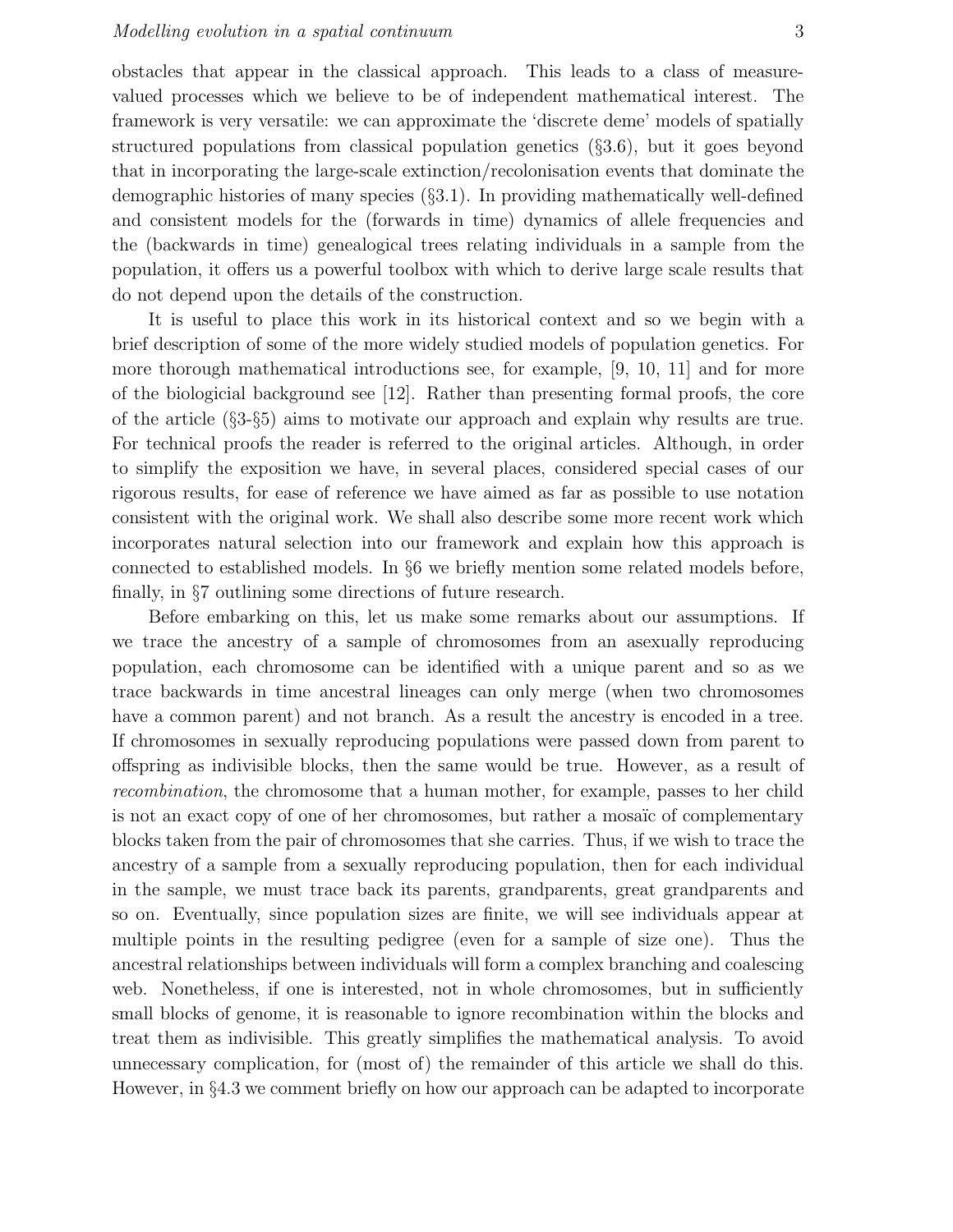recombination and the implications for statistical inference.

Let us close this section with some terminology. When we deal with populations subject to recombination, two genetic loci are said to be *tightly linked* if they are sufficiently close together that the possibility of recombination between them can be ignored. Two loci are *loosely linked* if recombination events between them are sufficiently frequent that types at the two loci are inherited essentially independently (for example if they are on different chromosomes). Finally, most populations are either haploid, meaning that individuals carry one copy of each chromosome, or diploid, meaning that chromosomes are carried in pairs.

#### 2. Some history

#### 2.1. Drift

To establish terminology and fix ideas, in this subsection we recall two classical approaches to modelling genetic drift. Our spatial model borrows ideas from both.

The first model was developed independently by R.A. Fisher and S. Wright (see [9] for some history). It considers an (idealised) unstructured population, of constant (large) size,  $N$ , in which all individuals are equally fit.

Definition 2.1 (The neutral Wright-Fisher model) Under the neutral Wright-Fisher model for a haploid population of constant size N, the population evolves in discrete generations. The number of offspring (in generation  $t + 1$ ) of each of the individuals in generation t is determined by multinomial sampling with equal weights. In other words, each individual in generation  $t + 1$  chooses its parent independently at random from those present in generation t.

It is a simple matter to describe the genealogical trees relating individuals in a sample from a population evolving according to this model. The probability that two individuals share a common parent in the previous generation is  $1/N$  and so, for a sample of size two, the time back to their most recent common ancestor (MRCA) has a geometric distribution with parameter  $1/N$ . Since this has mean N, we immediately see that the appropriate timescale for evolution is units of  $N$  generations. In these time units, the time to the MRCA is approximately exponentially distributed with parameter 1. The chance that three or more individuals have a common parent is  $\mathcal{O}(1/N^2)$ , and, similarly, the chance that two distinct pairs of ancestral lineages merge in a single generation is  $\mathcal{O}(1/N^2)$ . Thus for large populations, with high probability, all lineages ancestral to a finite sample will merge (pairwise) without us seeing any such events. Putting this together, for a sufficiently large population, the ancestry of a sample of size  $k$  is described as follows: the time we must trace back until we see the first merger of ancestral lineages is exponential with rate  $\binom{k}{2}$  $_{2}^{k}$ ) (the minimum of the exponential one random variables governing the  $\binom{k}{2}$  $_{2}^{k}$ ) possible pairwise mergers). At that time it is equally likely to be any of the pairs of lineages which merges. There are then  $(k-1)$  remaining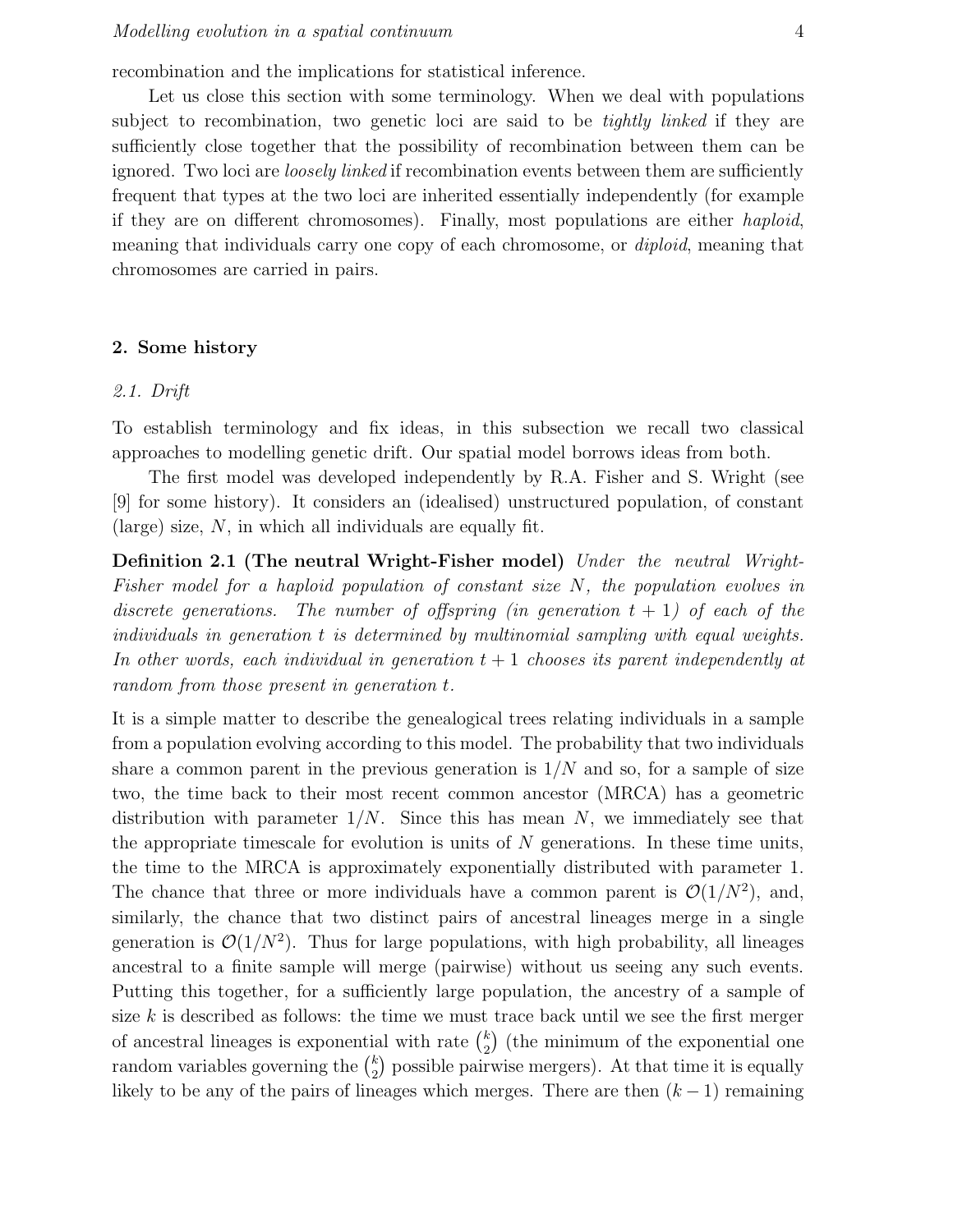lineages and the additional time we must wait until the next merger is exponential with parameter  $\binom{k-1}{2}$  $\binom{-1}{2}$  and so on. This is an informal description of *Kingman's coalescent*.

In order to obtain the Kingman coalescent, we first measured time in units of N generations and then let  $N \to \infty$ . To see what this corresponds to in our forwards in time Wright-Fisher model, we suppose that our population is divided into just two types, which we label a and A, and that each offspring inherits the type of its parent. Since, if the proportion of type  $\alpha$  alleles in the parental population is  $p$ , the absolute number of type a offspring is binomial with parameters  $(N, p)$ , it is elementary to see that the change  $\Delta p$  in the proportion over a single generation satisfies

$$
\mathbb{E}[\Delta p] = 0, \quad \mathbb{E}[(\Delta p)^2] = \frac{1}{N}p(1-p) \quad \text{and } \mathbb{E}[(\Delta p)^k] = \mathcal{O}\left(\frac{1}{N^2}\right) \text{ for } k \ge 3.
$$

One generation corresponds to  $1/N$  of our new units of time, so the N in these expressions can be interpreted as the length of the infinitesimal time interval over which we are measuring the change in proportion, and we deduce (for example from §15.1 of [13]) that in the limit as  $N \to \infty$  the proportion of a-alleles in the population will evolve according to the Wright-Fisher diffusion,

$$
dp_t = \sqrt{p(1-p)}dW_t,
$$

where  $\{W_t\}_{t\geq0}$  is a standard Brownian motion. This is the classical model of *genetic* drift. It is an unfortunate accident of history, that the biological term 'drift' refers to this purely stochastic term, in contrast to the usual mathematical terminology. We see immediately that under the action of drift alone, one of the types in our population will eventually fix (the diffusion will be absorbed at either  $p = 0$  or  $p = 1$ ).

We now have two dual models: *forwards in time*, allele frequencies evolve according to the Wright-Fisher diffusion and *backwards in time*, genealogical trees relating individuals in a sample are described by the Kingman coalescent. Before we can compare to data, we must take into account the rescaling of time that has taken place and our dual models become:

$$
\begin{array}{ll}\n\text{Forwards in time:} & \text{Backwards in time:} \\
dp_{\tau} = \sqrt{\frac{1}{N_e}p_{\tau}(1-p_{\tau})}dW_{\tau} & \text{Coalescence at rate } \frac{1}{N_e}\binom{k}{2}\n\end{array}
$$

Notice that in place of the census population size,  $N$ , we have substituted an *effective* population size,  $N_e$ . As commented in §1, the Kingman coalescent provides an excellent model in an enormous variety of situations, provided we make this substitution and this is reflected in the Wright-Fisher diffusion. The size of  $N_e$  is a measure of the strength of the genetic drift - the smaller the effective population size, the more quickly genetic drift will wipe out variability in our population. Of course, without variability we couldn't infer the genealogical trees relating individuals in our sample. The ultimate source of all variation is mutation. In this classical setting, mutations are modelled as falling at a Poisson rate along each branch of the coalescent tree (see, e.g.  $[11]$ ).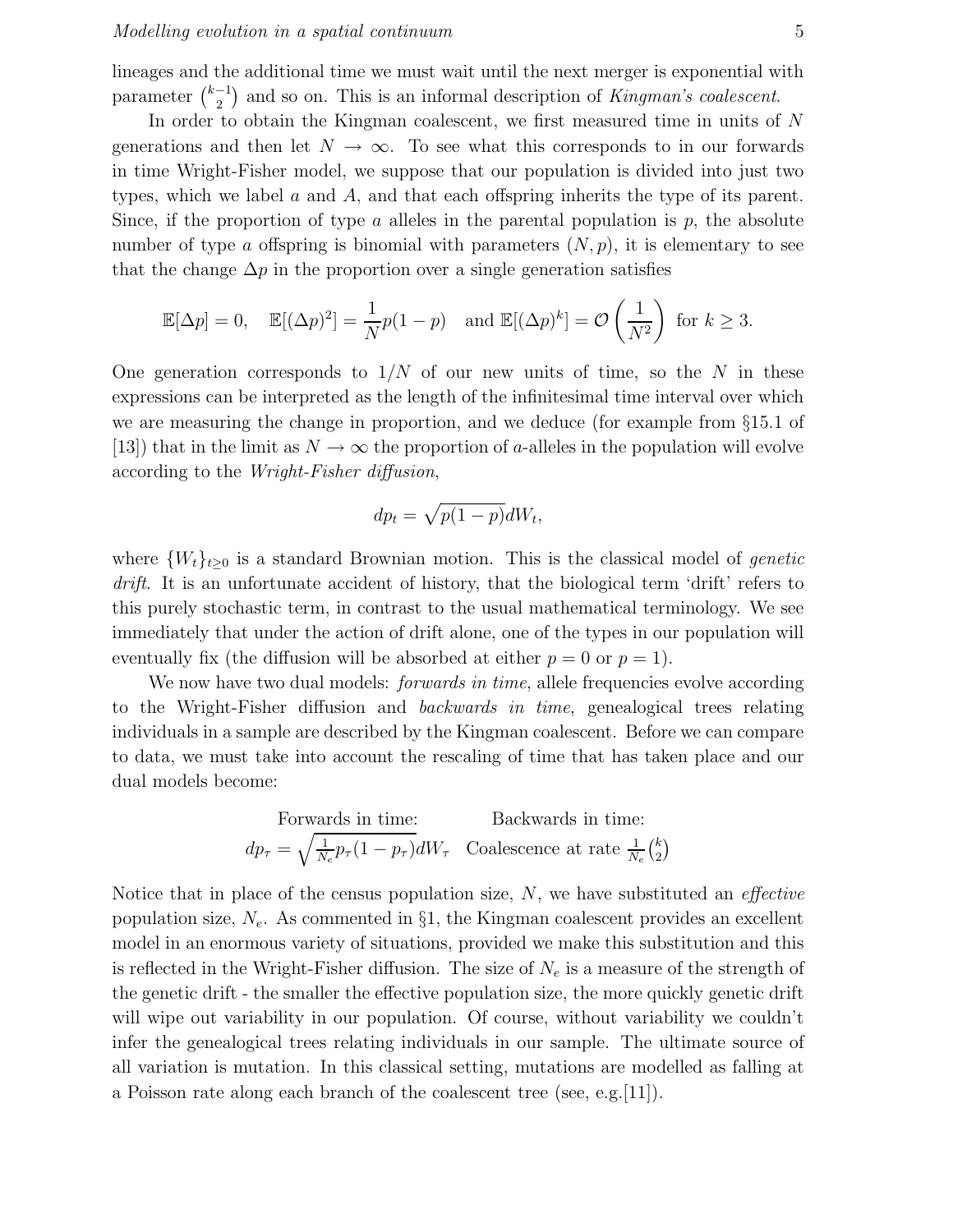A mathematically convenient consequence of this 'robustness' of the Kingman coalescent and the corresponding Wright-Fisher diffusion, is that we can expect the same limiting models if we replace the Wright-Fisher model by essentially any model that captures the key assumptions of Definition 2.1. A particular instance of this is that we can replace the Wright-Fisher model (in which generations are discrete) by the Moran model in which generations overlap.

**Definition 2.2 (The neutral Moran model [14])** A population of size  $N$  is said to evolve according to the neutral Moran model if at exponential rate  $\binom{N}{2}$  a pair of individuals is chosen uniformly at random from the population, one dies and the other splits in two.

There are many ways to parametrize this model. Our choice here has the advantage that the genealogy of a sample from the population is given by Kingman's coalescent (there is no need to rescale time). Notice that reproduction is driven by a Poisson process (we shall see this reflected in our spatial model of §3).

The duality that we have described between the Kingman coalescent and the Wright-Fisher diffusion is 'strong' in the sense that the genealogical trees relating individuals in a sample from the Wright-Fisher model converge to the Kingman coalescent and so it is reasonable to refer to the Kingman coalescent as describing the genealogy of a sample from a population evolving according to the limiting diffusion. Donnelly and Kurtz ([15]) exploited the fact that one can embed the Moran model for a population of size N into one for a population of size  $N + 1$  to construct the Wright-Fisher diffusion (or more generally the Fleming-Viot process, [16, 17], which describes allele frequencies under the limiting model when the type space consists of a possibly infinite number of types) and the Kingman coalescent simultaneously on the same probability space. Often one reports a weaker form of the duality, moment duality. If  $n(t)$  denotes the number of ancestral lineages alive in the Kingman coalescent at time t, then it follows that if  $p(t)$  denotes the proportion of a-alleles at time t under the Wright-Fisher diffusion, then

$$
\mathbb{E}_{p(0)}[p(t)^{n(0)}] = \mathbb{E}_{n(0)}[p(0)^{n(t)}].
$$
\n(1)

Here (and throughout) we use  $\mathbb{E}_x[X(t)]$  to denote the expectation of the random variable  $X(t)$  given that  $X(0) = x$ . The expectation on the left of (1) is with respect to the distribution of the Wright-Fisher diffusion, while that on the right is for the Kingman coalescent. The arrow of time for these two processes points in opposite directions, but we follow the usual convention of denoting time for the Kingman coalescent as a positive quantity. Thus in (1), a sample of  $n(0)$  individuals is taken at time t for the Wright-Fisher diffusion (which corresponds to time 0 for the Kingman coalescent) and  $n(t)$  is the number of ancestral lineages alive at time t before the sampling time (which is time 0 for the Wright-Fisher diffusion).

To see why (1) should hold, the left hand side is the probability that all individuals in a sample taken from the population at (Wright-Fisher) time t are of type  $a$  and, in the absence of mutation, this is the same as the probability that all individuals ancestral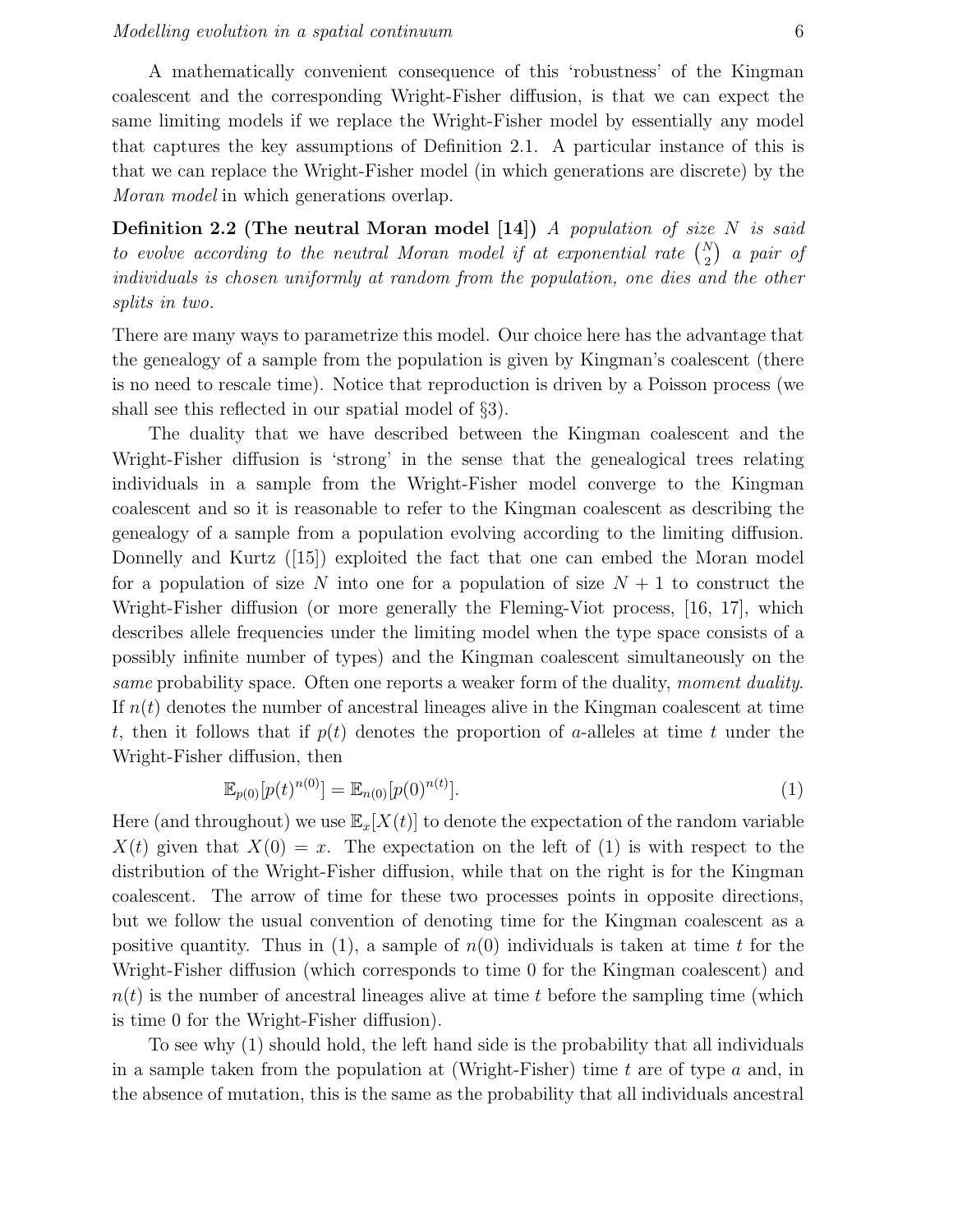to the sample at time 0 were of type a. The number of individuals alive at time 0 that are ancestral to a sample taken at time t is  $n(t)$  and so the right hand side is precisely the probability that we seek. The analogue of (1) will be a key tool for analysis of our more complex models. However, it is important to understand that a moment duality of this form does not in general imply the stronger duality. In [18], Taylor gives examples of different individual based models for which the forwards in time processes of allele frequencies all converge to the same limit, but the genealogical processes converge to different limits.

# 2.2. Introducing space

Modelling spatially structured populations has a long history. Wright's island model ([19]) was an early attempt to understand the effects of spatial subdivision. In this model, the 'islands' of population are assumed to sit at the vertices of a complete graph and individuals migrate between islands. This has been refined and extended in many ways, but most models have the same basic structure: the population is subdivided into islands or demes which are situated at the vertices of a graph. Interaction between subpopulations is through migration of individuals along the edges of the graph.

An important example of models of this class is the Kimura stepping stone model, [20]. Let us index the vertices of the graph by a finite or countable set I and, for  $i, j \in I$ , write  $i \sim j$  if the vertices labelled i and j are neighbours. Just as the Wright-Fisher diffusion was obtained as a limit of the neutral Wright-Fisher model as population size went to infinity, the Kimura stepping stone model can be obtained as a limit of a structured Wright-Fisher model as the size of the subpopulation in each deme tends to infinity. In the prelimiting model, in each generation each subpopulation reproduces according to the neutral Wright-Fisher model, but now, in addition, after reproduction it exchanges a proportion of individuals with its neighbours. More precisely, for each pair  $(i, j)$  with  $i \sim j$ ,  $m_{ij}$  individuals chosen at random from deme i migrate to deme j and, to preserve population size in each deme, we suppose that  $\sum_{j:i \sim j} m_{ij} = \sum_{j:i \sim j} m_{ji}$ . We suppose that the effective population size in each deme is  $N_e$  and that  $\sum_{i:i \sim j} m_{ij} \ll N_e$ . (In fact, under this assumption, one obtains the same approximation if, for example, a Poisson number of individuals with mean  $m_{ij}$  migrate from deme i to deme j after each reproduction event.) If the population is divided into just two types,  $a$  and  $A$ , writing  $p_i$  for the proportion of a-alleles in deme i, the Kimura stepping stone model takes the form

$$
dp_i = \sum_{j:j \sim i} m_{ji}(p_j - p_i)dt + \sqrt{\frac{1}{N_e}p_i(1 - p_i)}dW_i,
$$
\n(2)

where  $\{W_i\}_{i\in I}$  are independent standard Brownian motions. This standard stepping stone model does not consider the effect of spatial variation in population density of migration, although this is easily incorporated (see, for example, [21]).

We can also mimic our previous arguments to understand the genealogical trees relating individuals in a sample from a population whose dynamics are governed by (2).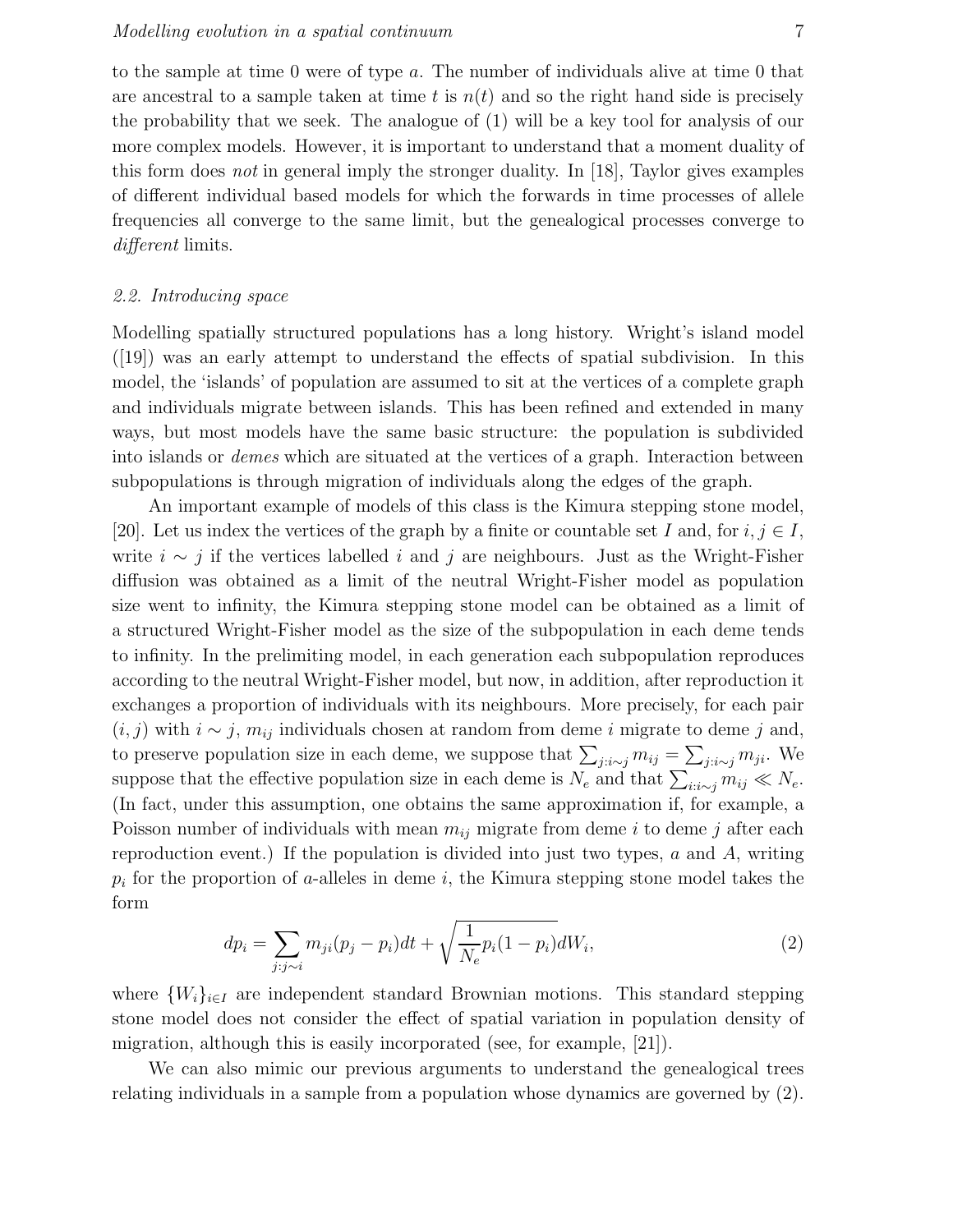Just as we never saw mergers of three or more lineages in the Kingman coalescent, so (since  $\sum_{i:i\sim j} m_{ij} \ll N_e$ ) we never see a simultaneous merger and migration in this structured coalescent. The genealogical tree relating a finite sample of individuals, consisting of  $n_i$  individuals from deme i for each  $i \in I$ , is traced out by the system of coalescing random walks  $\{(n_i(t))_{i\in I}\}_{t\geq 0}$ , where

- for each  $i \in I$ ,  $n_i \mapsto n_i 1$  at instantaneous rate  $\frac{1}{N_e} {n_i \choose 2}$  $\binom{i}{2}$
- for each  $i, j \in I$  with  $i \neq j$ ,  $\int n_i \mapsto n_i - 1$  $n_j \mapsto n_j + 1$ at instantaneous rate  $n_i m_{ji}$ .

Once again this implies a weaker moment duality between the stepping stone model and the structured coalescent which we shall see reflected in our model in a spatial continuum. For any vector  $\underline{n}(0) = (n_i(0))_{i \in I}$  with non-negative integer components and  $\sum_i n_i(0) < \infty$  and any initial condition  $\underline{p}(0) = (p_i(0))_{i \in I}$  for (2),

$$
\mathbb{E}_{\underline{p}(0)}\left[\prod_{i\in I}p_i(t)^{n_i(0)}\right] = \mathbb{E}_{\underline{n}(0)}\left[\prod_{i\in I}p_i(0)^{n_i(t)}\right].\tag{3}
$$

Note once again that time for the coalescent process runs backwards and so we have adopted the same conventions as in (1).

### 2.3. Spatial continua: the pain in the torus

In some situations, the stepping stone model is very natural. However, many populations are not subdivided, but instead are distributed across a spatial continuum. For such populations, in order to use the stepping stone model, one must impose an artificial subdivision of space and choose a graph (often  $\mathbb{Z}^2$ ) which caricatures the local geography. One would like instead an analogue of the stepping stone model in a spatial continuum.

The stepping stone model is a system of stochastic ordinary differential equations, indexed by the set  $I$ , for which a natural continuum analogue would be the stochastic partial differential equation

$$
dp_t = \frac{1}{2}\Delta pdt + \sqrt{\frac{1}{N_e}p_t(1-p_t)}W(dt, dx),\tag{4}
$$

where  $W$  is a space-time white noise. In one space dimension, one can obtain  $(4)$  through a diffusive rescaling of the stepping stone model on Z. Moreover, under this rescaling, the system of coalescing random walks which describes the genealogy of a sample from the population (2) converges to a system of Brownian motions which coalesce at a rate depending upon the local time that they spend together. However, in two spatial dimensions equation (4) has no solution. Moreover, if one applies the diffusive rescaling to the stepping stone model on  $\mathbb{Z}^2$ , the limit obtained is deterministic. The easiest way to see this is to consider what happens when one rescales the genealogical trees. Just as in one dimension, the motion of a single lineage will converge to Brownian motion, but since two Brownian motions in two dimensions will never meet, we don't see any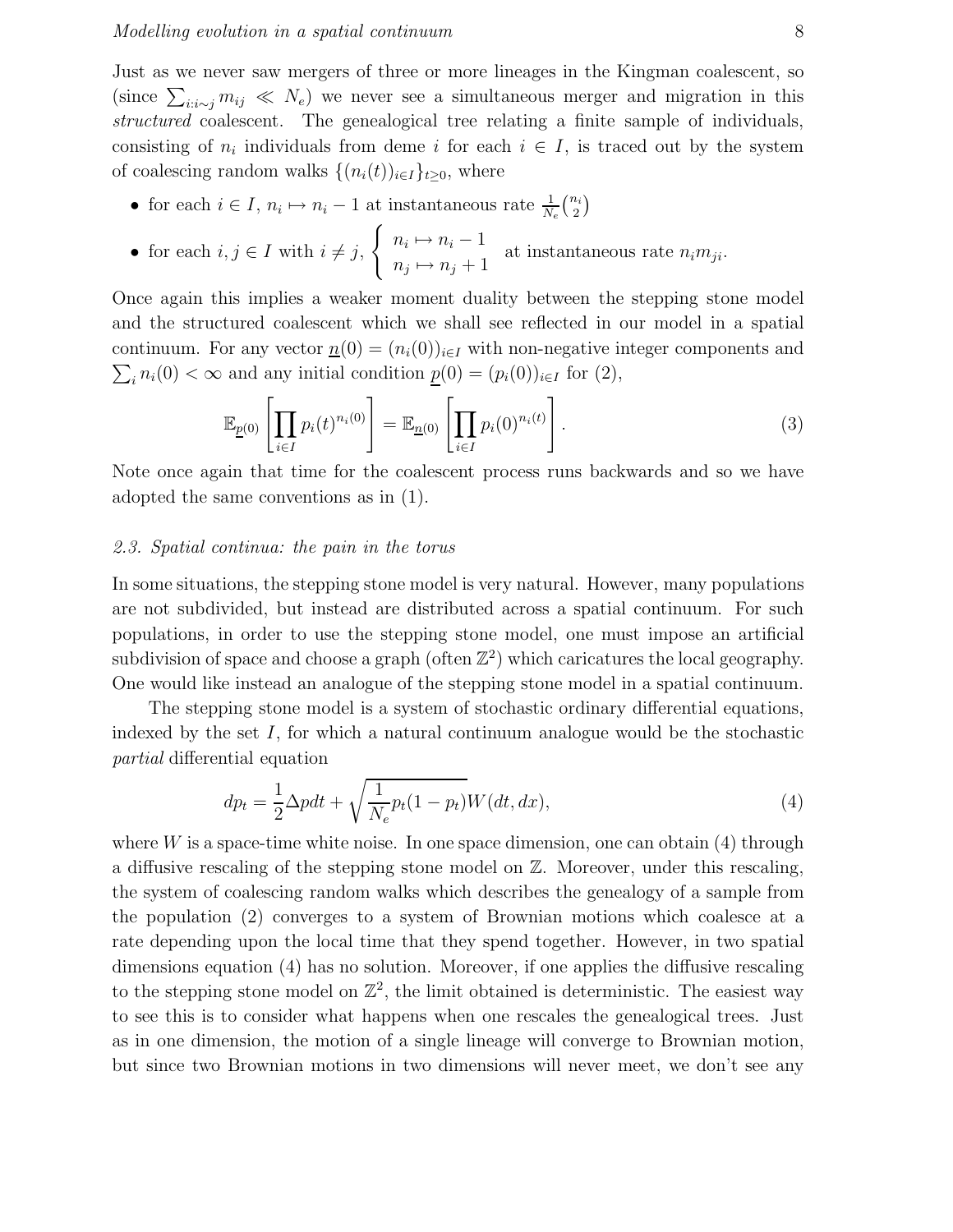coalescence and, as we saw in  $\S 2.1$ , the coalescence backwards in time corresponds to the random genetic drift forwards in time.

Although in two spatial dimensions, two Brownian motions will never meet, they will come arbitrarily close to one another infinitely often. This suggests another possible approach: model the genealogy of a sample from the population as a system of Brownian motions which coalesce at an instantaneous rate depending upon their separation. We must also specify the location of the parent, for example as the midpoint between the two coalescing lineages. However, such a model lacks *sampling consistency*. To see this, take the genealogical tree relating a sample of three individuals and delete the ancestral lineage corresponding to a randomly chosen individual in the sample. With positive probability, this lineage was involved in the most recent coalescence event in our full tree and at the time of that coalescence event, the other lineage which was involved (which is ancestral to our subsample) will jump. This jump would not be seen if we modelled the genealogy of the subsample directly.

Malécot and Wright attempted to model populations living in a spatial continuum in the 1940s ([22, 19]). Their model assumes that individuals are dispersed according to a Poisson Point Process of constant intensity in  $\mathbb{R}^2$ . The reproduction mechanism mimics that of the Wright-Fisher model: the population evolves in discrete generations and the number of offspring of each individual is Poisson with mean one. This is exactly the distribution of the family size of a single individual in the Wright-Fisher model as  $N \to \infty$ . The twist is that offspring now have a spatial position which is sampled (independently) from a Gaussian distribution centred on the spatial location of their parent. In addition, the model incorporates mutation: with probability  $\mu$  an offspring, rather than inheriting the genetic type of its parent, is of a type never before seen in the population.

The work of Malécot and Wright predates the coalescent by forty years. Instead of discussing genealogical trees, they calculated  $F(x)$ , the probability of identity in state of two individuals sampled at separation  $x \in \mathbb{R}^2$ ; that is the probability that the two individuals carry identical copies of an ancestral allele. This is equivalent to calculating the generating function of the number of generations back to their MRCA. Malécot uses a recursion to obtain an approximation for  $F(x)$  in terms of  $K_0$ , the modified Bessel function of the second kind of order zero:

$$
F(x) \approx \frac{1}{\mathcal{N} + \log\left(\frac{l}{\kappa}\right)} K_0\left(\frac{\|x\|}{l}\right), \qquad \|x\| > \kappa,
$$
\n<sup>(5)</sup>

where  $\kappa$  is a local scale,  $l = \sigma / \sqrt{2\mu}$  is the characteristic length scale,  $\sigma^2$  is the variance of the Gaussian distribution that determines the location of offspring and  $\mathcal N$  is Wright's neighbourhood size, which, loosely, measures the number of 'potential parents' of each offspring. We shall refer to  $(5)$  as the *Wright-Malécot formula*.

However, as first observed by Felsenstein in 1975 ([23]), the assumptions of Wright and Malécot are inconsistent. On the one hand they assume that the population is at stationarity and distributed across the plane as a Poisson point process of constant intensity, but on the other that it evolves according to a branching random walk. The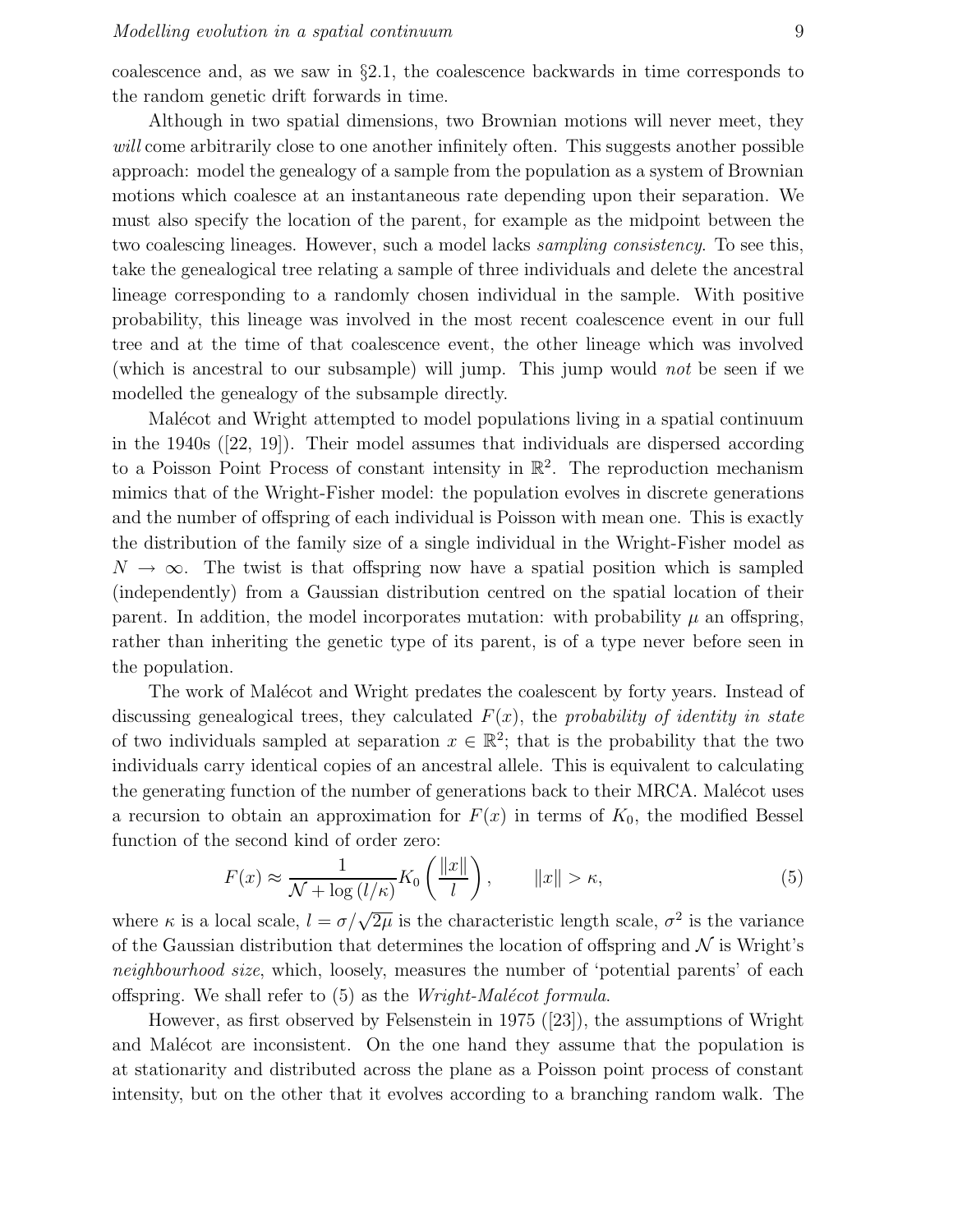

Figure 1. Identity in state in a stepping stone model on  $\mathbb{Z}^2$ . The horizontal axis is the (Euclidean) separation at which individuals are sampled. The three sets of dots correspond to exact values for three different values of  $N_e$ . The curves are obtained from the Wright-Malécot formula.

difficulty is that in (one and) two spatial dimensions, populations whose dynamics are governed by spatial branching processes (with homogeneous branching and dispersal mechanisms) have no stationary distribution. If not extinct, they develop clumps of arbitrarily large density and extent. To overcome this, Felsenstein tried working on a torus instead of the whole plane. However, the total population size is then governed by a Galton-Watson branching process, which will either eventually die out or grow without bound, and so next he tried exogenously specifying the population size. But this does not overcome the clumping. Felsenstein famously dubbed the problem 'the pain in the torus'. The key point is that to overcome clumping, the population size must be regulated locally. There are models based on spatial branching processes which incorporate local regulation of the population size and exhibit stable population dynamics (e.g.  $[24, 25, 26, 27, 28]$ ), but these are challenging to work with and there seems little hope of recovering explicit descriptions for the corresponding genealogical trees. In [29], we successfully extend the Wright-Malécot formula to a class of population models that incorporate local regulation. However, the usefulness of this result is limited due to the lack of explicit models for which the assumptions of our model can be validated and parameters established.

At this point we have two (unsatisfactory) approaches to modelling populations in a spatial continuum. We can artificially subdivide the population and use a stepping stone model or we can ignore the inconsistencies in the assumptions and use the Wright-Malécot formula. What is striking is just how close these two approaches turn out to be. Figure 1 shows the probability of identity at different separations under the stepping stone model on  $\mathbb{Z}^2$  (with  $m_{ij} = 1/4$  if  $i \sim j$ ) for three different choices of  $N_e$ . The curves are the corresponding predictions of the Wright-Malécot formula (for appropriate choices of parameters). The fit is astonishing, even for a deme-spacing of one.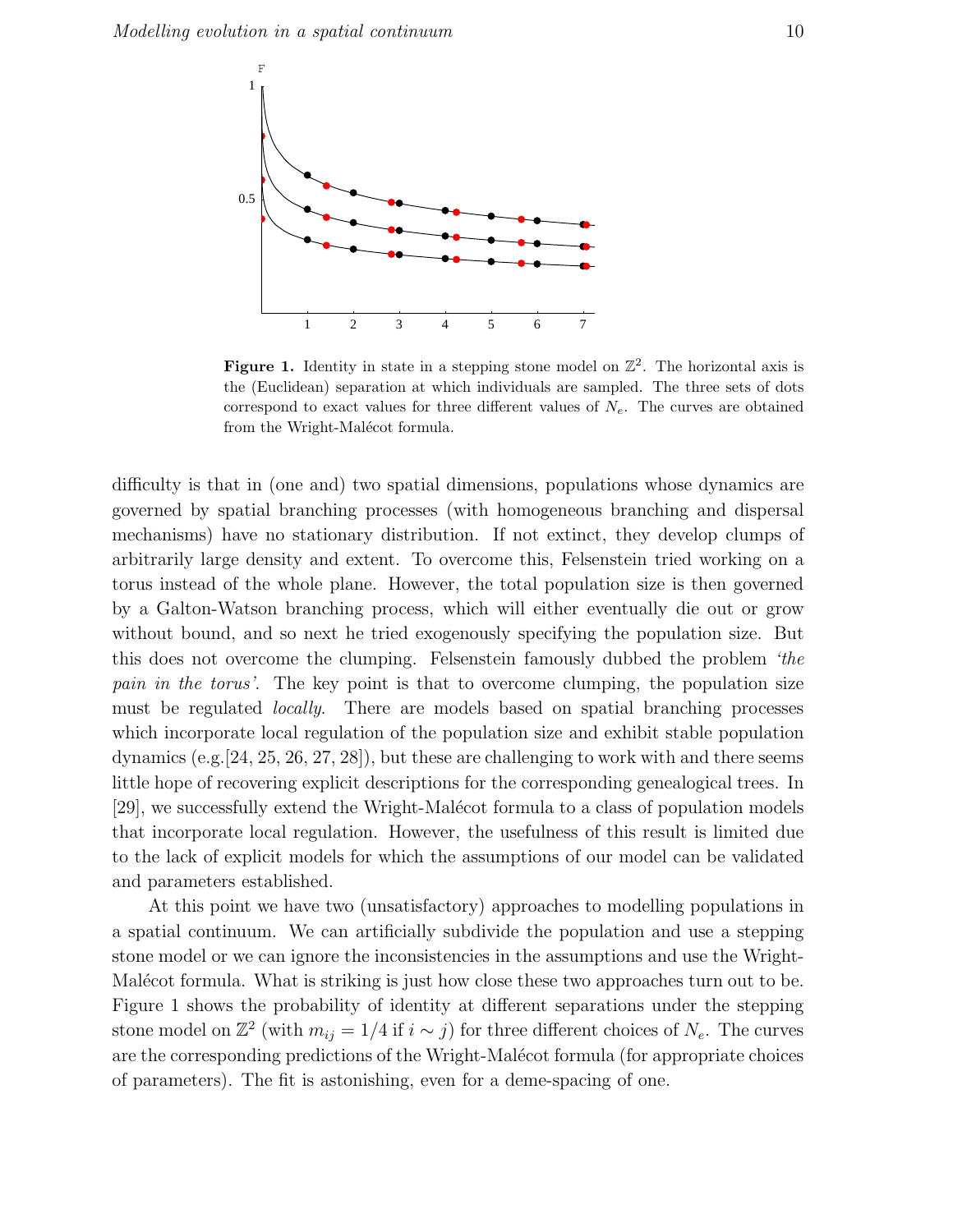## 3. A framework for modelling

## 3.1. Some biological considerations

We have so far focused on the mathematical shortcomings of the classical models for gene flow. But they also fail to provide an explanation of biological data: in particular, for the wide range of spatial scales over which patterns in allele frequencies persist, for the magnitude of random fluctuations seen even in dense populations, and for correlations across unlinked genetic loci. The Wright-Malecot formula predicts an approximately exponential decay in the probability of identity as a function of separation; in contrast, data reveals that although this is a good approximation over relatively short distances, correlations in allele frequencies persist over much longer spatial scales (e.g. [30]). There is also no convincing explanation for the huge discrepancy between census population size and effective population size that is implied by the moderate levels of genetic diversity seen even in abundant populations ([31]). Finally, the classical theory of isolation by distance implies that patterns at loosely linked loci are independent of each other. Yet, the whole field of phylogeography ([32]) is based on the idea that genetic patterns reflect demographic history - shaped by large-scale population movements which implies that such patterns are shared across loci. The idea that a population's history can be inferred from its genetics makes no sense under the classical theory. One possible explanation for all three effects is that the demographic history of many species is dominated by large-scale extinction/recolonisation events, which substantially reduce genetic diversity and cause collective movements of genes across large distances.

There is a further consideration when modelling spatially distributed populations. Our approximation of the exact genealogical trees for the Wright-Fisher model, which do (albeit rarely) admit mergers of three or more ancestral lineages, by the Kingman coalescent, in which there are only pairwise mergers, rests on the fact that offspring are selecting parents (independently and uniformly) from a very large pool. In the language of  $\S 2.3$ , neighbourhood size is very large. However, in a spatial continuum, neighbourhood size can be small and then pairwise coalescence of ancestral lineages may not dominate.

The framework that we now describe not only overcomes the pain in the torus, but it also allows us to explicitly incorporate both large-scale extinction/recolonisation events and small neighbourhood size. The key innovation is that reproduction and extinction/recolonisation events are both driven by a space-time Poisson process rather than being based upon individuals. Of course, a Poisson process is probably not an appropriate model for some types of large scale events (e.g. glacial maxima), but for others (forest fires, storms etc.) it can be viewed as a reasonable starting point. Moreover, the framework provides a mechanism for modelling populations conditional on such events. We shall focus on a particular model that arises from this framework, and briefly mention another variant in §3.3, but it should be emphasised from the outset that the framework itself is very flexible: only the formulation of genetic drift in terms of a Poisson process of events is crucial. The exact form of those events is not important.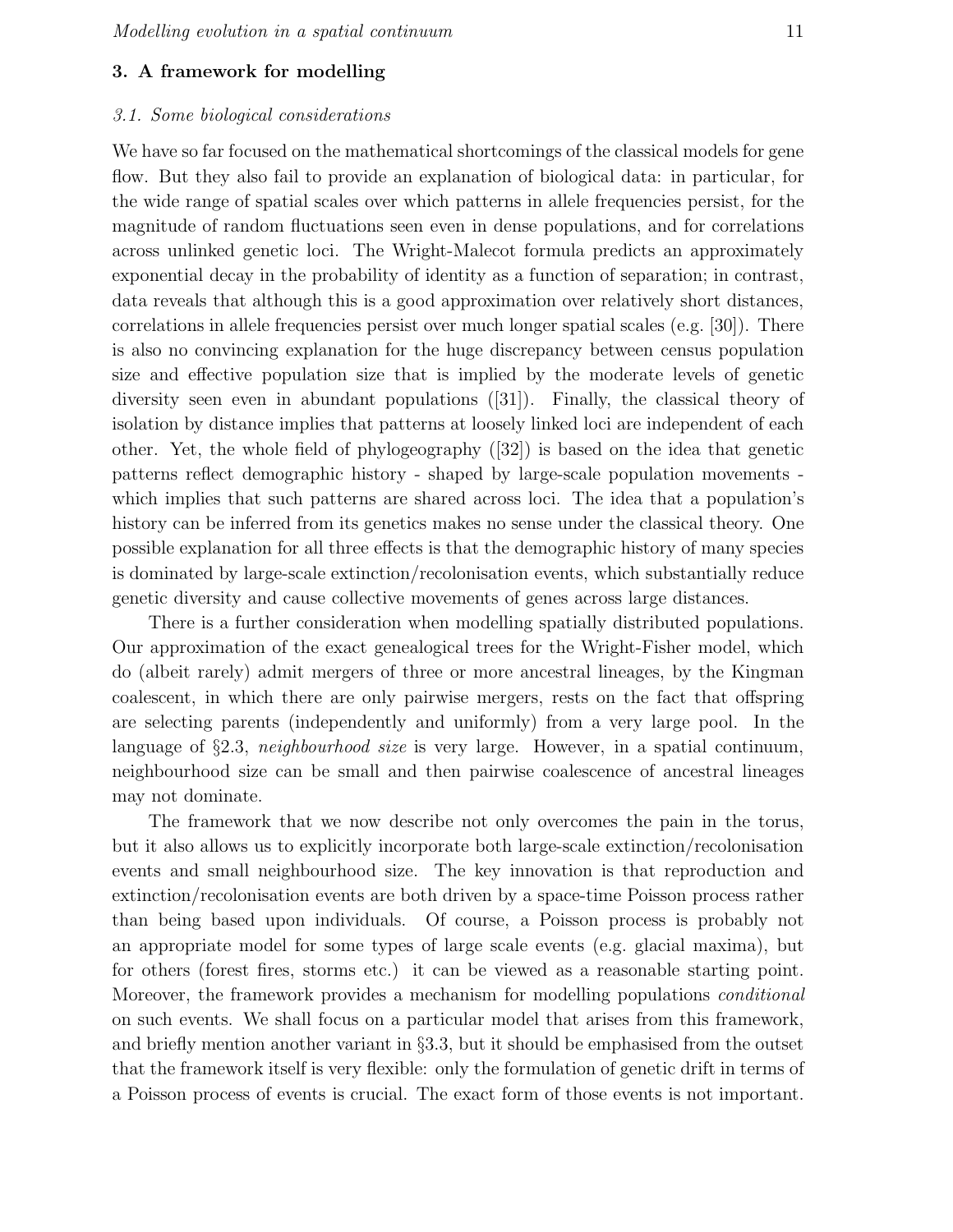#### 3.2. Individual based models

We begin with an individual-based model. For this section we shall suppose that the population evolves in  $\mathbb{R}^d$ . We can work in any dimension, but from the biological point of view, the most interesting case is  $d = 2$ . The model is parametrized by a real number  $\lambda > 0$  and a measure which we write as

$$
\xi(dr, du) = \mu(dr)\nu_r(du) \tag{6}
$$

on  $(0, \infty) \times (0, 1]$ . Here  $\mu$  is a (possibly infinite) measure on  $(0, \infty)$  which will determine, for each r, the rate at which 'events of size r' fall on any given point. For each r,  $\nu_r$  is a probability measure on (0, 1] which will determine the 'impact' of an event. To avoid trivialities we also assume that  $\xi((0,\infty) \times (0,1]) > 0$ . The dynamics are driven by a Poisson point process,  $\Pi$ , on  $\mathbb{R}_+ \times \mathbb{R}^d \times \mathbb{R}_+ \times (0,1]$  with intensity  $dt \otimes dx \otimes \xi(dr, du)$ .

Each point  $(t, x, r, u)$  of  $\Pi$  is thought of as an 'event' which affects only individuals living within  $B_r(x)$ , the closed ball of radius r and centre  $x \in \mathbb{R}^d$ . Frequent 'small' events model ordinary reproduction, whereas infrequent 'large' events mimic the effects of large-scale extinction/recolonisations. More precisely, at a point  $(t, x, r, u)$  of  $\Pi$ , if  $B_r(x)$  is empty do nothing. Otherwise:

- choose a parent uniformly at random from those individuals present in the ball;
- each individual in  $B_r(x)$  (including the parent), independently, dies with probability  $u$ ;
- throw down new individuals (with the same type as the parent) according to an independent Poisson point process with intensity  $u\lambda \mathbf{1}_{B_r(x)}(y)dy$  (where  $\mathbf{1}_A$  is the indicator function of the set A).

This mechanism can then be thought of as regulating the reproductive success of individuals. If the ball  $B_r(x)$  is crowded, then each individual living there has only a small chance of reproducing. On the other hand if the ball is only sparsely populated they have a significant chance of producing a Poisson number of offspring with mean  $\lambda u V_d(r)$  where  $V_d(r)$  is the volume of a ball of radius r in  $\mathbb{R}^d$ .

In order to ensure that this process exists, in [4] we assumed that

$$
\int_0^\infty \int_0^1 ur^d \left(1 + r^d\right) \nu_r(du)\mu(dr) < \infty. \tag{7}
$$

In fact this condition is stronger than is really required and A.V. and Anton Wakolbinger (personal communication) have shown that the model exists under the weaker condition (12) below.

If we were to allow 'births' in events when there is no potential parent present in the ball, then the population would have a Poisson point process with intensity  $\lambda dx$ as stationary distribution. However, we do not. Nonetheless, because neighbourhoods overlap, an empty region can subsequently become recolonised. The question is whether this is enough to prevent the population from dying out. In  $[4]$ , it is shown that there is a critical value of the parameter  $\lambda$  below which extinction is certain, but above which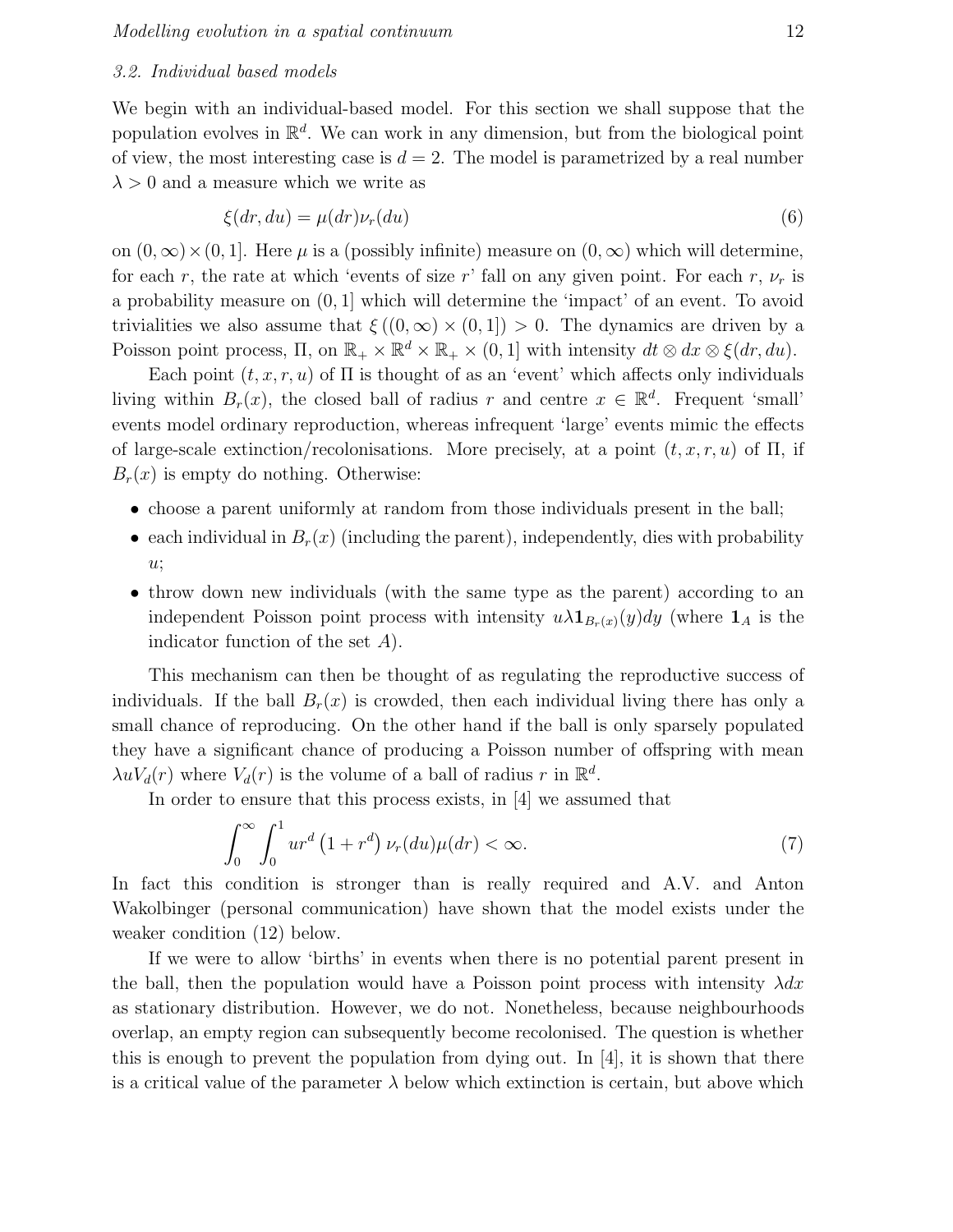the population, started from a Poisson random measure with constant intensity, survives (indeed there is an ergodic stationary distribution).

Ideally, we would now identify the distribution of the genealogy of a sample from such a population. However, it turns out that this is complicated. Because regions can, and do, become empty, knowing that there is an individual in our sample at a point  $x \in \mathbb{R}^2$  tells us something about the Poisson process of events that have occurred. In particular, it is not possible to infer the ancestry by simply reversing the Poisson process of events. On the other hand, for sufficiently large  $\lambda$ , one expects the genealogy to be well approximated by the system of coalescing lineages generated by reversing the Poisson process and assuming that the regions are never empty. The methods of [4] can be used to make this precise. Here, instead, in the next subsection we turn to a variant of the model in which explicit calculations are feasible and examine the stability of genealogical trees as the density of individuals changes in that setting.

## 3.3. A Gaussian replacement mechanism

The individual based model considered above is very special. There is of course no reason to suppose that reproduction or extinction/recolonisation events should affect discs and still less that they should have the same 'impact' on everyone living in a region. An alternative model was studied in [6]. The dynamics are again driven by a Poisson point process of events, but now instead of affecting a compact region, an event has the potential to affect all individuals in the population, but with a probability that decreases (with Gaussian decay) with distance from the 'centre' of the event. More precisely, dynamics are driven by a Poisson process,  $\Pi_1$ , with intensity  $\Lambda dt \otimes dx$  for some constant Λ. If  $(t, x) \in \Pi_1$  then we first choose a parent by taking a weighted sample from the current population, where an individual at  $y$  is given weight

$$
v(y,x) = \exp\left(-\frac{\|y-x\|^2}{2\alpha^2\theta^2}\right).
$$

Here we will assume that  $\alpha, \theta \in \mathbb{R}$  are constant, but they can, more generally, be taken to be random (and not necessarily independent). Each individual is killed with a weighted probability, so that an individual at z, say, is killed with probability

$$
u(z,x) = u_0 \exp\left(-\frac{\|z-x\|^2}{2\theta^2}\right)
$$

where  $0 < u_0 \leq 1$ . Offspring, of the same type as the parent, are thrown down according to a Poisson process with intensity  $\lambda u(z, x)dz$ .

This time, the process has a stationary distribution for all choices of  $\lambda$ , given by a homogeneous Poisson process in the plane with intensity  $\lambda dx$ . Moreover, the genealogy can be obtained by simply reversing the Poisson process of events. However, analogous to the effect of empty regions in our disc model, if  $\lambda$  is small, it may be that an ancestral lineage sometimes has to make a very long jump to find a parent. In contrast to the disc model, in this setting, provided we assume that the population is at stationarity,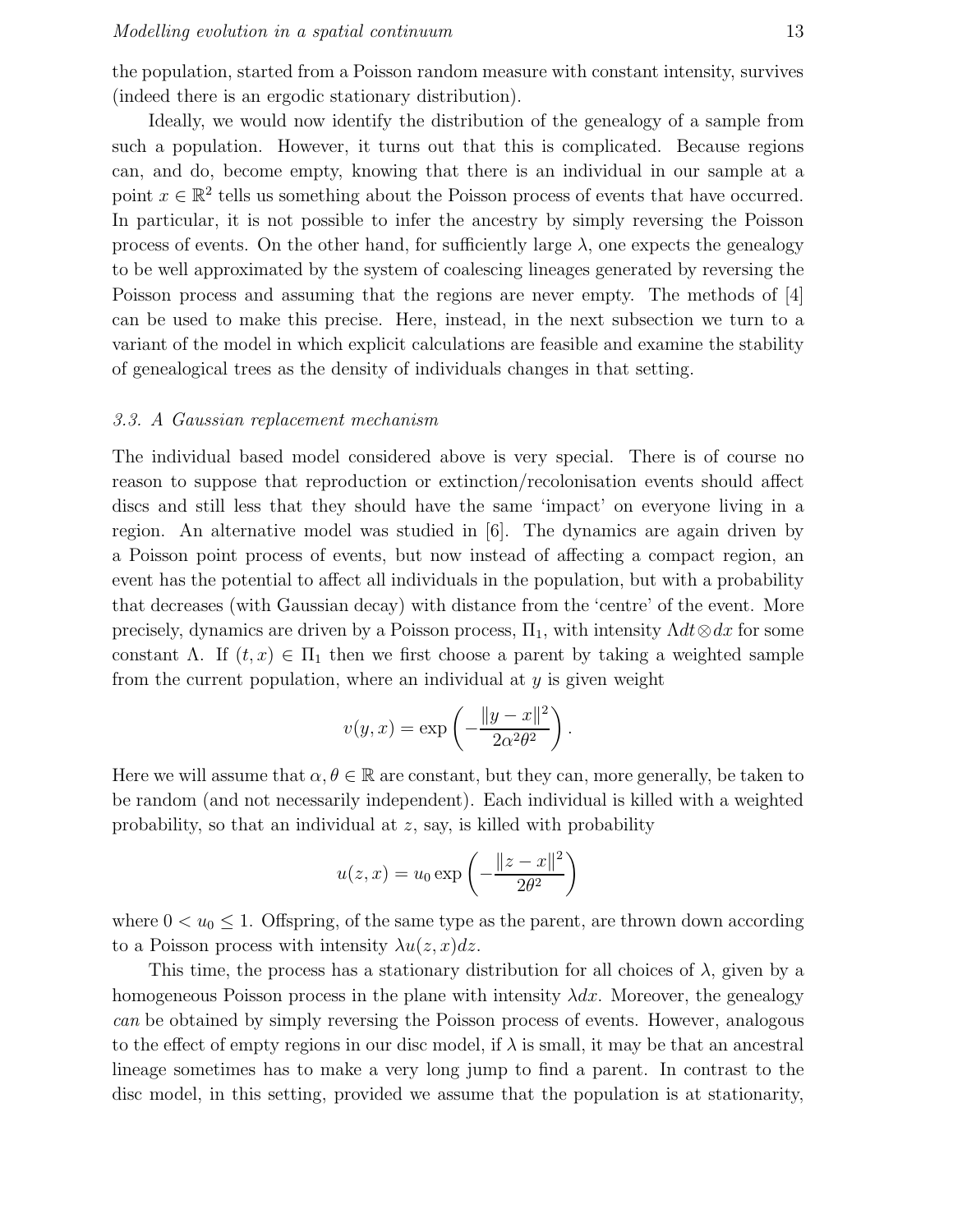it is possible to establish a closed form expression for the distribution of that jump and our aim is to estimate just how sensitive this is to changes in the population density  $\lambda$ . This is equivalent to understanding how the distribution of the position of the parent picked in an event depends on  $\lambda$ . In particular, we are interested in seeing how rapidly this converges to a limit as  $\lambda \to \infty$ .

Since the dynamics are spatially homogeneous, it is enough to consider a reproduction event centred on the origin. Let us identify the probability that the parent chosen in the event is in an infinitesimal neighbourhood of the point  $y$ . First, there must be a point of the population at y which happens with probability  $\lambda dy$ . Second, we must have chosen that point when we took our weighted sample. Now, given that there is an individual at  $y$ , the rest of the population is distributed according to an independent Poisson point process with intensity  $\lambda dx$ . Thus the probability that we sampled the individual at y is  $\mathbb{E}[a/(a+S)]dy$  where

$$
a = \exp(-\frac{y^2}{2\alpha^2 \theta^2}), \quad S = \sum_{X_i \in \pi} \exp(-\frac{X_i^2}{2\alpha^2 \theta^2}),
$$

and  $\pi$  is a Poisson point process with intensity  $\lambda dx$ . To calculate this probability, we first find the Laplace transform of S.

$$
\mathbb{E}[\exp(-\eta S)] = \mathbb{E}\left[\prod_i \exp\left(-\eta e^{-X_i^2/(2\theta^2\alpha^2)}\right)\right] = \exp\left(-\lambda \int_{\mathbb{R}^2} (1-\phi(x))dx\right),
$$

where

$$
\phi(x) = \exp\left(-\eta e^{-x^2/(2\theta^2\alpha^2)}\right).
$$

Transforming to polar coordinates and making the substitution  $u = e^{-r^2/(2\theta^2 \alpha^2)}$  yields

$$
\mathbb{E}[e^{-\eta S}] = \exp\left(-2\theta^2 \alpha^2 \pi \lambda \int_0^1 \left(\frac{1 - e^{-\eta u}}{u}\right) du\right).
$$

Now observe that

$$
\mathbb{E}\left[\frac{a}{a+S}\right] = \int_0^\infty \mathbb{E}\left[a\exp\left(-\eta(a+S)\right)\right]d\eta,
$$

and use that

$$
\eta - \frac{\eta^2}{4} \le \int_0^1 \left( \frac{1 - e^{-\eta u}}{u} \right) du \le \eta,
$$

to obtain

$$
\mathbb{E}\left[\frac{a}{a+S}\right] = \frac{a}{a+2\theta^2\alpha^2\pi\lambda}\left(1+\mathcal{O}\left(\frac{1}{\lambda}\right)\right) = \frac{a}{2\theta^2\alpha^2\pi\lambda}\left(1+\mathcal{O}\left(\frac{1}{\lambda}\right)\right).
$$

From this, we see that the probability of sampling a parent in an infinitesimal neighbourhood of y is

$$
\frac{1}{2\theta^2\alpha^2\pi} \exp\left(-\frac{y^2}{2\theta^2\alpha^2}\right) \left(1 + \mathcal{O}\left(\frac{1}{\lambda}\right)\right) dy.
$$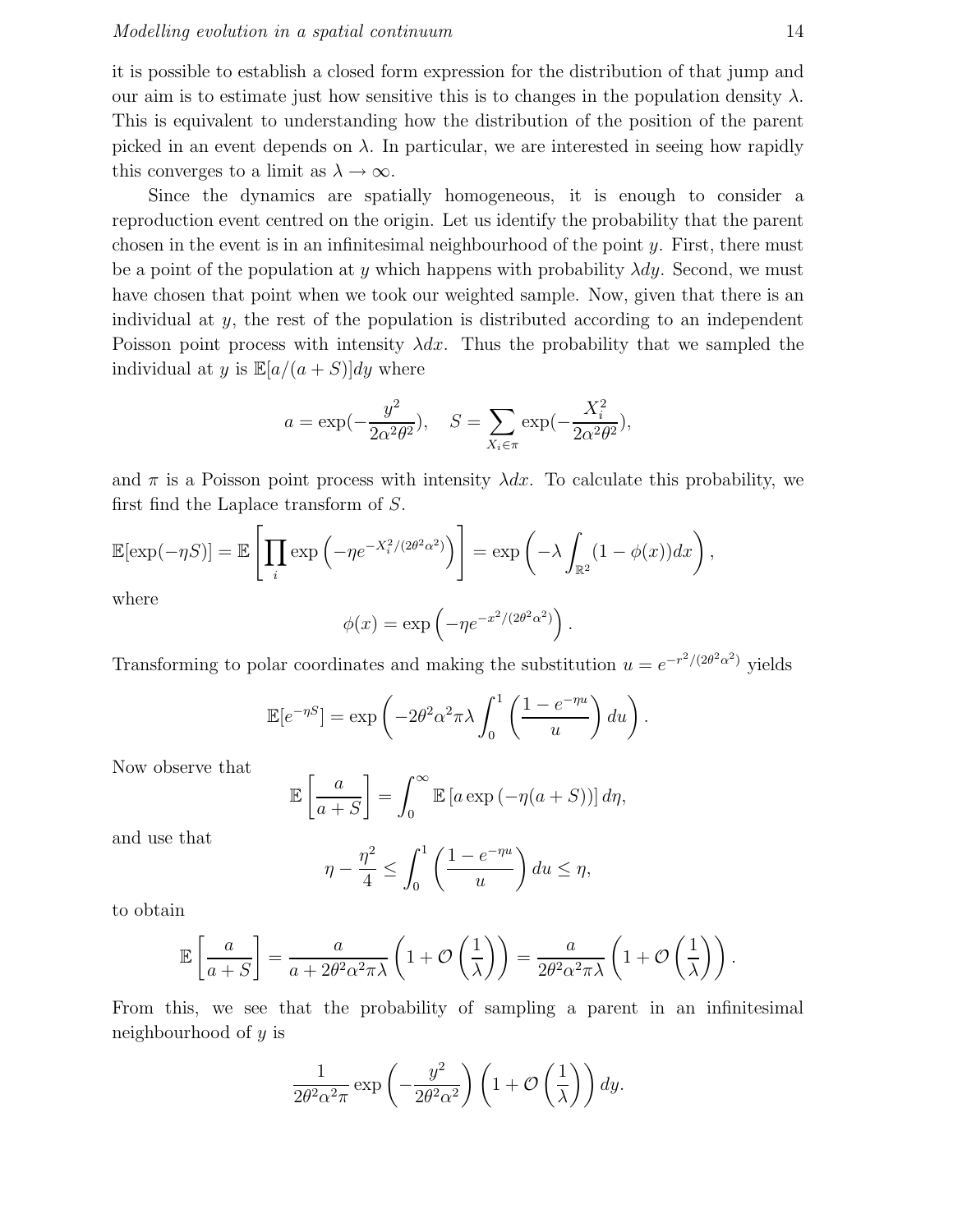Even this rather crude calculation guarantees that up to a relative error of order  $1/\lambda$  we can approximate the jump of the ancestral lineage by the Gaussian distribution obtained in the limit as  $\lambda \to \infty$ . Of course, for  $\lambda < \infty$ , successive jumps will not be independent, but an analogous argument guarantees the rapid decay of correlations as  $\lambda$  increases.

In the disc replacement model of the previous section there is similar stability. As  $\lambda$  increases, the chance of a region that is hit by an event being empty decreases rapidly as  $\lambda$  increases.

#### 3.4. The spatial  $\Lambda$ -Fleming-Viot model

Since the distribution of the genealogical trees relating individuals in a sample rapidly stabilises as the density  $\lambda$  of individuals in our population grows, it seems reasonable to consider the model obtained as  $\lambda \to \infty$ . At first sight this seems analogous to letting neighbourhood size tend to infinity in a structured Wright-Fisher model. However, as we illustrate in §3.6, this is not the right interpretation and in fact our model will retain a signature of finite neighbourhood size. As a result, the genealogical trees relating individuals in a sample from the population will be spatial versions of so-called Λ-coalescents which admit 'multiple mergers', by which we mean that three or more lineages can coalesce in a single event. We describe this in detail in §3.5, but first we formulate the (limiting) forwards in time model for allele frequencies.

The spatial Λ-Fleming-Viot process is the name given to the process obtained in the limit as  $\lambda \to \infty$  in our individual-based model. To understand the form of the limit, let us begin with a *non-spatial* analogue of the individual based model of §3.2. Suppose then that our population initially consists of a Poisson number of individuals with parameter λ. The dynamics are driven by a Poisson point process  $\Pi_0$  on  $(0,\infty) \times (0,1]$  with intensity  $dt \otimes F(du)$  for a suitable measure F on  $(0, 1]$ . At a point  $(t, u) \in \Pi_0$ , provided the population is not already extinct, we choose a parent at random from the population at time t− (that is immediately before the event); each individual, independently, dies with probability u; and a Poisson number of offspring with mean  $\lambda u$ , all of the same type as the parent, are born. We measure the population in units of size  $\lambda$ . In these units, at time zero it is of size  $1 + \mathcal{O}(1/\sqrt{\lambda})$  and the proportion of the population replaced at a reproduction event is  $u + \mathcal{O}(1/\sqrt{\lambda})$ . We see that as  $\lambda \to \infty$  the population size becomes fixed at 1. The model specifies the distribution of types in the population and so is represented by a probability measure  $\rho$  on a (compact) type space K. For  $(t, u) \in \Pi_0$ , if the distribution of types in the population at time  $t-$  is  $\rho(t-,\cdot)$ , then immediately after the event it is given by

$$
\rho(t,\cdot)=(1-u)\rho(t-,\cdot)+u\delta_{k_1}
$$

where the parental type, k, is chosen according to  $\rho(t-,\cdot)$ . For reasons that will emerge in §3.5 we shall call this process a  $\Lambda$ -Fleming-Viot process. Notice that in passing to this limit, we are not rescaling time and so our limiting model is driven by the same Poisson process  $\Pi_0$  of events.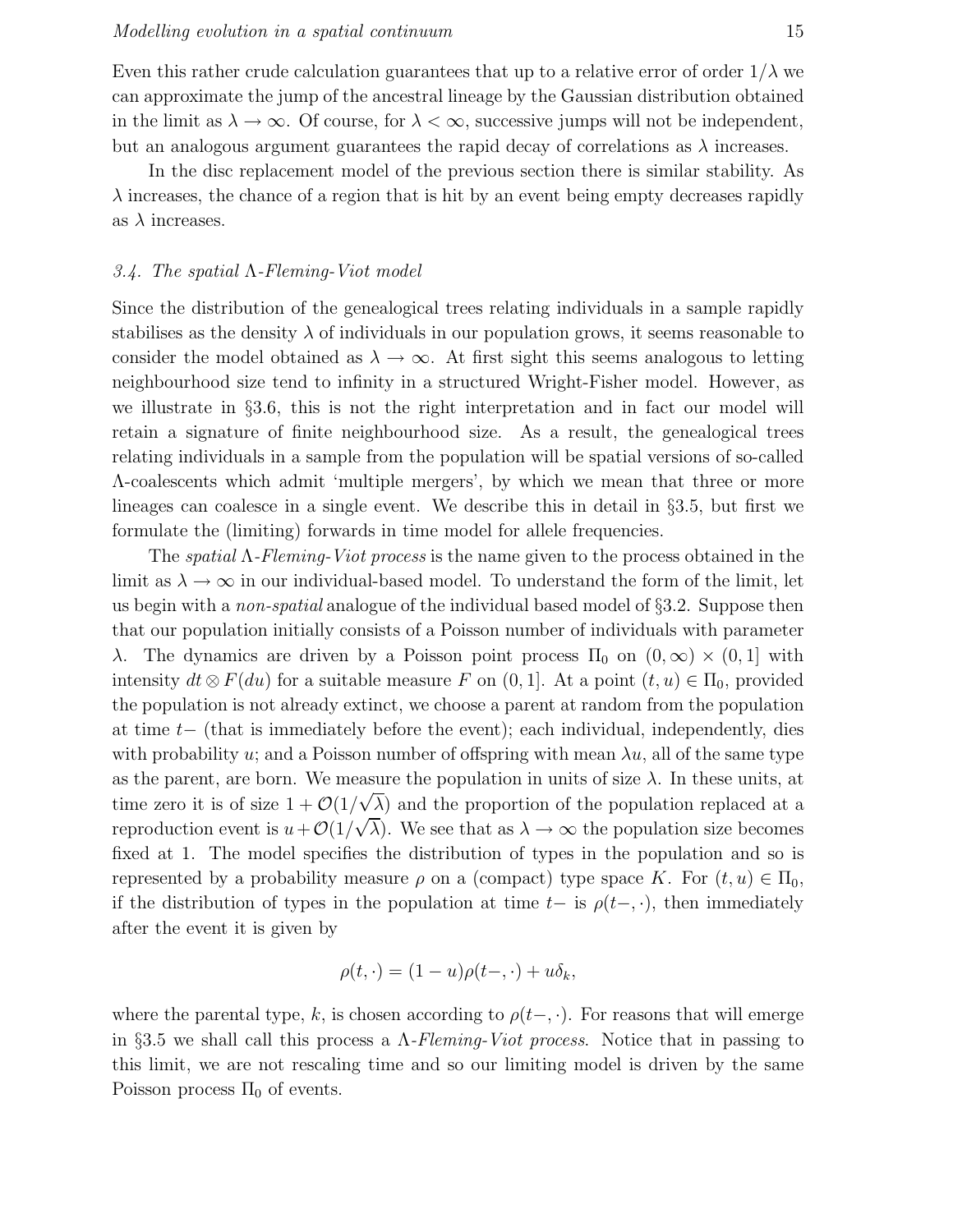The spatial analogue of the Λ-Fleming-Viot process is our main object of study. Whereas, at each time  $t \geq 0$ , the A-Fleming-Viot process specifies a single probability measure on  $K$  (which determines the distribution of types in a panmictic population), our spatial analogue will specify a different probability measure on  $K$  at every point in space. The interpretation is that if we were to sample an individual from the point  $x$  at time t, then its genetic type is determined by a random pick from  $\rho(t, x, \cdot)$ .

Definition 3.1 (The spatial Λ-Fleming-Viot process) The spatial Λ-Fleming-Viot process,  $\{\rho(t,x,\cdot), x \in \mathbb{R}^d, t \geq 0\}$ , specifies a probability measure on a compact type space K for every  $t \geq 0$  and every  $x \in \mathbb{R}^d$ . With the notation above, the dynamics of the process are as follows. At every point  $(t, x, r)$  of the Poisson point process  $\Pi$  (independently), choose  $u \in (0,1]$  according to the measure  $\nu_r(du)$ . Select a point z at random from  $B(x, r)$  and a type k at random according to  $\rho(t-, z, \cdot)$ . For all  $y \in B(x, r)$ ,

$$
\rho(t, y, \cdot) = (1 - u)\rho(t-, y, \cdot) + u\delta_k.
$$
\n
$$
(8)
$$

Sites outside  $B(x, r)$  are not affected, that is  $\rho(t, y, \cdot) = \rho(t-, y, \cdot)$  for every  $y \notin B(x, r)$ .

We shall require some conditions on the intensity of the Poisson process Π if such a process is to exist. These will be made precise in §3.5.

#### 3.5. The spatial  $\Lambda$ -coalescent

The key tool for analysing the spatial Λ-Fleming-Viot process is its coalescent dual. Indeed in [5] existence of the process is proved from existence of the dual using powerful results of [33]. To understand that dual process, and to make the connection with earlier work, we first consider the non-spatial context. As we saw in §3.4, in the non-spatial version of our Λ-Fleming-Viot process, the allele frequencies change at times dictated by the points of a Poisson point process. For convenience we think of time being extended to the whole real line so that this Poisson point process is reversible. The dual process of coalescing lineages is then driven by the time-reversed process. Suppose that we sample individuals uniformly at random from the population. Then at a point  $(t, u)$  of the reversed Poisson point process, all those ancestral lineages lying in the portion  $u$  of the population corresponding to 'offspring' in the forwards in time model will coalesce into a common parent. Since our sample was picked at random, each, independently, has probability u of being among the offspring. Thus, if there are currently n lineages ancestral to our sample, the chance of a particular subset of  $k$  of them coalescing is  $u^{k}(1-u)^{n-k}$  and since these coalescence events were driven by the time reversal of the Poisson point process  $\Pi_0$ , the rate at which we see such an event can be written as

$$
\int_0^1 u^k (1-u)^{n-k} F(du).
$$

We recognise these rates as those of a  $\Lambda$ -coalescent. These coalescents were introduced independently by Donnelly & Kurtz, Pitman and Sagitov in [34, 35, 36]. They exist provided that  $F(du) = \Lambda(du)/u^2$  where  $\Lambda$  is a finite measure on [0, 1]. The representation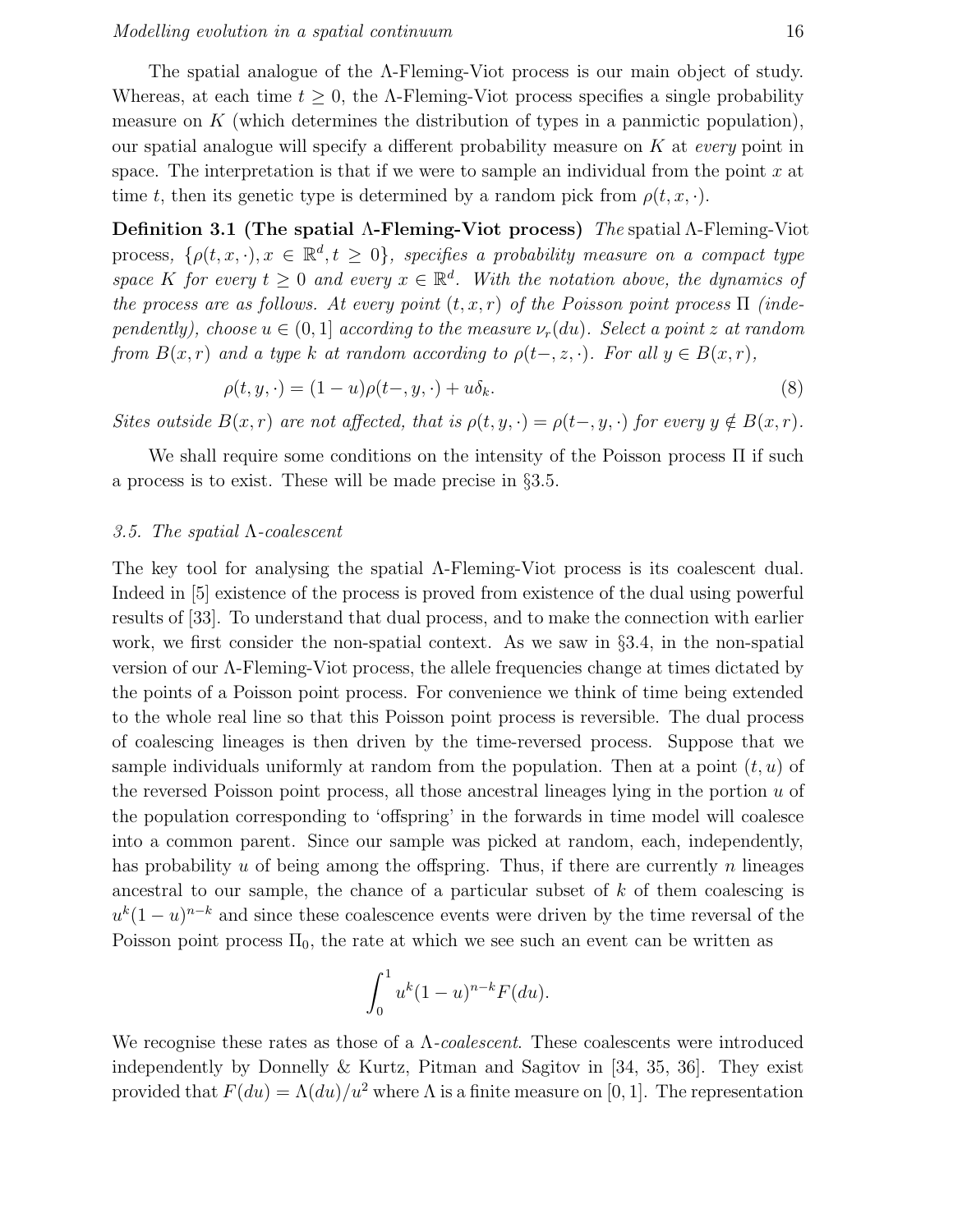in terms of jumps of a Poisson point process rests on  $\Lambda$  having no atom at 0. The process still exists with such an atom, which corresponds to adding extra pairwise events (a Kingman component) to the coalescent process, but our spatial extension does not admit such a term. The duality between  $\Lambda$ -coalescents and  $\Lambda$ -Fleming-Viot processes was made explicit by Bertoin & Le Gall in [37].

In the spatial setting, the picture is very similar. Once we extend time to the whole real line, the Poisson point process  $\Pi$  that dictates the dynamics of the model is reversible. At any point  $(t, x, r, u) \in \Pi$ , each of the lineages ancestral to our sample that is in  $B_r(x)$  will (independently), with probability u, jump to the position of the 'parent' of the event, which is uniformly distributed on  $B_r(x)$ . Crucially, this is true even if there is only a single lineage within the ball (otherwise we would lose sampling consistency, c.f. §2.3). As a result, if we follow a single lineage, then it evolves in a series of jumps with intensity

$$
dt \otimes \left( \int_{\left[ |x|/2, \infty\right)} \int_{(0,1]} \frac{L_r(x,0)}{V_d(r)} u \nu_r(du) \mu(dr) \right) dx, \tag{9}
$$

where  $L_r(x, y)$  is the volume of  $B_r(x) \cap B_r(y)$ . To see where equation (9) comes from, suppose (without loss of generality) that our lineage is currently at 0. In order for it to jump to x, both 0 and x must lie within  $B_r(z)$  for some  $(t, z, r, u) \in \Pi$ . The volume of admissible centres z is  $L_r(x, 0)$ . If the lineage is to jump to x, then the point x must have been chosen as the location of the parent, which, since the parental position is uniformly distributed on the ball affected by the event, happens with probability  $dx/V_d(r)$  and, finally, the lineage must be among the 'offspring' of the event, which happens with probability u.

In order for this jump intensity to correspond to a well-defined Lévy process, we require that

$$
\int (\min(1, |x|^2) \int_{[|x|/2,\infty)} \int_{(0,1]} \frac{L_r(x,0)}{V_d(r)} u \nu_r(du) \mu(dr) dx < \infty. \tag{10}
$$

Two lineages currently at separation  $y \in \mathbb{R}^d$  will coalesce if they are *both* affected by an event, which will happen at instantaneous rate

$$
\int_{[|y|/2,\infty)} L_r(y,0) \int_{(0,1]} u^2 \nu_r(du) \mu(dr). \tag{11}
$$

Evidently, if this is bounded, then so too will be the rates of all other possible coalescence events.

One might hope that these two conditions would be enough to guarantee existence of our model. But in order to identify our process we need a stronger condition. We suppose that

$$
\Lambda(du) = \int_{(0,\infty)} u r^d \nu_r(du) \mu(dr) \tag{12}
$$

defines a finite measure on  $[0, 1]$ . As we noted in §3.2, although weaker than the condition (7) which was required in [4], this condition also suffices for existence of the prelimiting model of §3.2.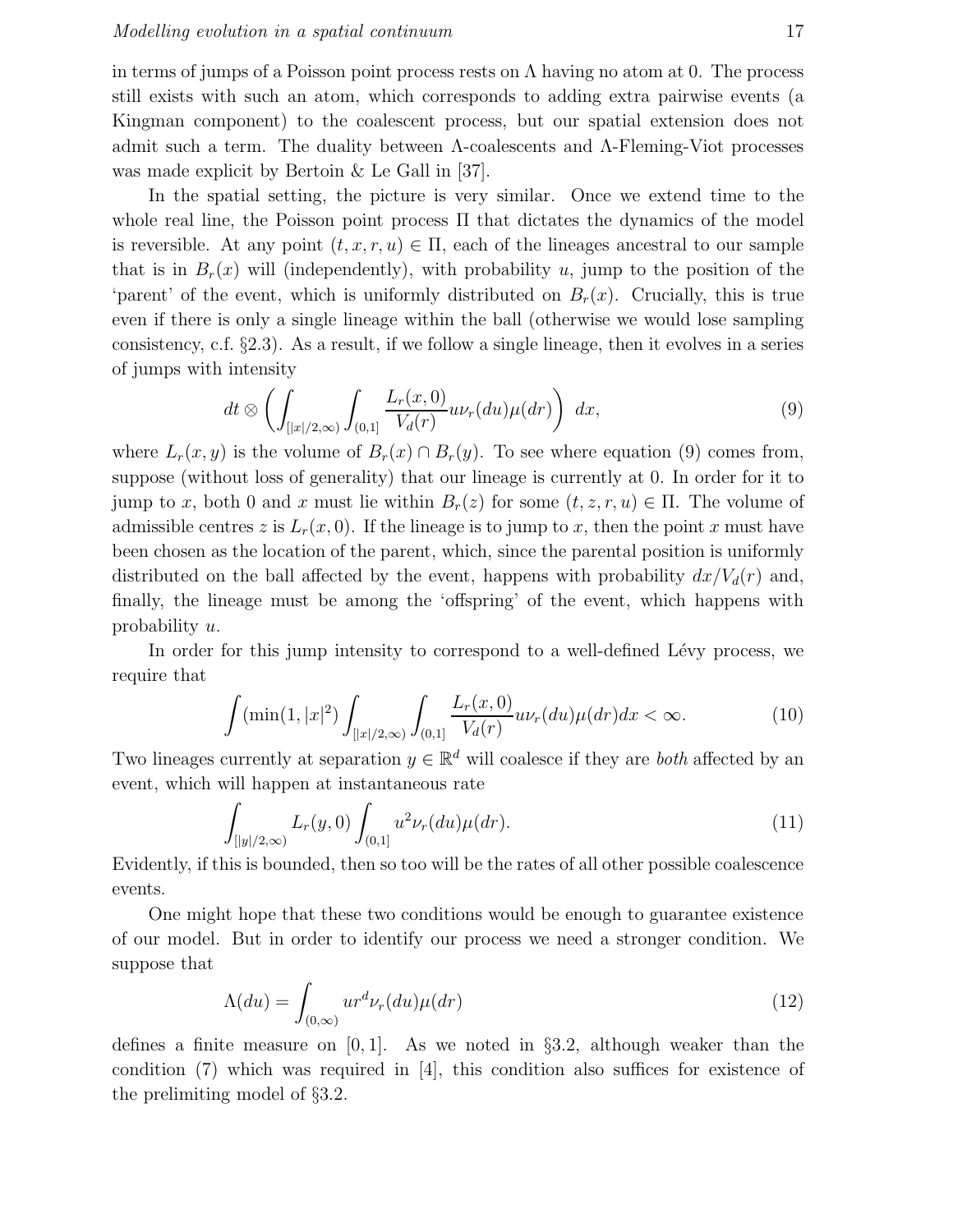We defer the formal statement of the moment duality between the spatial Λ-Fleming-Viot process and the spatial Λ-coalescent described above until we have specialised to type space  $K = \{0, 1\}$  in §4.4 (where the necessary notation is less intimidating).

A rigorous proof of convergence of the individual based model of §3.2 to the limiting spatial Λ-Fleming-Viot process that we have described is the object of joint work of A.M.E. and Tom Kurtz. A corollary of that work is that the genealogies also converge so that (as for the duality between the Wright-Fisher diffusion and the Kingman coalescent) the duality between the forwards in time model of allele frequencies and the spatial Λcoalescent is not just a weak moment duality.

#### 3.6. Parameters

In order to gain a better understanding of some of the parameters in the model, it is helpful to think about how we would try to approximate Kimura's stepping stone model in this framework. To this end, let us replace  $\mathbb{R}^2$  by  $\mathbb{Z}^2$  and instead of taking events to be balls of radius r based upon points  $x \in \mathbb{R}^2$ , suppose that events cover exactly two neighbouring lattice points. More precisely, for each  $x = (x_1, x_2) \in \mathbb{Z}^2$ , events covering  $\{(x_1, x_2), (x_1 + 1, x_2)\}, \{(x_1, x_2), (x_1 - 1, x_2)\}, \{(x_1, x_2), (x_1, x_2 + 1)\},\$  $\{(x_1, x_2), (x_1, x_2 - 1)\}\$ , each arrive according to independent Poisson processes of rate  $\rho$ . When such an event falls, each of the points covered is equally likely to be chosen as the location of the 'parent' of the event. For simplicity, let us suppose that  $u$ , the proportion of the population replaced during an event, is fixed. To make the comparison to the stepping stone model, we investigate the behaviour of ancestral lineages under this model. Each will jump to a neighbouring site at rate  $m = 4\rho u$ . If two lineages are at the same lattice point they coalesce at rate  $8\rho u^2$ , which we equate to  $\frac{1}{N_e}$ . We ignore the fact that lineages in neighbouring demes can coalesce in our model, as this argument is meant to be no more than heuristic. Roughly then, using  $m = 4\rho u$  to eliminate  $\rho$  from the expression for  $1/N_e$ , the parameter u can be expressed in terms of migration rate and 'local population density' as  $u = 1/(2mN_e)$ . The quantity  $mN_e$ is proportional to Wright's neighbourhood size, which we introduced in §2.3. What this shows is that keeping u macroscopic as we pass to the limit as  $\lambda \to \infty$  retains a signature of finite neighbourhood size. Thus our limit should not be thought of as analogous to allowing  $N \to \infty$  when we pass, for example, from the Wright-Fisher model to a diffusion approximation. This is further reflected in the fact that if more than two lineages are in a region hit by an event then any subset of them can coalesce during the event.

## 4. Some results in the neutral case

In this section we investigate how our model addresses some of the biological issues raised in §3.1.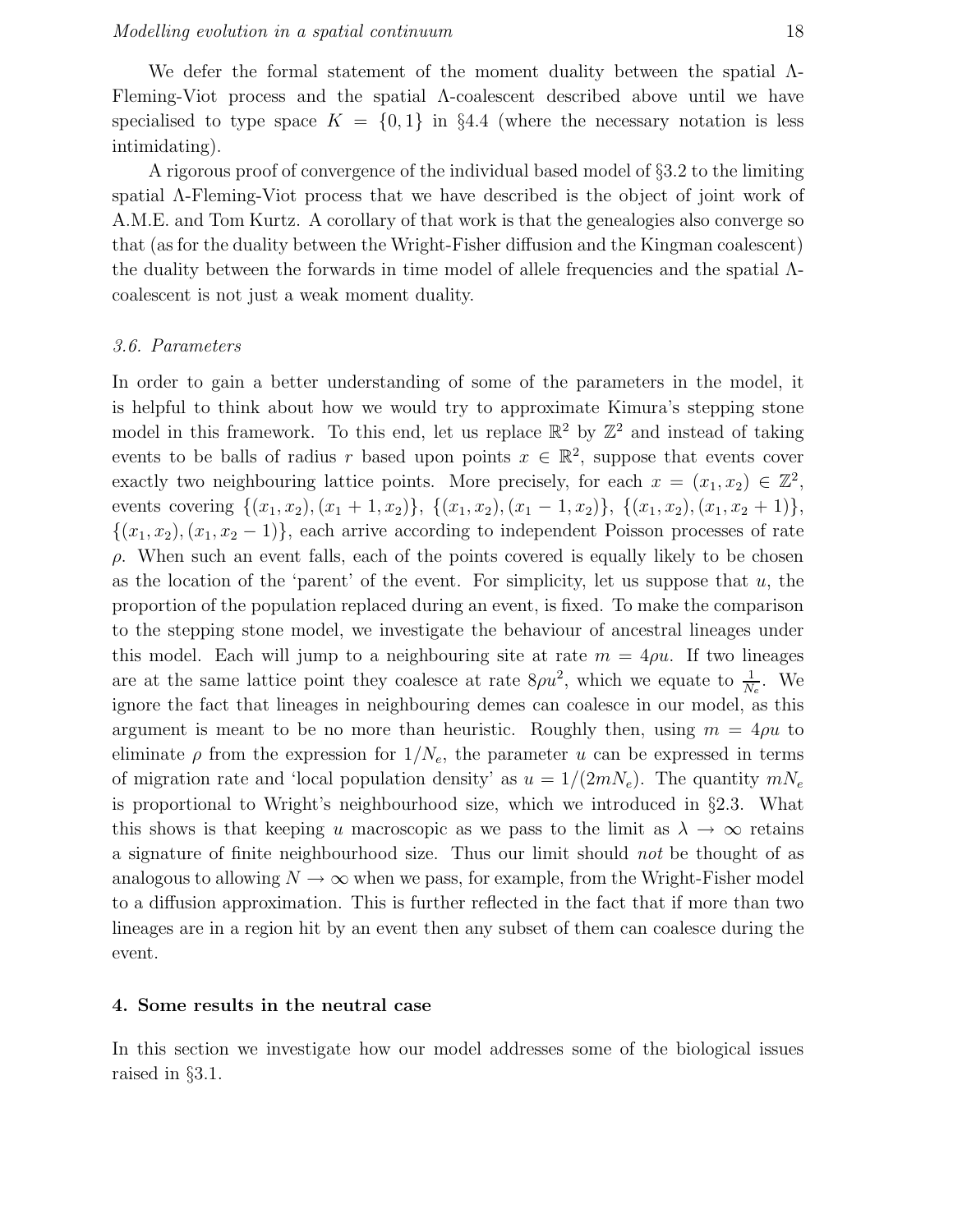## 4.1. Large-scale events and genetic diversity

The results of this subsection are from [38] and can also be found in detail in [5]. For ease of exposition, we do not present them in their full generality.

In [39], Zähle,  $\cos \&$  Durrett consider the Kimura stepping stone model on a torus of side  $L$  in  $\mathbb{Z}^2$ . They show, in particular, that if one samples a finite number of individuals uniformly at random from the torus, then as  $L \to \infty$ , measuring time in units of  $\mathcal{O}(L^2 \log L)$ , the genealogy of the sample converges to a Kingman coalescent. Let's begin by trying to understand this result. Suppose that we sample two individuals according to the uniform distribution on  $(\mathbb{Z} \mod L)^2$  and write  $t_0$  for the time since their MRCA. We divide  $t_0$  into two phases. The first, of duration  $T_0$ , is the period until the lineages are first in the same deme; the second is the additional period until they actually coalesce. The first observation of [39] is that  $T_0/(L^2 \log L)$  converges to an exponentially distributed random variable as  $L \to \infty$ ; the second is that the additional time,  $t_0-T_0$ , is asymptotically negligible in the timescale  $L^2 \log L$ . They consider several cases, in some of which the local population density can be very big, but in the scenario we consider here it is  $\mathcal{O}(1)$ . The extension to larger samples uses the fact (which we already see reflected in the exponential distribution of  $T_0/(L^2 \log L)$  that the time  $L^2 \log L$  is long enough for a random walk to reach its mixing time on the torus of side  $L$  in  $\mathbb{Z}^2$  and so at the time when a pair first come into a common deme the positions of the lineages ancestral to the sample are no longer correlated with their starting points. This gives exchangeability: each pair of lineages is equally likely to coalesce. Moreover, when a first pair of lineages comes together, the other lineages are still far apart and so we will not see 'multiple' mergers of lineages.

In order to investigate the reduction in genetic diversity (or equivalently in effective population size) resulting from the large-scale extinction/recolonisation events in the spatial Λ-Fleming-Viot process, it is natural to mimic the approach of [39] and work on a large torus in  $\mathbb{R}^2$ .

We write  $\mathbb{T}(L)$  for the torus of side L in  $\mathbb{R}^2$ . We shall consider two types of event. Small events will affect uniformly bounded regions. The rate at which we see small events of radius r will be governed by a  $\sigma$ -finite measure  $\mu_s(dr)$  on  $[0, R_s]$ . Large events will affect regions with a radius of  $\mathcal{O}(L^{\alpha})$  for some  $0 < \alpha \leq 1$ . The rate at which we see events of radius  $L^{\alpha}r$  will be determined by a  $\sigma$ -finite measure  $\mu_B(dr)$  on  $[0, R_B]$ .

More precisely, the dynamics of our population will be driven by two Poisson point processes:

- small events are driven by  $\Pi_L^s$ , a Poisson point process on  $\mathbb{R}_+ \times \mathbb{T}(L) \times [0, R_s] \times (0, 1]$ with intensity  $dt \otimes dx \otimes \xi_s(dr, du)$  where  $\xi_s(dr, du) = \mu_s(dr) \nu_r^s(du);$
- large events are driven by  $\Pi_L^B$ , a Poisson point process on  $\mathbb{R}_+ \times L^{-\alpha} \mathbb{T}(L) \times [0, R_B] \times$  $(0, 1]$  with intensity  $\frac{1}{\rho_L} dt \otimes dx \otimes \xi_B(dr, du)$  where  $\xi_B(dr, du) = \mu_B(dr) \nu_r^B(du)$ .

The reproduction mechanism is as before except that at a point  $(t, x, r, u)$  of  $\Pi_L^B$ , a reproduction event takes place in the ball centred at  $L^{\alpha}x$  and of radius  $L^{\alpha}r$ . The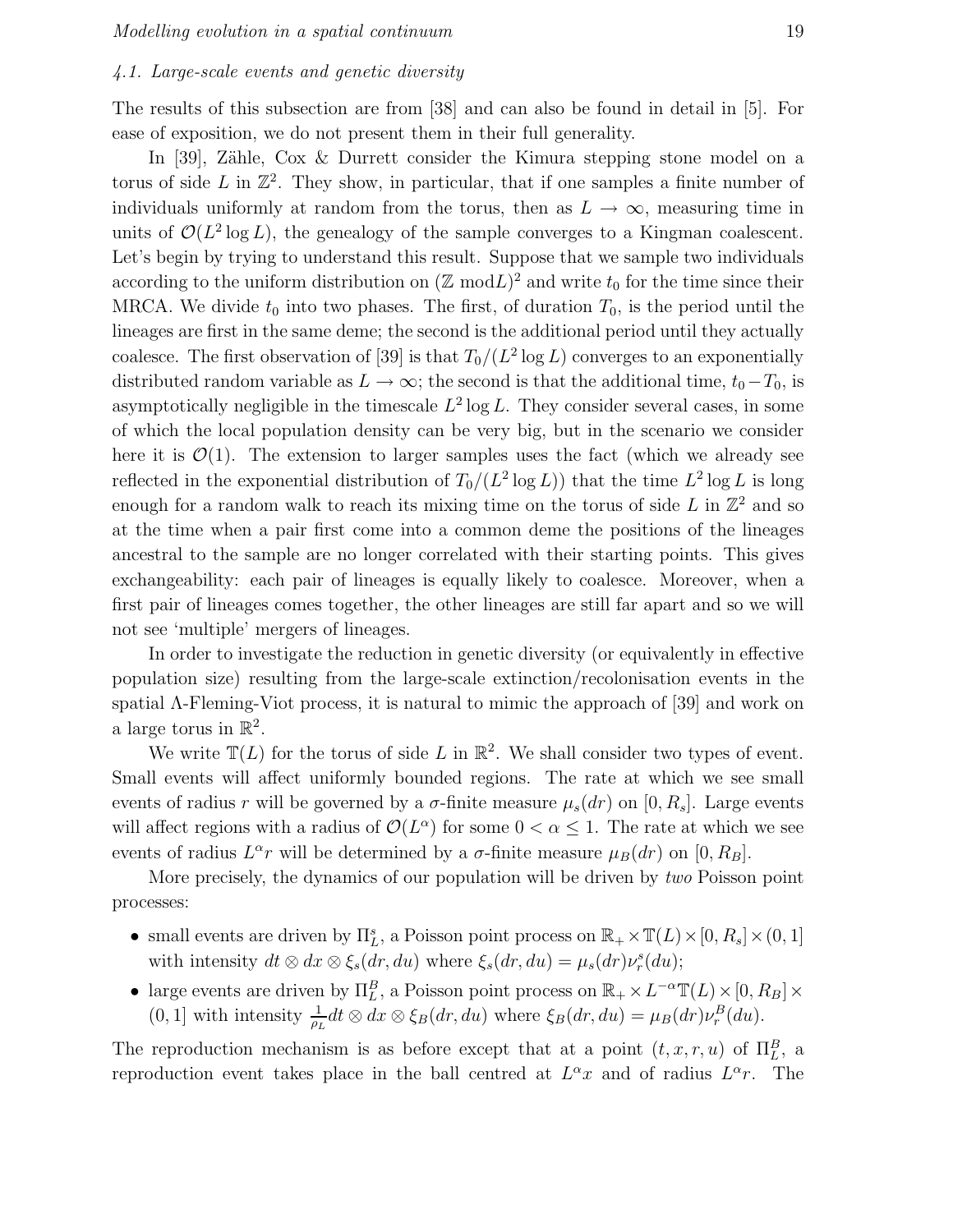parameter  $\rho_L$  determines the relative frequency of small and large events and therefore their relative importance in shaping the genealogy of a sample.

Of course, since the sum of two independent Poisson processes is again a Poisson process, this is the same as the model of Definition 3.1, but we have divided the driving Poisson Point Process into two parts in order to disentangle the respective effects of large and small events on the genealogical trees.

It is important to understand that the effect of large scale events here is very different from that of adding long range dispersal in a classical stepping stone model. Rather than a single offspring being born at a very large displacement from its parent, here as a result of a 'big' event offspring of a single parent replace a proportion of the population at every point within a large ball. If we wish to approximate a stepping stone model with long range dispersal within this framework, then we must do something analogous to the scalings of §5.3 in which the proportion of the population within the affected region which is replaced during a reproduction event shrinks to zero. We are unaware of the existence in the literature of a proof, in that setting, of an analogue of Theorem 4.1.

Without the large events, the model is very much like the stepping stone model and so by analogy with the results of [39] we expect that on timescales of  $\mathcal{O}(L^2 \log L)$  the genealogy of a uniform sample from the torus should look approximately like a Kingman coalescent. Our first result says that for any  $\alpha < 1$  the genealogy of a uniform sample will still be close to a Kingman coalescent, but the timescale can depend on both big and small events. To understand that timescale, let us consider just two lineages. As for the stepping stone model, the time to coalescence can be divided into two phases. If  $\rho_L$  is not too big, that is large events are sufficiently frequent, then the *first* phase is the time that it takes for the two lineages to come within distance  $2R_B L^{\alpha}$  of one another, so that there is some chance that they will be hit by the same event. The *second* phase is the additional time to coalescence which, if  $\rho_L$  is not too big, will be triggered by a large event. If, on the other hand,  $\rho_L$  is big, then large events are too infrequent to alter the genealogy and the coalescence will be caused by a small event. The first phase is then the time to come within distance  $2R_s$  and the second is the additional time to coalescence. The transition between the two regimes is, as one expects from the results for the stepping stone model, when  $\rho_L \propto L^2 \log L$ .

To state a more precise result, let  $\sigma_s^2$  (resp.  $\sigma_B^2 L^{2\alpha}/\rho_L$ ) denote the variance in the displacement of a single ancestral lineage in one time unit due to small (resp. large) events.

## Theorem 4.1 (Special case of Theorem 3.3 of [5]) Define

$$
\omega_L = \begin{cases}\n\frac{(1-\alpha)\rho_L L^2 \log L}{2\pi \sigma_B^2 L^{2\alpha}} & \text{if } \frac{L^{2\alpha}}{\rho_L} \to \infty, \\
\frac{(1-\alpha)L^2 \log L}{2\pi (\sigma_s^2 + b\sigma_B^2)} & \text{if } \frac{L^{2\alpha}}{\rho_L} \to b \in [0, \infty), \\
\frac{L^2 \log L}{2\pi \sigma_s^2} & \text{if } \frac{L^2 \log L}{\rho_L} \to 0.\n\end{cases}
$$

Then if we measure time in units of  $\omega_L$  the genealogy of a uniform random sample from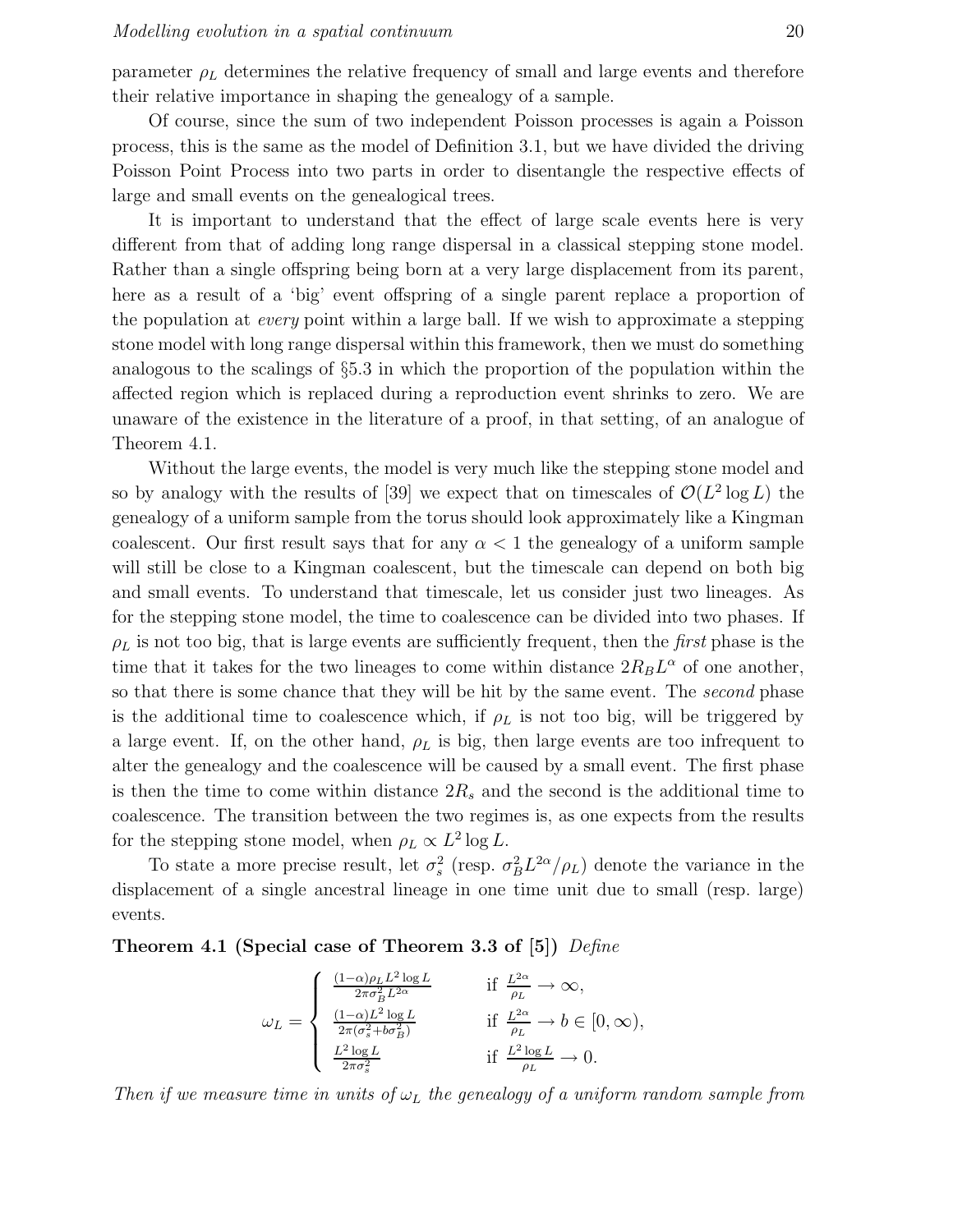## $\mathbb{T}(L)$  converges in law to the Kingman coalescent.

In particular, we see that big events can change the effective population size, even though the genealogy is asymptotically determined by a Kingman coalescent. Importantly, in this case coalescence may be due to large scale events, but asymptotically even the large scale events capture at most two lineages at a time.

For  $\alpha = 1$ , so that big events affect a significant proportion of the species range, the picture is much richer:

# Theorem 4.2 (Summary of Theorem 3.7 of [5]) Suppose that  $\alpha = 1$ .

- (i) if  $\rho_L/L^2 \rightarrow b$ , rescaling the torus by  $1/L$ , on timescale  $L^2$  the genealogy converges to a spatial  $\Lambda$ -coalescent on  $\mathbb{T}(1)$  in which, between mergers, lineages follow independent Brownian motions;
- (ii) if  $\rho_L/(L^2 \log L) \to \beta$ , on timescale  $L^2 \log L$  the genealogy converges to a (nonspatial) Λ-coalescent;
- (iii) if  $\rho_L \gg L^2 \log L$  then on timescale  $L^2 \log L$  the genealogy converges to a Kingman coalescent.

In particular, in the first two cases the limit is no longer a Kingman coalescent and we are seeing effects of the large scale events that cannot be captured through a simple timechange of the classical Kingman coalescent.

We refer to the original article for exact expressions for the parameters in the limits and content ourselves with trying to understand why the limits take these particular forms. Once again  $L^2 \log L$  arises as the mixing time of a random walk making jumps of size  $\mathcal{O}(1)$  over  $\mathbb{T}(L)$ . In the first scenario, the diffusive rescaling gives rise to the Brownian motion of ancestral lineages in between large events. In this case the mixing time has not been achieved when the first large event is seen, so lineages still have some memory of their starting position at that time and the coalescent retains some spatial structure. Since large events encompass a positive fraction of the torus, we may see multiple mergers of ancestral lineages. In the second case, the mixing time is achieved before we see a large event, and so the limiting coalescent has no spatial structure. For each surviving lineage, when a large event arrives its chance of being in the region affected by the event is just the proportion of the torus covered by the event, irrespective of its starting position and independent of all other surviving lineages. Moreover, in between large events, which are separated by times of  $\mathcal{O}(L^2 \log L)$ , we may see some pairwise coalescences due to small events, leading to a Kingman component in the limiting coalescent. In the last case, all coalescence is dictated by small events, before the first large event arrives.

#### $4.2.$  Comparison with the Wright-Malécot formula

In the previous section we saw that large-scale extinction/recolonisation events certainly have the potential to reduce effective population size. In  $\S 3.1$  we also suggested that they could explain correlations in allele frequencies over large spatial scales. In particular,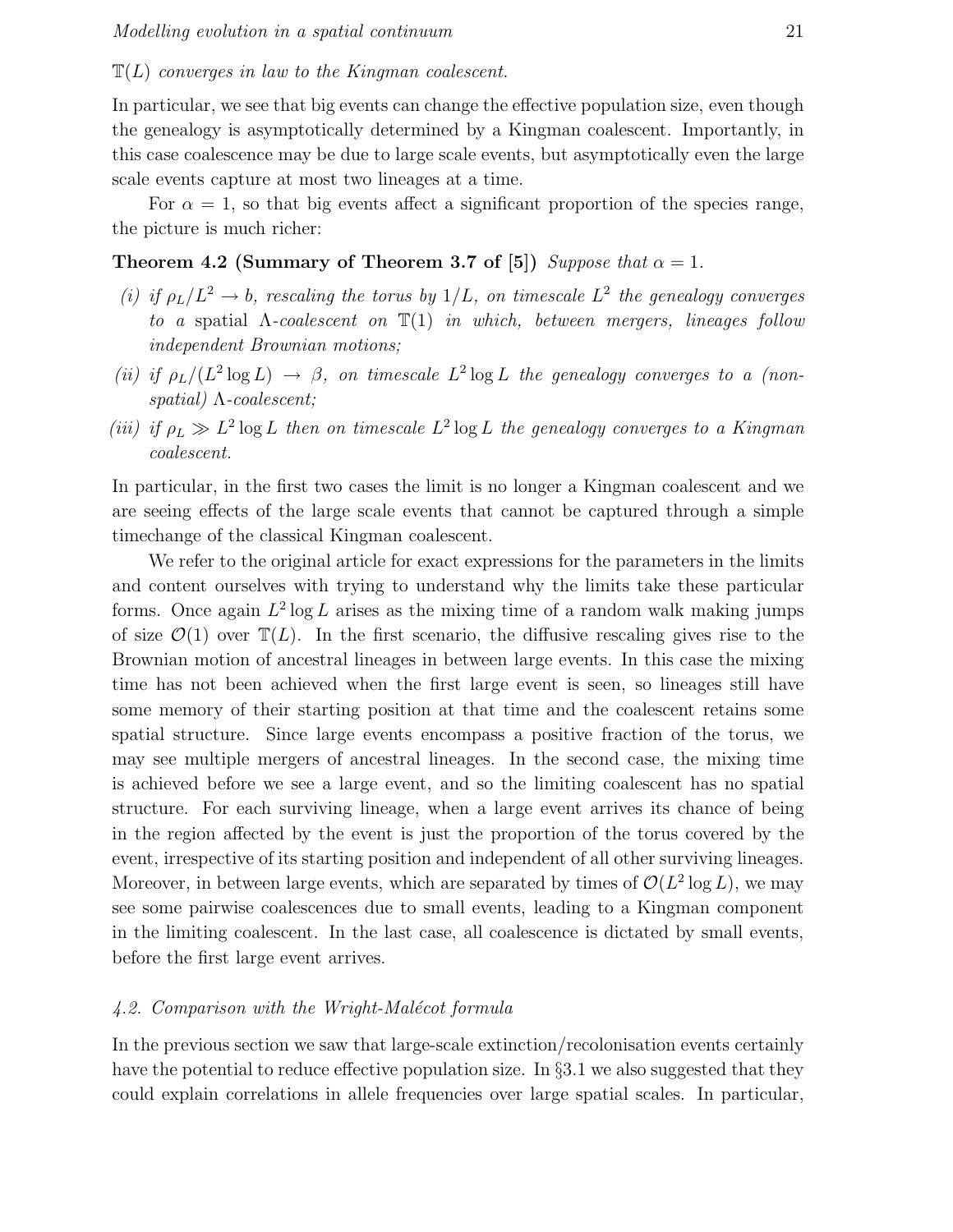

Figure 2. The logarithm of the probability of identity of two individuals as a function of their spatial separation under three different scenarios: just small events, just large events and a mixture of the two. The impact of the large events in this last case is seen by the replacement of one initially approximately exponential rate of decay by a slower rate of decay at larger initial separations.

whereas the Wright-Malécot formula predicts approximate exponential decay in the probability of identity in state of two individuals as a function of their separation, we expect an approximately exponential decay over relatively small scales to be replaced by a slower rate over larger scales. Figure 2 is a simulation of the two-dimensional version of our model by Jerome Kelleher. It shows the logarithm of the probability of identity of two individuals as a function of their separation  $x$  under three different scenarios: just small events, just large events, and a mixture of the two. Since we haven't discussed incorporation of mutation in our model, this should be interpreted as the generating function of the time to the MRCA of the two individuals. With just one size of event, we see the approximately exponential decay of the Wright-Malécot formula, one of the characteristics one would hope for from a 'continuum stepping stone model'. When we have a mixture of small and large events we see the rate of decay of identity decrease as spatial separation increases, suggesting that large scale extinction/recolonisation events really do provide one possible explanation of this pattern in observed allele frequencies.

#### 4.3. Introducing Recombination

The results of  $\S 4.1$  and  $\S 4.2$  certainly support our claim of  $\S 3.1$  that large scale extinction/recolonisation events could explain both long range correlations in allele frequencies and moderate levels of genetic diversity. However, we still lack observable measures to distinguish alternative models. For example, Fig. 2 rests on a pairwise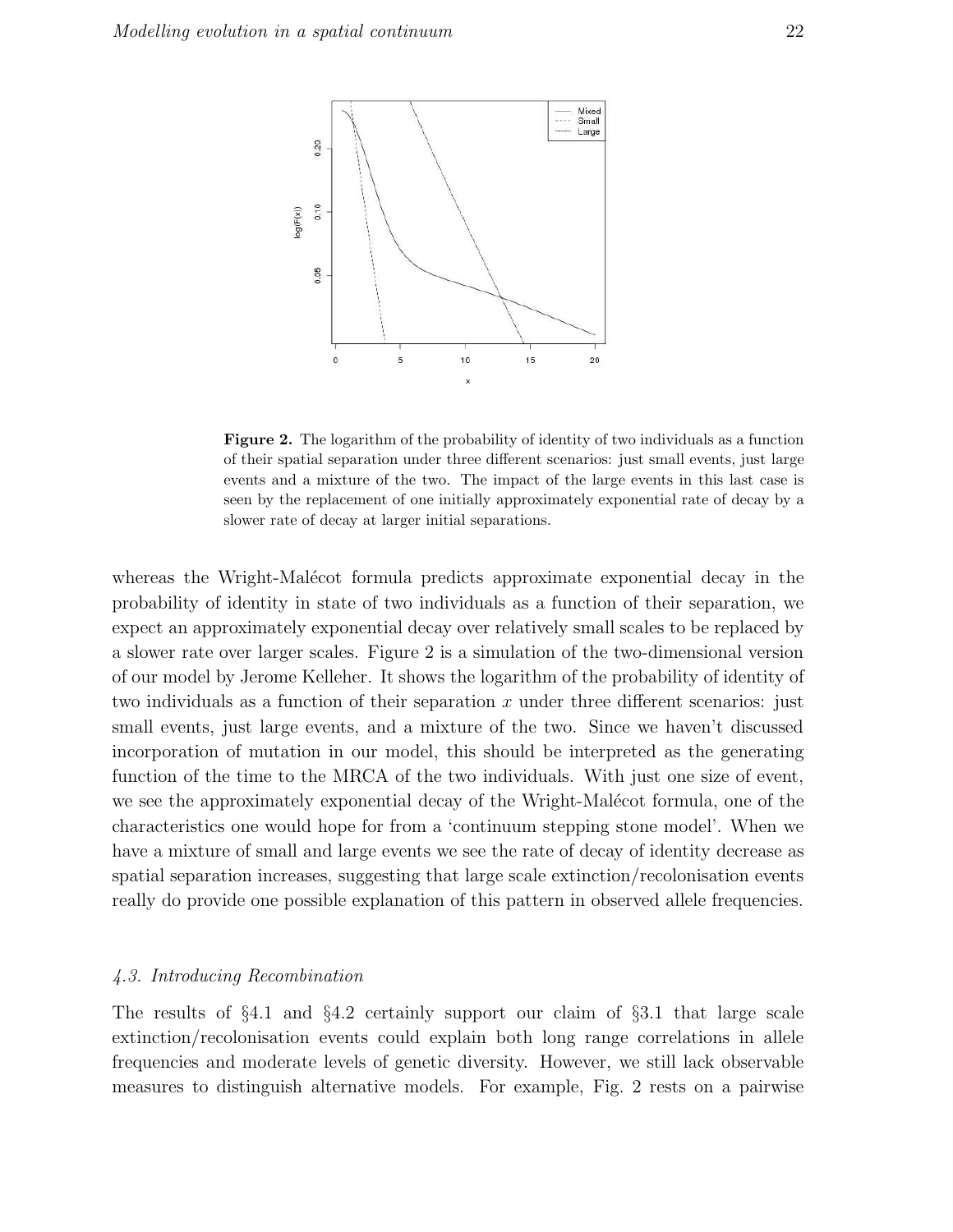measure and could equally be derived from a stepping stone model with long range dispersal. A possible route to finding such measures exploits the third shortcoming of classical models that we pointed to in §3.1. Whereas under classical models all but tightly linked loci will evolve independently of one another, under our model spatial patterns of different - even unlinked - loci will be correlated.

We focus on the case of just two loci. Due to recombination, one offspring can inherit its types at the two loci from different parents. As a result, as explained in §1, the ancestry of a sample from the population is encoded in a complex branching and coalescing web in which branches arise through recombination and coalescences through shared ancestry.

There are very few mathematical studies of correlations across loci for spatially structured, selectively neutral populations. Wakeley & Lessard ([40]) work in the context of Wright's island model in which demes sit at the vertices of a complete graph. They compute the means, variances and covariances of coalescence times at the two loci, but this does not capture the two-dimensional spatial structure in which we are primarily interested. Zähle et al.  $([39])$ , as an application of the results cited in §4.1, compute the probability of seeing a recombination before a coalescence, but do not study the probability that two recombinant lineages quickly coalesce again, causing correlations to remain strong. As a consequence they do not compute explicitly their measure of 'linkage disequilibrium' which involves the covariance in coalescence times across loci. De & Durrett  $(41)$  simulate an island model and the stepping stone model, and show that there are significant differences in their genealogies. In particular, the stepping stone structure increases the chance that the genealogies at the two loci are perfectly correlated (as indeed is confirmed by our results below).

To probe correlations in coalescence time across loci in our setting, we must extend our model.

In [8] we extend the spatial  $\Lambda$ -Fleming-Viot process of Definition 3.1 in two ways. The first is to incorporate recombination. The second addresses an obvious criticism of the models described so far: one would expect multiple 'founders' in a large scale extinction/recolonisation event, not just one. In fact, in [8] we allow multiple parents in events at any scale.

Our approach is a simple modification of the framework described in §4.1. Small and large events will be driven by two independent Poisson Point Processes. For any parameter L, we fix a fraction  $r_L \in (0,1]$  of recombinants. During a small event  $(t, x, r, u)$ , a random integer  $N_s \geq 1$  is drawn from a fixed distribution, and  $N<sub>s</sub>$  parents are chosen independently and uniformly at random within the area of the event. We write  $(a_i, b_i)$  for the types carried at the two loci by the *i*th parent. Then for  $y \in B_r(x)$ , (8) is replaced by

$$
\rho^{(L)}(t, y, \cdot) = (1 - u)\rho^{(L)}(t-, y, \cdot) + \frac{u(1 - r_L)}{N_s} \sum_{i=1}^{N_s} \delta_{(a_i, b_i)} + \frac{ur_L}{N_s(N_s - 1)} \sum_{i \neq j} \delta_{(a_i, b_j)}.
$$
 (13)

In words, a fraction  $1 - u$  of the local population remains unchanged and a fraction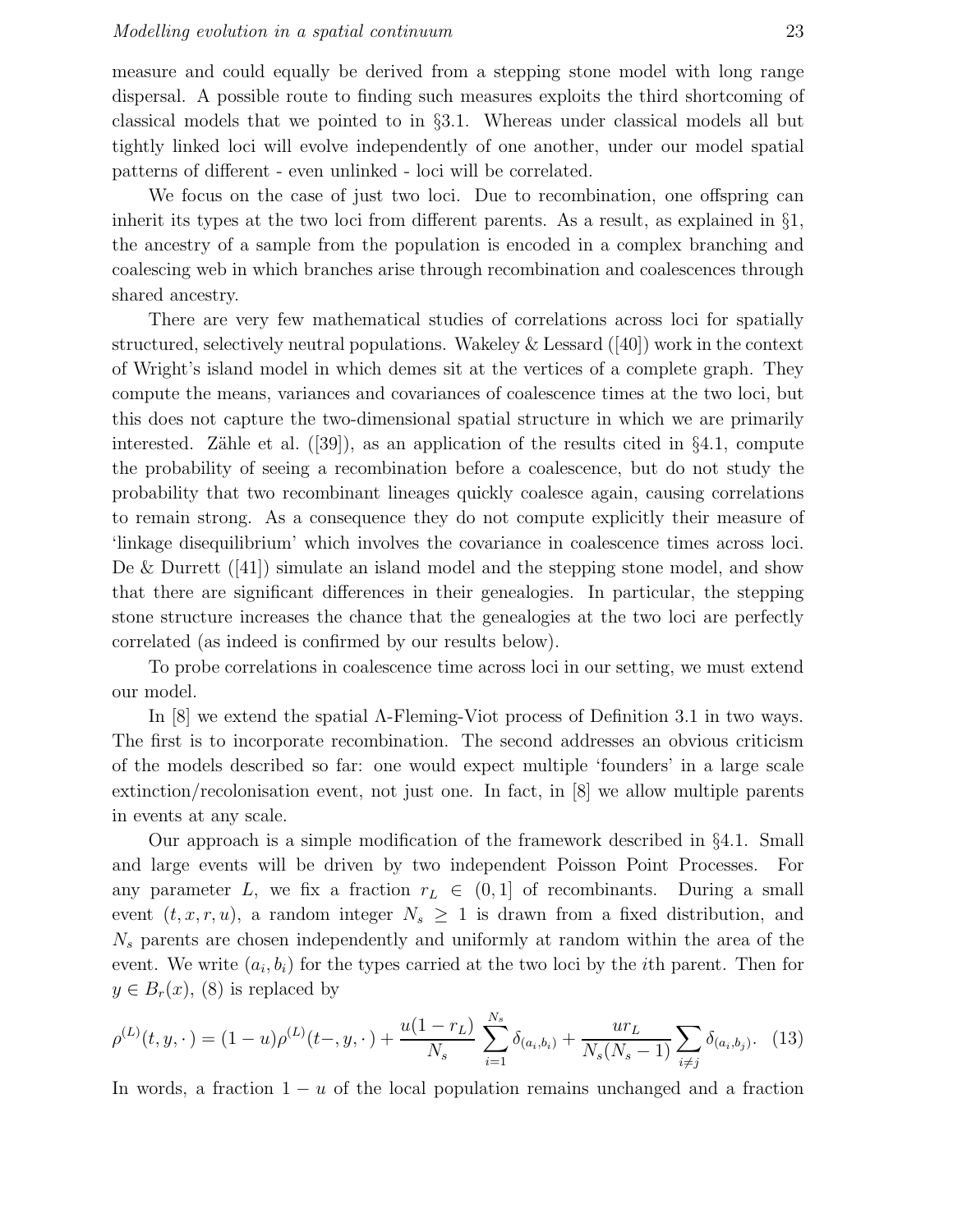$u(1 - r_L)$  (resp.,  $ur_L$ ) is replaced by non-recombinant (resp., recombinant) offspring of the  $N<sub>s</sub>$  parents. We assume that recolonisation is so rapid after a large scale extinction that the effects of recombination during large scale events can be ignored and so, for large events, (13) is replaced by the corresponding expression with  $r<sub>L</sub> = 0$ . Of course the distribution of the number of parents chosen can differ between large and small events.

To understand correlations in patterns at the two different loci, we investigate the genealogical trees corresponding to these loci. The main result of [8] considers a sample of size two, but is easily extended to larger samples. It states that there is a critical sampling distance

$$
D_L^* \approx L^{\alpha} \sqrt{1 + \frac{\log \rho_L}{r_L \rho_L}},
$$

such that if our individuals are sampled at pairwise distances larger than  $D<sub>L</sub><sup>*</sup>$ , the genealogical processes corresponding to each locus become independent as the torus side  $L$  tends to infinity. On the other hand, if our individuals are sampled at pairwise distances less than  $D<sub>L</sub><sup>*</sup>$ , asymptotically one sees a first phase of complete correlation between the genealogies at different loci, followed by a sudden decorrelation. In other words, asymptotically, coalescence events occurring before a 'decorrelation threshold' (which can be described explicitly) are completely correlated at the two loci, but conditional on being greater than this threshold they are independent.

The key idea is one of 'effective recombination'. Because recombination events result in two ancestral lineages at a small spatial separation, we can expect that many of them will rapidly be followed by a coalescence (due to small events). We declare a recombination event to be effective if at least one of the lineages resulting from the event is hit by a large event before such a coalescence. The phase of complete correlation is one in which there are no effective recombinations. The transition to complete decorrelation is when effective recombination kicks in.

These results not only provide a very good understanding of the mechanisms leading to decorrelation, but also a good picture of the local correlations. As a consequence, they suggest appropriate tools for inference of the parameters of local evolution, and to test for the presence of large events impacting the genetic diversity of the population. These two points are the main goals of [42].

As concerns inference, it is clear that the number of parameters involved in the definition of the spatial Λ-Fleming-Viot process is much too large to hope for any exhaustivity. However, recalling the small number of relevant quantities in the Wright-Malécot formula  $(5)$  and the comparison presented in §4.2, one can try to recognise the combinations of parameters which, not only matter, but are also observable in data. Following Theorem 4.1, a quantity which one might call *effective population size* is the timescale over which the genealogy of a sample is given by the Kingman coalescent: for large  $L$ 's,

$$
N_e = \omega_L \propto \begin{cases} L^2 \log L & \text{if large events are rare,} \\ \frac{\rho_L}{L^{2\alpha}} L^2 \log L & \text{if large events are frequent.} \end{cases}
$$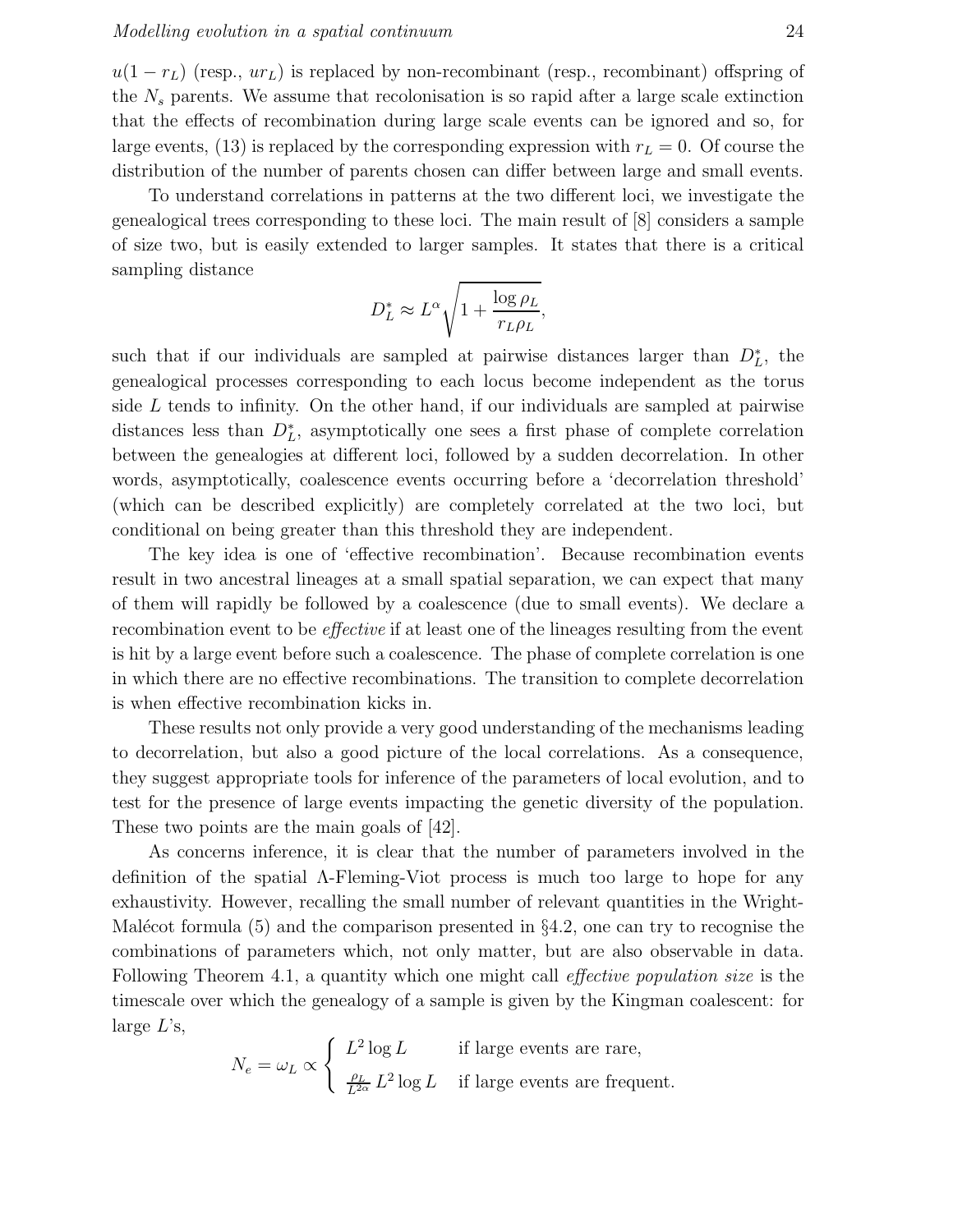However, this is only the correct timescale for lineages that are sampled at very large distances from each other, and combines the contribution of both small and large events in the evolution of the population. As we can see from the beginning of the slope in Fig. 2, on much smaller spatial scales, small events may induce the coalescence of closeby lineages before they experience any large event. Consequently, one has to choose an appropriate sampling distance to disentangle the effects of events of different orders of magnitude.

Assuming that some biological considerations give us a good idea of the mean radius  $R<sub>s</sub>$  of a small event, the strategy developed in [42] consists in sampling a few individuals at distances of the order of 10 or 100 times  $R_s$ , and considering their genealogies at many loci. We suppose that, during each reproduction event, each link between two adjacent loci can be broken by recombination with some small probability, while, with a smaller probability still, each site can mutate into a new state, never seen before. Using the analysis carried out in [8], in [42] we derive an approximation of the law of the length of conserved sequences between two individuals, i.e. of the number of consecutive loci that are in identical state in the two individuals. We show that this length has a geometric distribution, whose parameter is a function of the probability that two lineages, having just recombined, manage to escape far from each other for a time long enough that one of them may be hit by a mutation (which will then be the end of the conserved sequence). Although this function is rather complex, it can be used as the basis for a maximum likelihood approach to the inference of local evolutionary parameters.

## 4.4. Patterns of allele frequencies

Our results so far have focussed on the genealogical trees relating individuals sampled from far apart. We now turn to the patterns of allele frequencies generated by our model. We are interested in large scale structures, where the fine details of the construction won't influence the results, but in contrast to Theorem 4.1, not so large that all spatial information is lost.

From now on we revert to our basic model of Definition 3.1. In particular, the underlying geographical space is  $\mathbb{R}^d$  rather than the torus. We specialise to just two types of individual which we label {0, 1} and then our probability measure on type space can be replaced by

$$
w(t,x) = \rho_t(x)(\{1\}),
$$

the proportion of 1s at  $x$  at time  $t$ .

A rather unnatural feature of the model is that once a type is present, provided  $u$  is never 1, that type can never be lost: there will always be a trace of its presence. It is natural to ask whether, if a mutation is initially confined to a bounded region, it will have compact range (that is it will only ever be seen in a compact region) or if it will eventually be spread across the whole of  $\mathbb{R}^2$ . This question was resolved in an important special case in [43]. Saadi specialises to the case  $\xi(dr, du) = \delta_r \otimes \delta_u$  for some  $r \in (0,\infty)$  and  $u \in (0,1)$ . Moreover, for convenience, he takes a slight modification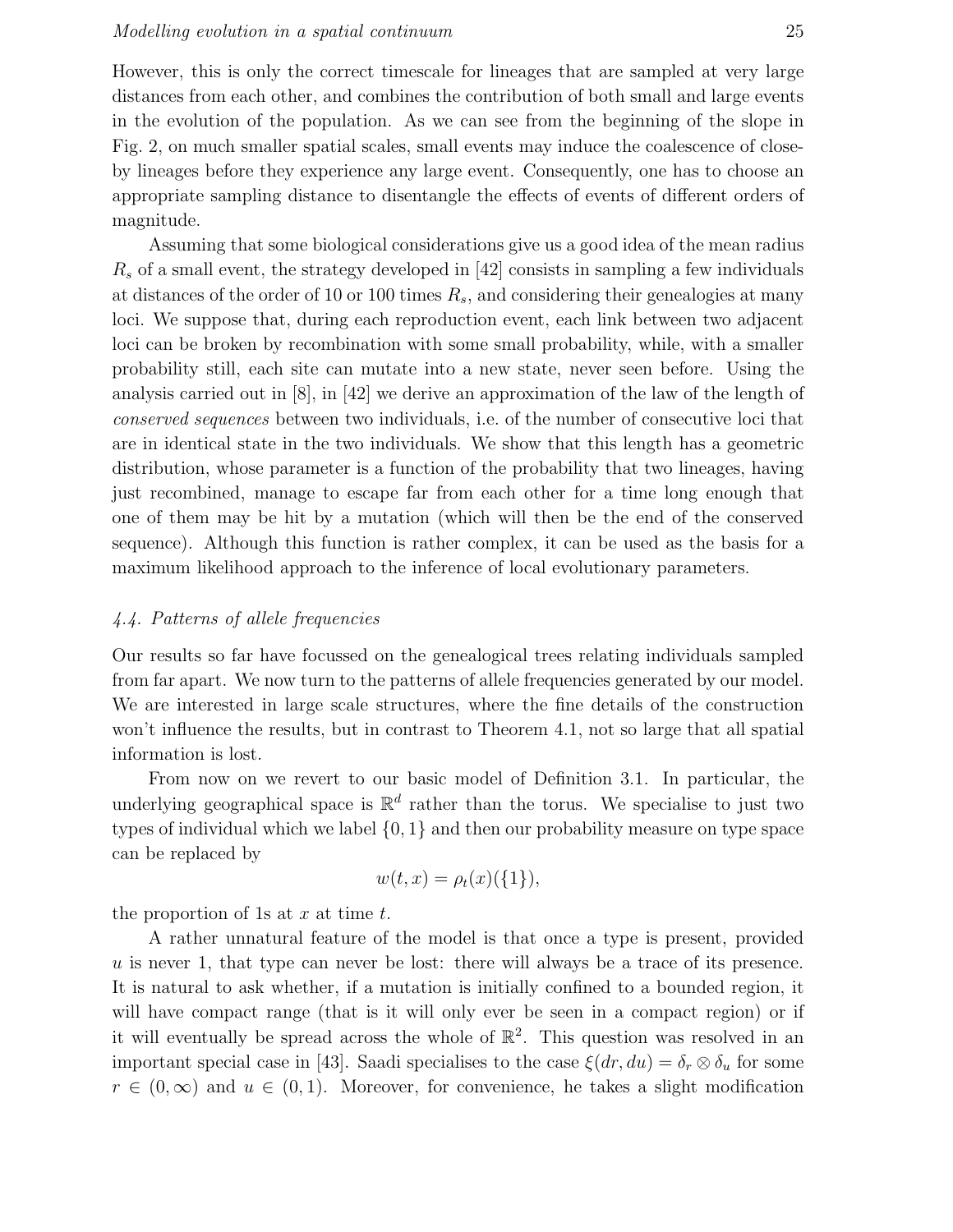

**Figure 3.** A snapshot of the interface between two types when we take  $u = 1$  and a fixed radius of event sizes. The initial condition was a half plane of each type.

of our model in which the parent, instead of being sampled uniformly, is always at the centre of the ball affected by the event. He uses an elegant martingale argument to show that if a mutation is initially confined to a bounded region then its range is, with probability one, bounded. So for events of fixed radii, the range of a mutation is bounded. However, this doesn't provide any information about the shape of the region in which the mutation is eventually represented, nor about the extent to which we can expect to see different genetic types coexisting. In [7], a more detailed analysis of the 'interface' between different types is undertaken. The results are for the spatial  $\Lambda$ -Fleming-Viot process in  $\mathbb{R}^d$  with two different types. We start from a half plane of type 1s and a (complementary) half plane of type 0s, that is we take the initial condition  $w_0 = \mathbf{1}_{\mathbb{H}}$  where  $\mathbb{H} = \{x \in \mathbb{R}^d : x_1 \leq 0\}$  (and  $x_1$  is the first coordinate of x). In one spatial dimension, this reduces to the Heaviside function. Figure 3 shows a snapshot of the population if we take  $\xi(dx, du) = \delta_r \otimes \delta_1$ . Even with  $u = 1$ , so that  $w(t, x)$  is the indicator function of a random set and there are no points in space at which both types are represented, the interface between the two types is very complex, but it is reasonable to hope that if we 'zoom out' and look over large spatial and temporal scales then some order might emerge.

The key tool in the analysis is moment duality. (Here we modify our notation for the expectation of a random variable and write  $\mathbf{E}[X(t)|X(0) = x] = \mathbf{E}_x[X(t)].$ 

Theorem 4.3 (Special case of Theorem 4.2 and §4.2 of [5]) Sample individuals from locations  $x_1, \ldots, x_j$  and write  $\xi_t^1, \ldots, \xi_t^{N_t}$  for the locations at time t of lineages evolving according to the spatial  $\Lambda$ -coalescent of §3.5. Then for each  $\psi \in C((\mathbb{R}^d)^j) \cap$  $L^1(dx^{\otimes j})$  and every  $t \geq 0$ ,

$$
\int_{(\mathbb{R}^d)^j} \psi(x_1,\ldots,x_j) \mathbb{E}\left[w(t,x_1)\cdots w(t,x_j)|\,w(0,\cdot)=w_0(\cdot)\right] dx_1\ldots dx_j
$$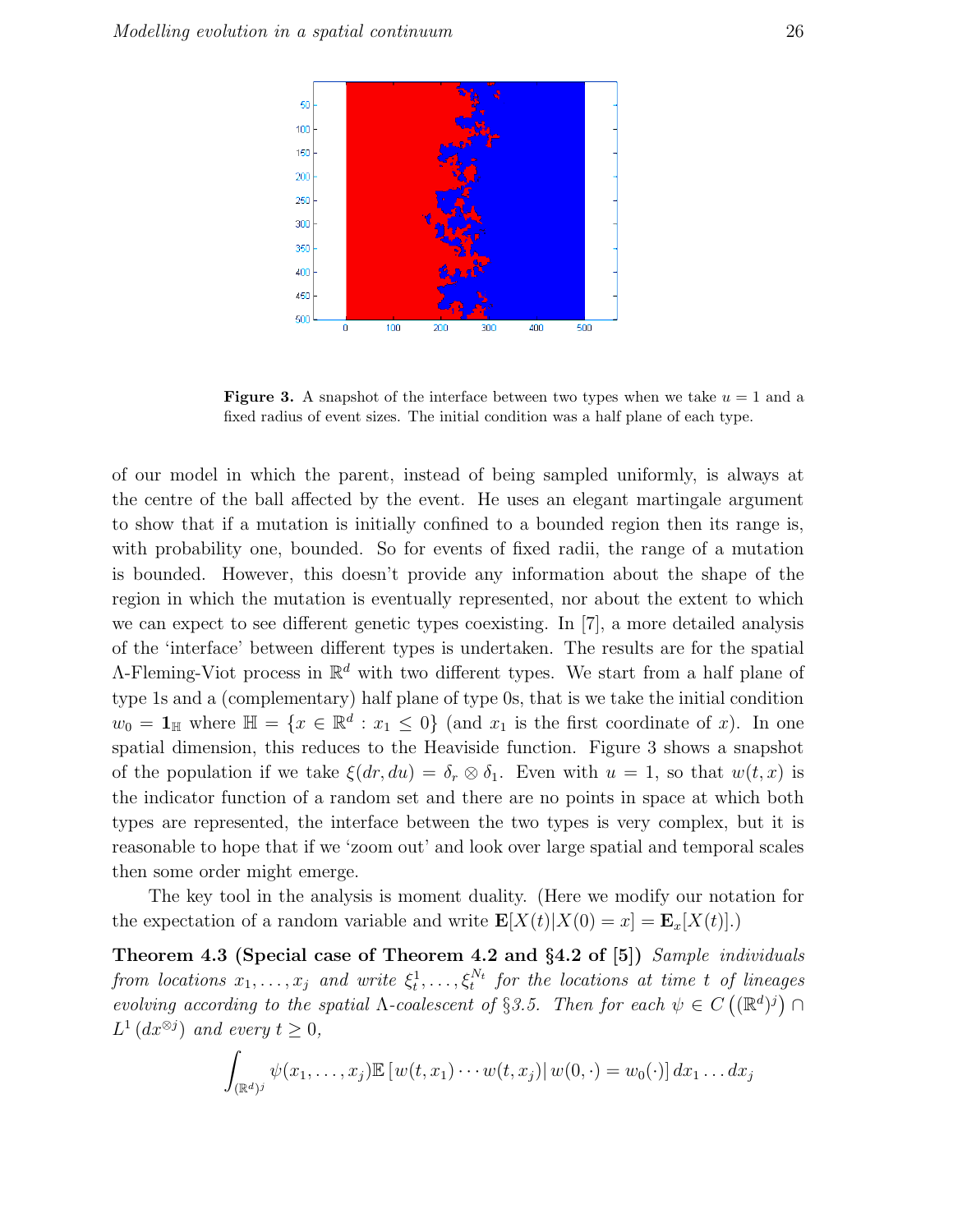Modelling evolution in a spatial continuum 27

$$
= \int_{(\mathbb{R}^d)^j} \psi(x_1,\ldots,x_j) \mathbb{E} \left[ w_0(\xi_t^1) \cdots w_0(\xi_t^{N_t}) \right] N_0 = j, \xi_0^1 = x_1,\ldots,\xi_0^j = x_j \, dx_1 \ldots dx_j.
$$

This is a sort of 'weak' moment duality. It implies that

$$
\mathbb{E}\left[\prod_{i=1}^{j} w(t, x_i) \middle| w(0, \cdot) = w_0(\cdot)\right] = \mathbb{E}\left[\prod_{i=1}^{N_t} w_0(\xi_t^i) \middle| N_0 = j, \xi_0^1 = x_1, \dots, \xi_0^j = x_j\right]
$$
(14)

for Lebesgue almost every  $(x_1, \ldots, x_j)$ . This can be compared to the corresponding equation (3) for the stepping stone model.

We consider two cases. In the first we allow only small events, whereas in the second we also include large events.

CASE A. For the first result we take  $\xi(dr, du) = \delta_r \otimes \delta_u$  for fixed  $r \in (0, \infty)$  and  $u \in (0, 1]$ . A single ancestral lineage will evolve according to a random walk with bounded jumps. This suggests that, if we are looking for large-scale patterns, we should apply a diffusive rescaling, under which the motion of an ancestral lineage will converge to Brownian motion. We therefore set

$$
w_t^n(x) = w(nt, \sqrt{n}x) \tag{15}
$$

and start from  $w_0 = \mathbf{1}_{\mathbb{H}}$ .

**Theorem 4.4 (Theorem 1.1 of [7])** There exists a random space-time field  $\{w_t^{(2)}\}$  $t^{(2)}(x),$  $x \in \mathbb{R}^d, t \geq 0$  such that  $w^n \to w^{(2)}$  as  $n \to \infty$  in the sense of weak convergence of 'almost all' finite dimensional distributions. Equivalently  $\rho^n \to \rho^{(2)}$  in distribution where  $\rho^{(2)}$  has density  $w^{(2)}$ .

Furthermore, writing  ${B_t^{(2)}}_{t\geq0}$  for a standard Brownian motion, there is a  $\sigma^2>0$ such that if  $p_2(t, x) = \mathbb{P}_x[B_{u\sigma^2t}^{(2)} \in \mathbb{H}],$  then

- (i) in  $d = 1$ ,  $w^{(2)}$  is a random field of correlated Bernoulli random variables such that  $\mathbb{E}[w_t^{(2)}]$  $t^{(2)}(x)$  =  $p_2(t, x)$  almost everywhere;
- (*ii*) in  $d \geq 2$ ,  $w^{(2)}$  is deterministic and  $w_t^{(2)}$  $t_t^{(2)}(x) = p_2(t, x)$  almost everywhere.

The correlations between the Bernoulli random variables are given by an analogue of (14). There are two important observations:

(i) in one dimension there is no coexistence of types: at a given site  $w_t^{(2)}$  $t^{(2)}(x) \in \{0,1\};$ 

(ii) the 'speed' of evolution is proportional to the parameter  $u$ .

Theorem 4.4 tells us that in  $d = 1$ , under the diffusive rescaling (15), the limit is the indicator function of a random set. Indeed  $w_t^{(2)}$ <sup>(2)</sup> is equal in distribution to  $\mathbf{1}_{x \leq B_{u\sigma^2t}^{(2)}}$ . To see why, note that the dual process of coalescing lineages converges to a system of coalescing Brownian motions which coalesce instantaneously on meeting (c.f. §4.1). In one dimension, the Brownian motions can never cross and so it is impossible for a lineage of type 0 to start to the left of a lineage of type 1. In two dimensions, just as in the diffusive limit of the Kimura stepping stone model, since two independent Brownian motions will never meet, the system of allele frequencies reduces to heat flow.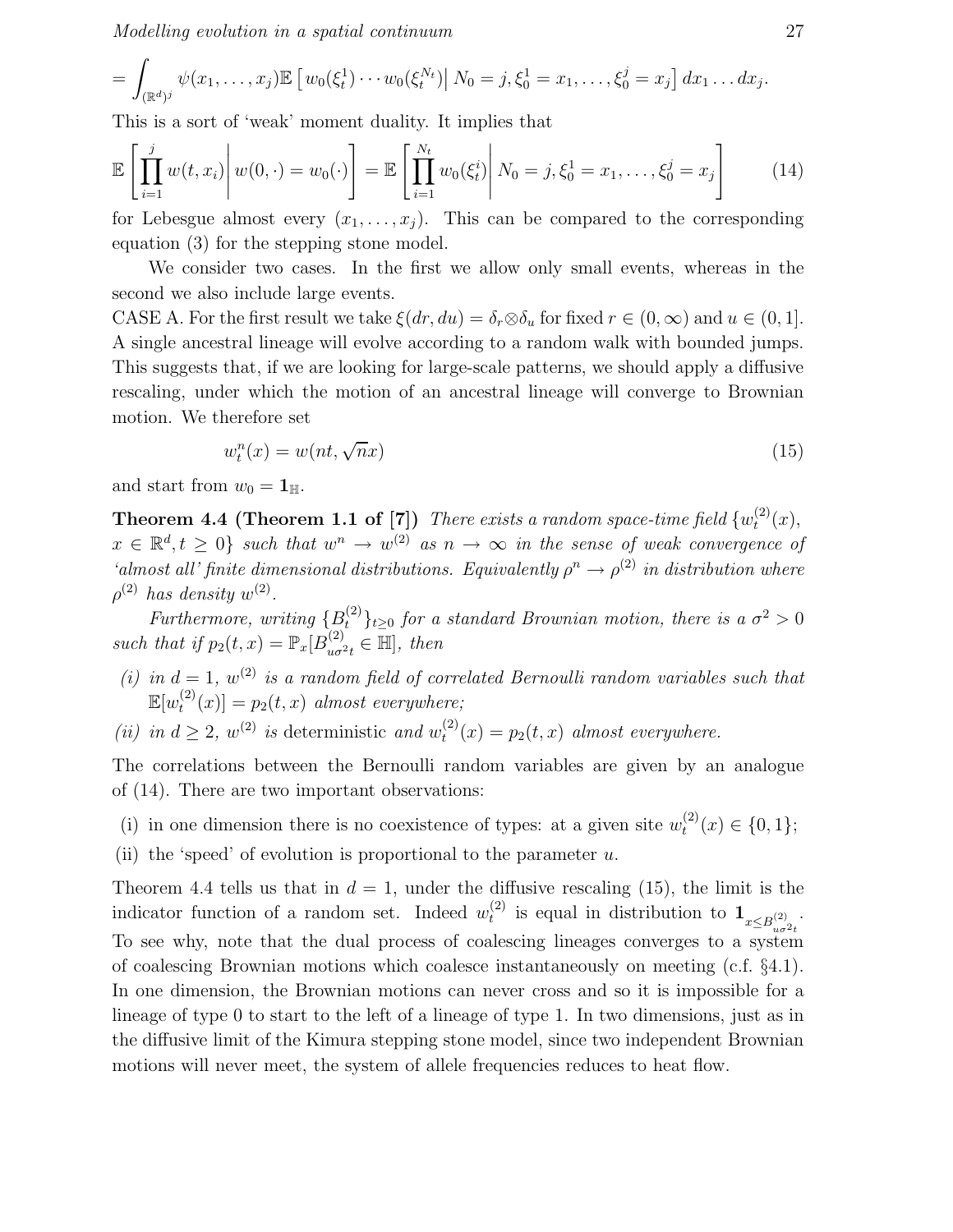With this very special choice of  $\xi(dr, du)$ , the model is very similar to the voter model. In [44], Cox, Durrett & Perkins showed that under a suitable rescaling, in  $d \geq 2$ the voter model converges to superBrownian motion. The difference in their setting is that they take a sparse initial condition.

CASE B. We now investigate what happens when we introduce some large scale events. Since we are hoping for a nice scaling limit, we choose the rate of those events in such a way that the motion of a single ancestral lineage will scale to a symmetric stable process. One way to do this is to keep  $u \in (0, 1]$  fixed and take

$$
\mu(dr) = \frac{1}{r^{d+\alpha+1}} \mathbf{1}_{r \ge 1} dr \tag{16}
$$

for  $\alpha \in (1, 2)$  a fixed parameter (and d the spatial dimension). We then define

$$
w_t^n(x) = w(nt, n^{1/\alpha}x).
$$

**Theorem 4.5 (Theorem 1.5 of [7])** There exists a random space-time field  $\{w_t^{(\alpha)}\}$  $\binom{(\alpha)}{t}(x),$  $x \in \mathbb{R}^d, t \geq 0$  such that  $w^n \to w^{(\alpha)}$  as  $n \to \infty$  in the sense of weak convergence of 'almost all' finite dimensional distributions. Equivalently  $\rho^n \to \rho^{(\alpha)}$  in distribution where  $\rho^{(\alpha)}$  has density  $w^{(\alpha)}$ .

Furthermore, there is a symmetric  $\alpha$ -stable process  $B^{(\alpha)}$  such that, for all  $t \geq 0$ ,  $w^{(\alpha)}$  is a random field of correlated Bernoulli random variables such that

> $\mathbb{E}[w_t^{(\alpha)}]$  $t^{(\alpha)}(x)$ ] =  $p_{\alpha}(t, x) := \mathbb{P}[B^{(\alpha)}_{ut} \in \mathbb{H}]$  almost everywhere.

Notice that once again the 'speed' is proportional to  $u$ . This time, however, the limit is stochastic in all dimensions. At first sight this is surprising. In Case A above (which we shall refer to as  $\alpha = 2$ , the limit in  $d \geq 2$  was deterministic since the genealogy of a sample was asymptotically determined by independent Brownian motions which never meet. It is also the case that independent symmetric  $\alpha$ -stable processes with index  $\alpha \in (1, 2)$  will not meet in  $d \geq 2$ . However, the genealogy does not reduce to independent processes. As a result, the patterns of allele frequencies that we observe are quite different from those we would see in a stepping stone model with long range dispersal. Here we see local fixation of types, with strong geographic correlations. There we would see the analogue of Theorem 4.4(ii) with  $p_2$  replaced by the corresponding expression for a symmetric stable process.

Let us try to understand heuristically why any pair of lineages will coalesce in a finite time even in  $d \geq 2$ .

Suppose that two lineages are at separation x. Take some  $k > 1$ . For any  $r > kx$ there is a region with volume proportional to  $r^d$  such that any event of radius r whose centre lies in the region will also contain both lineages. Thus the total rate at which the lineages are both 'caught' by a big event is at least

$$
\text{Const.} \int_{kx}^{\infty} r^d \mu(dr) = \text{Const.} \int_{kx}^{\infty} \frac{r^d}{r^{d+\alpha+1}} dr \propto \frac{1}{x^{\alpha}}.
$$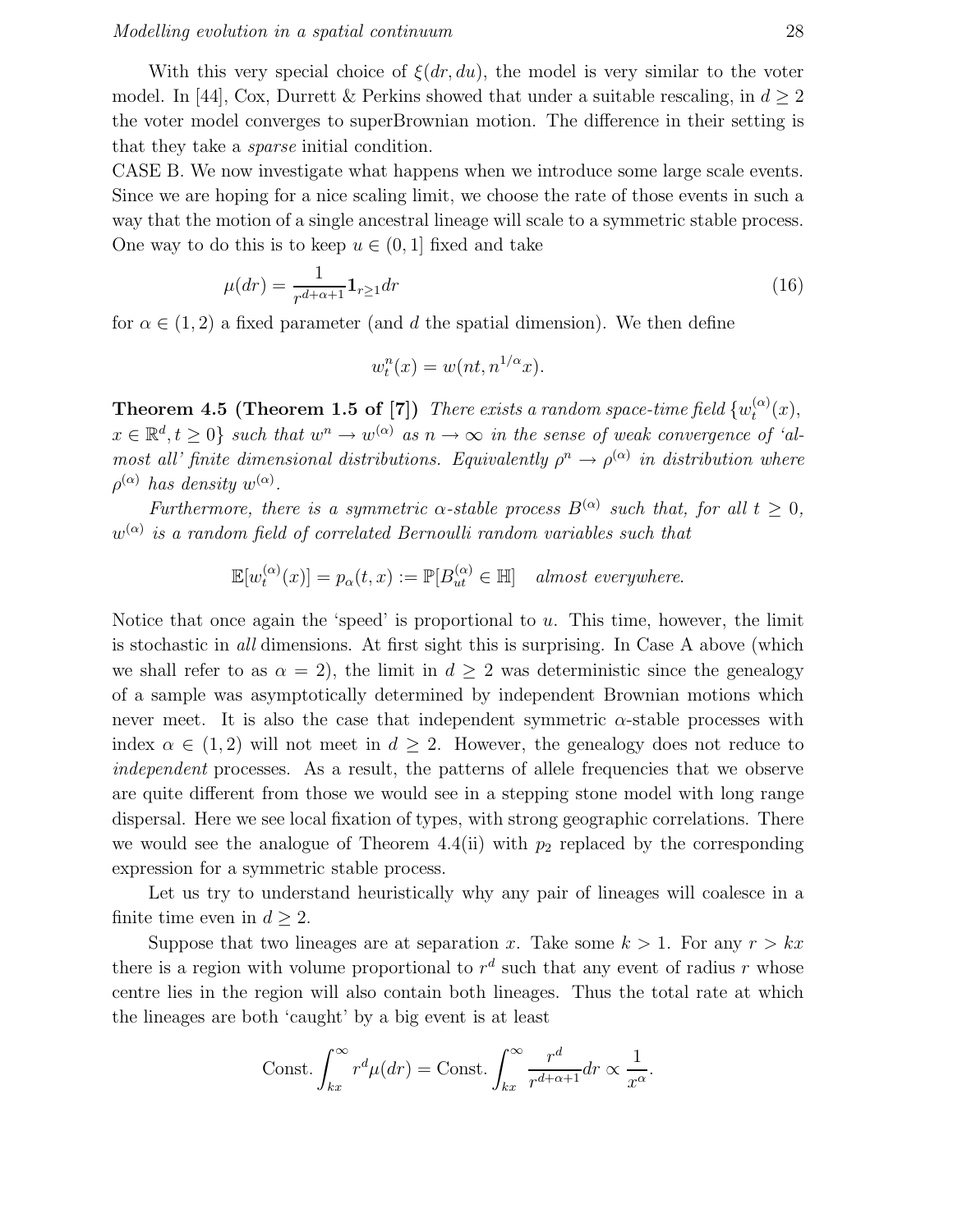If the lineages were evolving independently, then their separation at time  $t$  would satisfy  $x(t) \sim t^{1/\alpha}$ . Of course they are not evolving independently, but censoring events that are big enough to capture both of them should, if anything, slow down the rate at which they move apart and so one estimates that they will be captured by a big event at rate at least  $C/(x(t))^{\alpha} \sim C/t$  and since  $\int^{\infty} 1/t dt = \infty$  they will coalesce in finite time almost surely. Of course this is far from a proof, but in [7] it is replaced by a rigorous argument.

Unlike Case A, in  $d = 1$  lineages can now jump over one another. The limiting object will still look like the indicator function of a random set, but the structure of that set will be complex. Fig. 4 shows some simulations. Essentially what happens is that from time to time a large event falls on a region in which we see both 0s and 1s, resulting in an ephemeral state in which there are non-trivial proportions of both types throughout the affected region, but that region is rapidly resolved by the much more frequent small events into regions of no coexistence. In the limit we only ever see the result of this process of resolution. Thus, even when  $u < 1$ , the limit is the indicator function of a random set. Our methods, which are based entirely on the moment duality of Theorem 4.3, are not strong enough to capture any information about the dynamics of the limit and nor do we have any more detailed results on the structure of the random set at a fixed time. Fig. 5 shows a simulation in two dimensions. Although, at first sight, of more mathematical than biological interest, these results show that predictions of our model can differ greatly from those of classical stepping stone models and, in particular, point to the fact that the presence of large scale events can be expected to result in very complex spatial patterns of allele frequencies.

When  $\alpha = 2$  and  $d = 1$ , the rescaling (15) resulted in a Heaviside limit. We have several times made the analogy between this special form of the model and the stepping stone model and as we said in §2.3, under the diffusive scaling, in one dimension the stepping stone model rescales to the stochastic p.d.e.

$$
dp = \frac{1}{2}\Delta p dt + \sqrt{\gamma p(1-p)}W(dt, dx). \tag{17}
$$

The difference here is that we held the parameter u fixed. Recall from §3.6 that u should be thought of as inversely proportional to neighbourhood size and from §2.1 that the form of the genetic drift in the stepping stone model arises from very large neighbourhood size. This suggests that if we were to allow u to tend to zero as  $n \to \infty$ (and so neighbourhood size to tend to infinity) we could obtain the stochastic p.d.e. (17) as a rescaling limit of our model. This will be a special case of the results of §5.3, but there we should like to work in a more general setting which incorporates another evolutionary force, natural selection.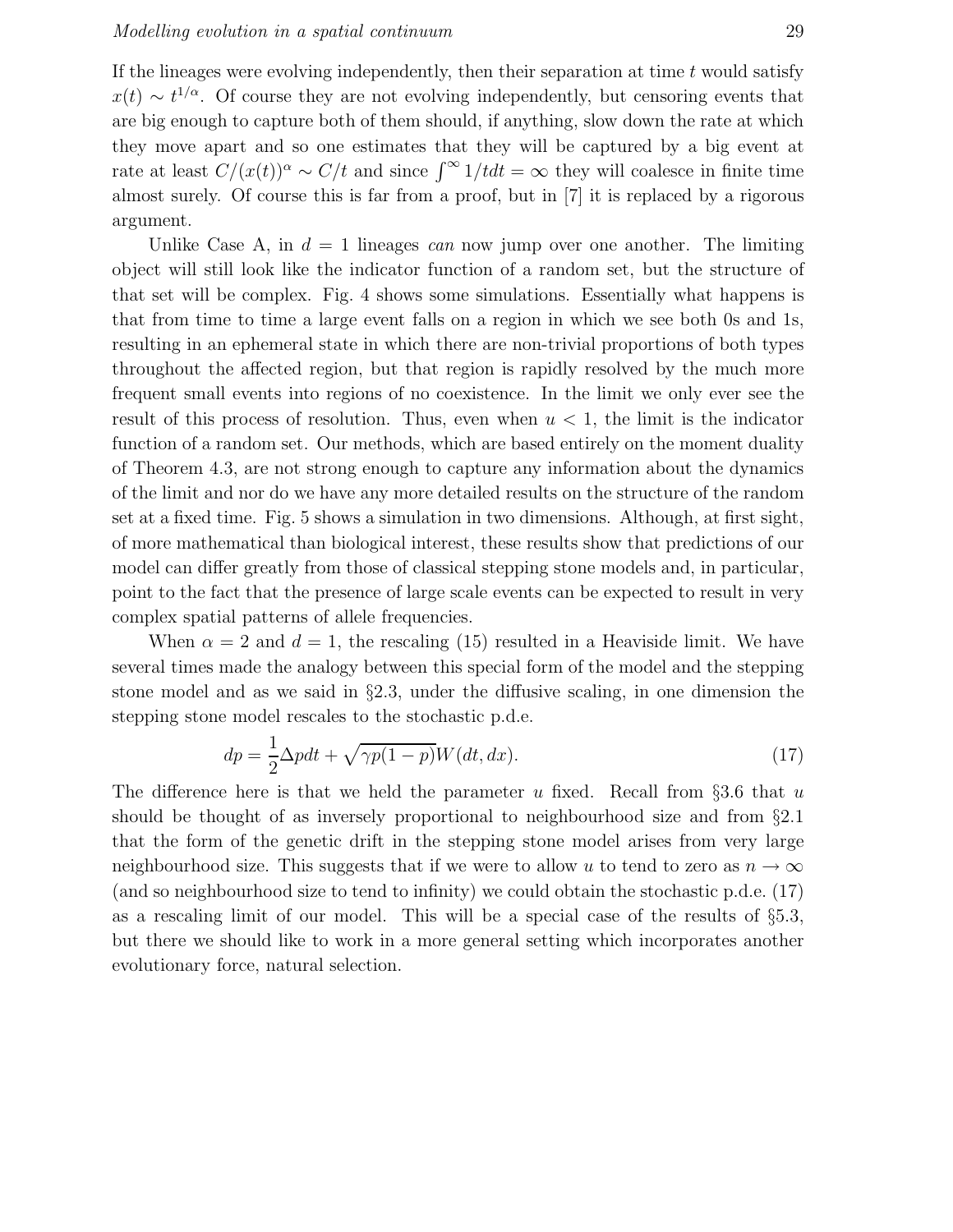

Figure 4. Case B of  $\S 4.4$  in  $d = 1$  on a line of length 20. (a) initial conditions; (b) After 100 events: full range; (c) After 100 events: zooming in; (d) After  $10^6$  events: full range; (e) after 10<sup>6</sup> events: zooming in. Parameters:  $u = 0.8$ ,  $n = 10^4$  and  $\alpha = 1.3$ .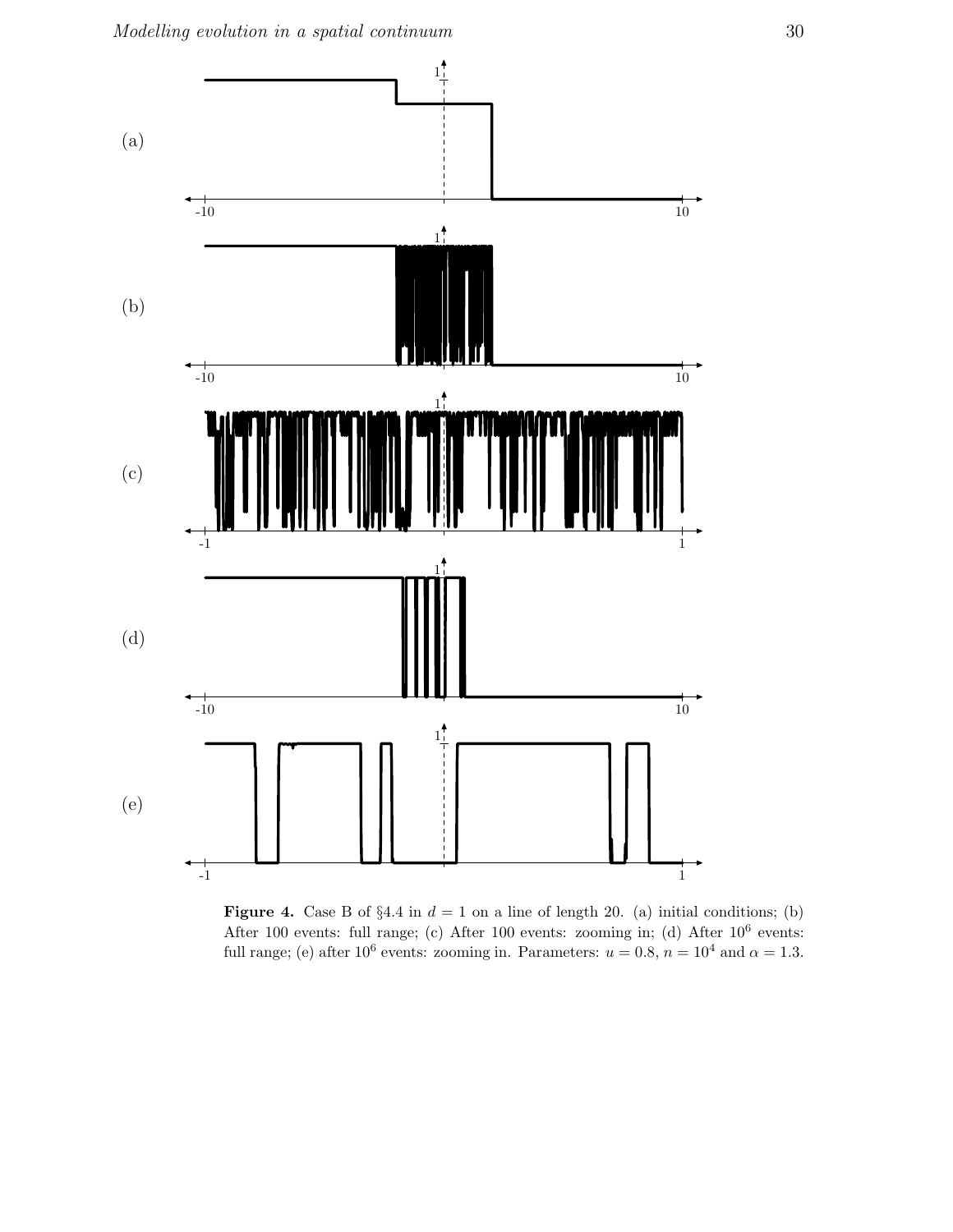

**Figure 5.** Case B of §4.4 in two dimensions after (a)  $10^5$ ; (b)  $10^6$ ; and (c)  $10^7$  events. We have a square range of edge 8, and the initial patch is a circle of radius 4 with frequency 0.8 (white is frequency 1, black is 0). The model parameters are:  $u = 0.8$ ,  $\alpha = 1.3$  and  $n = 10^3$ .

## 5. Introducing selection

### 5.1. Selection in the Wright-Fisher and Moran models

There are many ways of introducing selection into a model for allele frequencies and indeed many different forms of selection that one might wish to model. We concentrate on the simplest type of directional selection.

For the Wright-Fisher model, one would typically weight the choice of parental type. Thus, if at generation t a proportion p of the population is of type a, then the probability that the parent is of type a is  $p/(1 + s(1 - p))$  and the probability that it is type A is  $(1 + s)(1 - p)/(1 + s(1 - p))$ . For  $s > 0$ , this gives an advantage to type A individuals. If we wish to arrive at a diffusion limit, we take  $s \propto \frac{1}{N}$  $\frac{1}{N}$  and then in the limit as  $N \to \infty$ , on the diffusion timescale, we arrive at

$$
dp = -\sigma p(1 - p)dt + \sqrt{p(1 - p)}dW_t
$$
\n(18)

as a model for allele frequencies.

It is straightforward to find a moment dual for this system. First apply Itô's formula to  $p_t^n$  for n fixed to obtain

$$
d(p_t^n) = n\sigma \left( p_t^{n+1} - p_t^n \right) dt + \binom{n}{2} \left( p_t^{n-1} - p_t^n \right) dt + dM_t
$$

where  $M_t$  is a martingale. Now choose  $\{n(t)\}_{t\geq 0}$  to be the birth-death process with rates

$$
\begin{cases} n \mapsto n+1 & \text{at rate } n\sigma, \\ n \mapsto n-1 & \text{at rate } \binom{n}{2}. \end{cases}
$$

Then it is elementary to check that

$$
\frac{d}{ds}\mathbb{E}\left[p(s)^{n(t-s)}\right] = 0
$$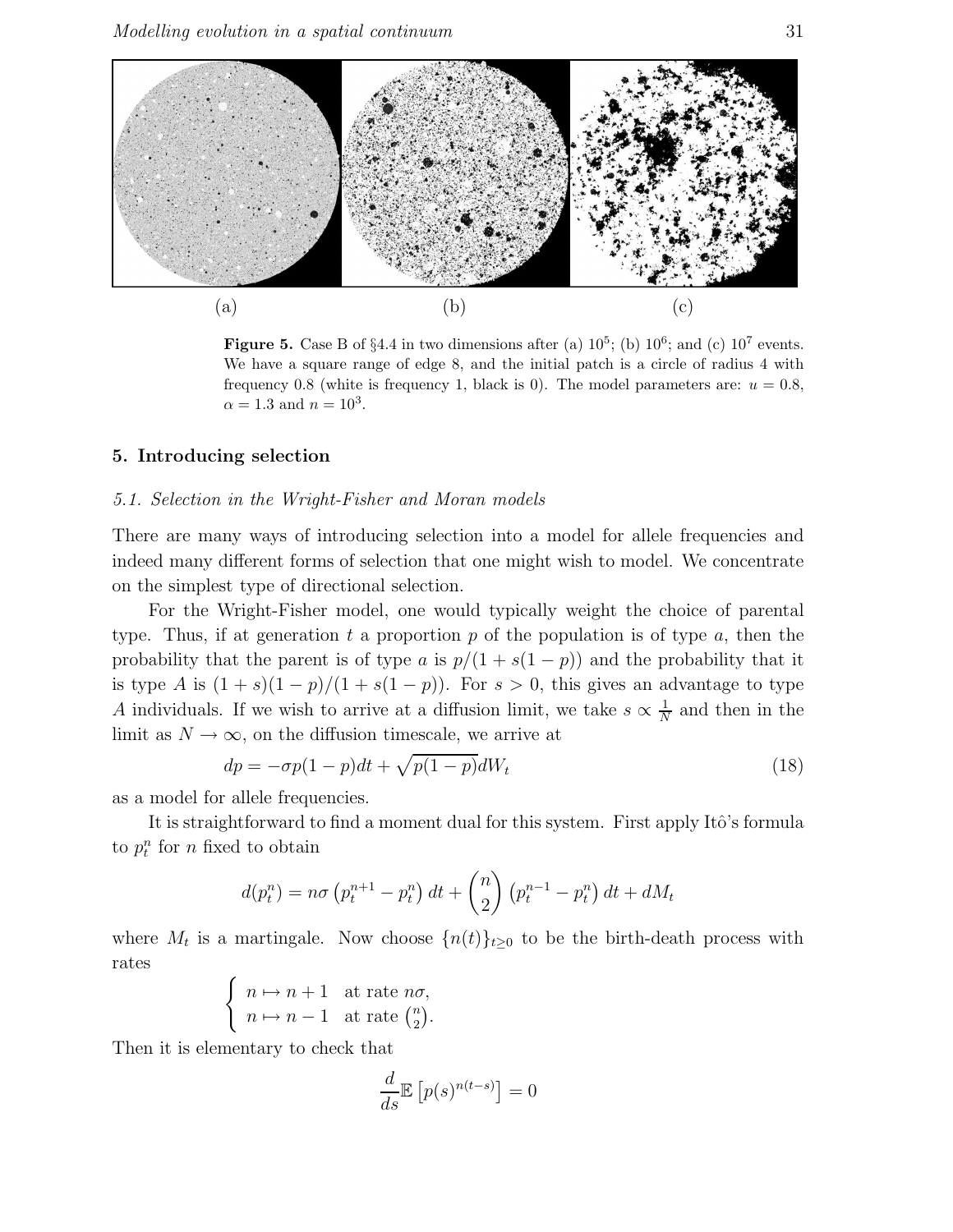so that

$$
\mathbb{E}\left[p(t)^{n(0)}\right] = \mathbb{E}\left[p(0)^{n(t)}\right],\tag{19}
$$

which should be compared to equation (1).

Another way to obtain the same limiting model for allele frequencies is via a Moran model. Recall that in the neutral Moran model, at rate  $\binom{N}{2}$  a random pair is selected from the population, one dies and the other reproduces. To mimic the effect of the selection in the Wright-Fisher model above, we bias the choice of parent. Thus if the pair picked consists of one type  $\alpha$  and one type  $\alpha$  individual, then with probability  $(1 + s)/2$  it is the type A that reproduces. It is sometimes convenient to think of there being two types of event: neutral events, which occur at rate  $(1-s)\binom{N}{2}$ , and 'potential selective events' which happen at rate  $s\binom{N}{2}$ . At a potential selective event, if the pair of individuals chosen consists of one a and one A then with probability one it is the  $A$ that reproduces. This is simply a reformulation and does not change the process. Once again taking  $s \propto 1/N$  and letting  $N \to \infty$  we obtain equation (18) as the limiting model for allele frequencies.

The moment duality (19) is easy to understand in the Moran context. If we take a sample of size n from the population at time t, then the left hand side of  $(19)$  is the probability that they are all of type a. Neutral events correspond to coalescence of ancestral lineages as in  $\S2.1$ , but when one of our lineages is hit by a potential selective event, which happens at rate  $\sigma$ , in order for that lineage (which is an offspring of the event) to be type  $a$ , it must be that *both* the potential parents sampled in the event were of type a. To confirm this, we must now trace back two ancestral lineages, hence the birth in the moment dual.

The branching and coalescing structure swept out as we trace ancestry in this way is known as the ancestral selection graph. It was introduced in work of Krone & Neuhauser ([45, 46]). They included mutation between the two types a and A in the population, thus ensuring the existence of a stationary distribution for the process of allele frequencies. They were then able to recover the true genealogical tree of a random sample from the population (at stationarity) using the ancestral selection graph. Our argument only provides a weaker result.

## 5.2. A simple model

There are also many ways to introduce selection into our spatial model for allele frequencies. Any parameter of the model could depend on genotype. Moreover, parameters might depend both on the genotype of any individual involved (e.g. the parent) and on the local allele frequency. However, here we focus on an analogue of the directional selection of §5.1.

A natural model mimics our approach in the Wright-Fisher model: rather than selecting a parent uniformly at random from those present in the region affected by an event, we choose in a weighted way. Thus if the proportion of  $a$ -alleles in the region immediately before the event is  $\bar{w}$ , then the probability that the parent chosen is of type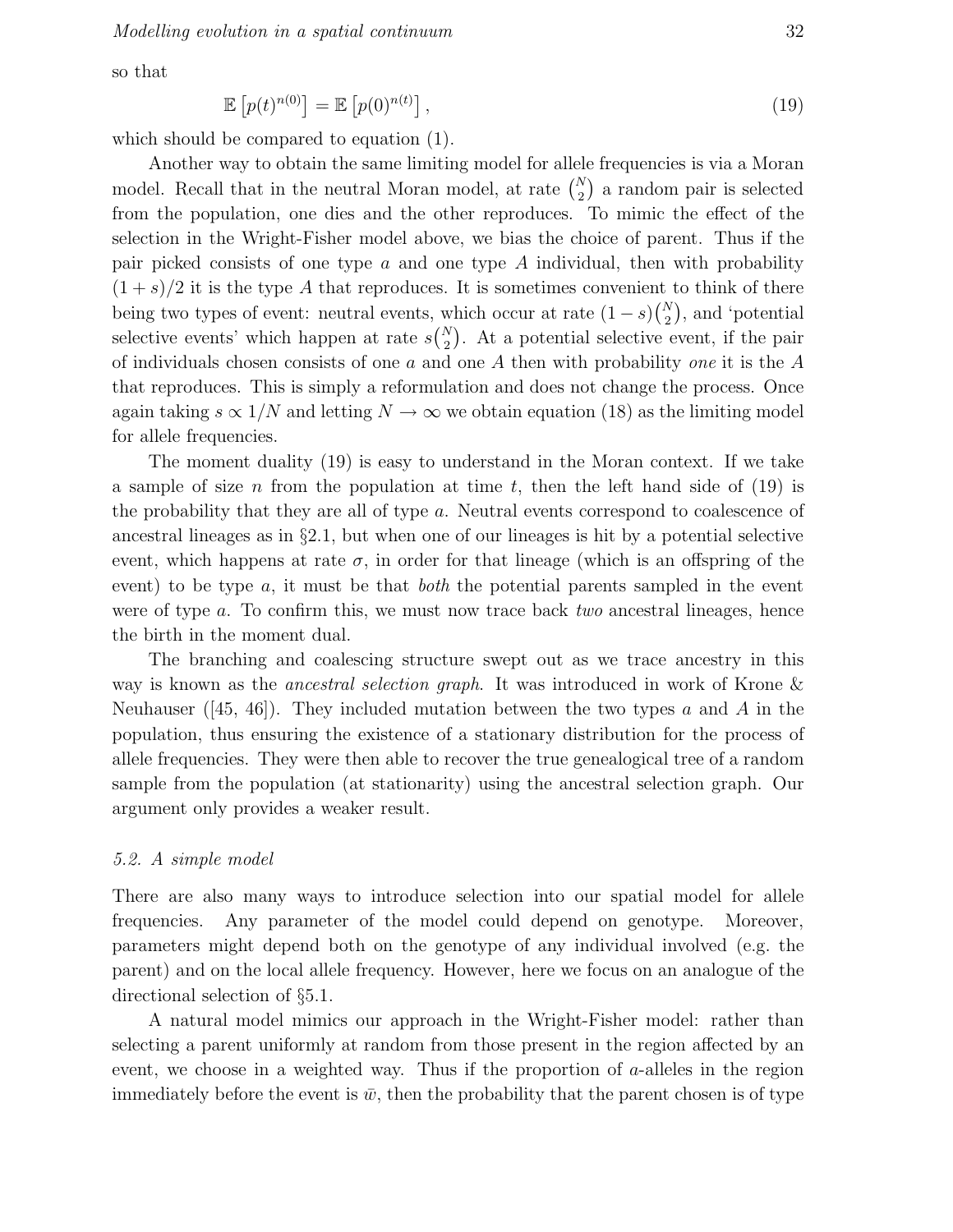#### Modelling evolution in a spatial continuum 33

a will be  $\bar{w}/(1+s(1-\bar{w}))$ . Notice that this does not require s to be small, and so can, in particular, be used to model strong selection. Moreover, there is no more computational effort in modelling strong selection than in modelling weak selection. However, since our aim at this stage is to make contact with established models, we focus on weak selection. In this case, we rewrite the probability of choosing a type a parent as

$$
\frac{\bar{w}}{1+s(1-\bar{w})} = \bar{w} - s\bar{w}(1-\bar{w}) + \mathcal{O}(s^2) = \bar{w}(1-s) + s\bar{w}^2 + \mathcal{O}(s^2) \tag{20}
$$

and that of choosing a type A parent as

$$
\frac{(1+s)(1-\bar{w})}{1+s(1-\bar{w})} = (1-s)(1-\bar{w}) + s(1-\bar{w})^2 + 2s\bar{w}(1-\bar{w}) + \mathcal{O}(s^2).
$$

Up to an error of  $\mathcal{O}(s^2)$ , we can then decompose our Poisson process of events into two types. Neutral events, in which the parent is simply chosen at random, are driven by a Poisson process with intensity  $(1-s)dt \otimes dx \otimes \xi(dr, du)$ . Additional 'potential selective events' are driven by a second Poisson point process with intensity  $sdt \otimes dx \otimes \xi(dr, du)$ . At such an event two potential parents are chosen. If at least one of them is of type A, then we will have a type A parent, otherwise the parent is type a. This of course mirrors what we saw in the Moran model of §5.1 and, in much the same way as there, we can identify a branching and coalescing (weak) moment dual. We can develop the power series in (20) to higher order in s to achieve greater accuracy, but truncating at the term corresponding to  $s^k$  will result in a moment dual in which lineages branch into  $k+1$ .

## 5.3. One dimension - recovering a stochastic p.d.e.

There is a huge body of work on the fate of a selectively advantageous (or disadvantageous) allele in a spatially structured population, but the difficulties that we encountered with the pain in the torus are reproduced here. In two (or more) spatial dimensions, classical models either treat the population as subdivided or they ignore genetic drift and are deterministic. In one spatial dimension, most work focuses on either deterministic or stochastic versions of the Fisher-KPP equation. This takes the form

$$
dp = \frac{1}{2}\Delta pdt - \sigma p(1-p)dt + \epsilon \sqrt{p(1-p)}W(dt, dx). \tag{21}
$$

When  $\epsilon = 0$  this equation is extremely well understood. It was already studied by Fisher as a model for the way in which a favoured mutation spreads through a population. The equation with noise admits a stochastic travelling wave solution, but the effect of the noise is to slow down the spread of the mutation and there has been much recent interest in understanding exactly how  $\epsilon$  influences the wavespeed ([47, 48]).

Our aim in this section is to explain how one can obtain (21) as a scaling limit from our model. Details of the calculation can be found in [49]. Here we just explain how to find the correct scaling. The purpose of this is to identify the regime in which our model will behave in the same way as classical stepping stone models and therefore the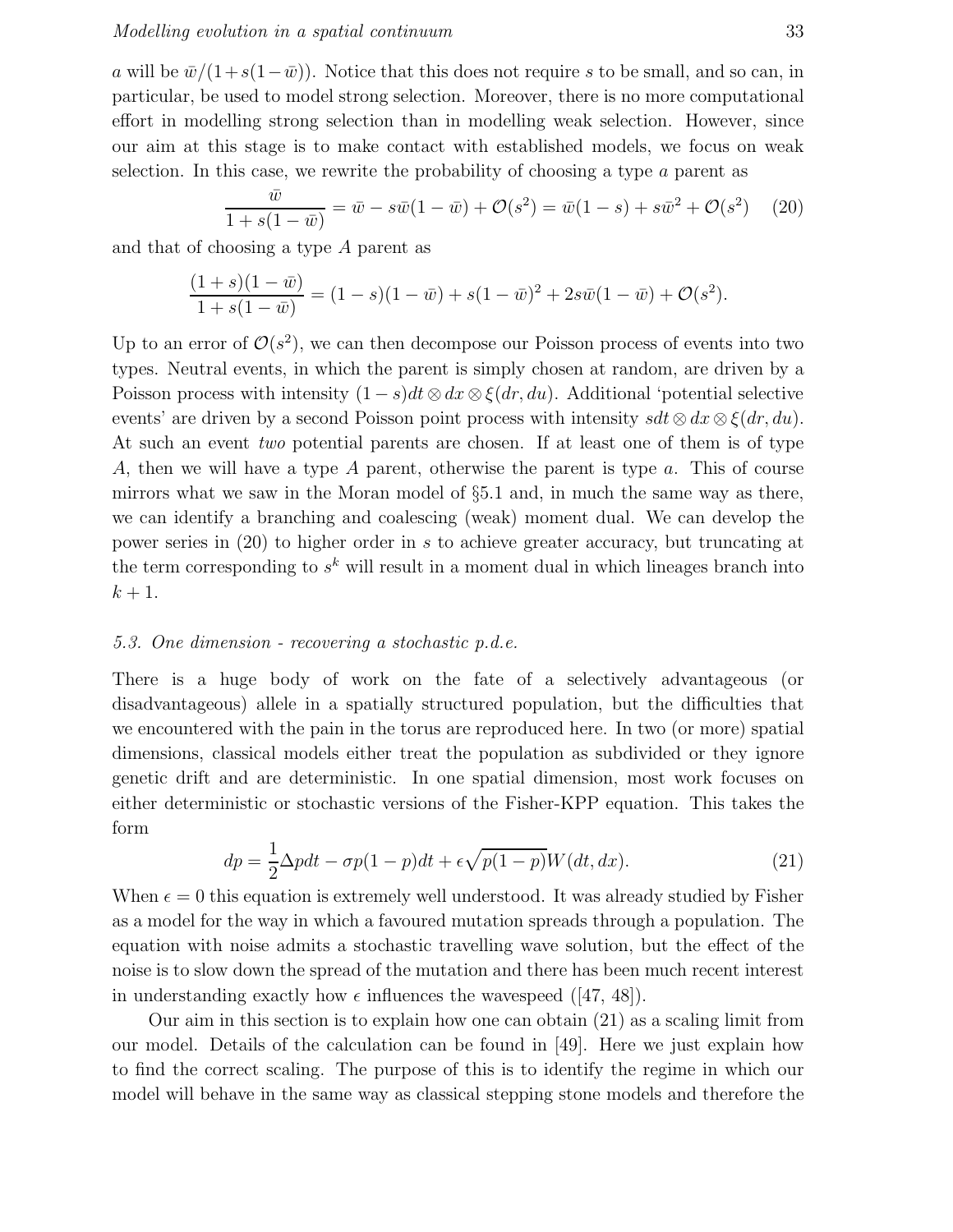appropriate parameter regimes to consider if we wish to emulate the classical approach. Different scalings will, of course, lead to different limits.

Suppose that the events in our model all have the same radius  $r$ , say. As intimated at the end of §4.4, in order to obtain a stochastic p.d.e. in the limit, we expect to have to let the parameter u tend to zero as part of our rescaling and so we set  $u_n = 1/n^{\gamma}$ , where  $\gamma$  is to be chosen. Consider the rescaled process

$$
w(nt, n^{\beta}x)
$$

where  $\beta$  is also to be determined. From §4.4 the 'speed' of an ancestral lineage scales with  $u$ , thus in order that the combined effect of these scalings is that ancestral lineages, individually, follow Brownian motions (which is what we expect if we are to see the Laplacian in (21)), we need that  $nu_n = n^{2\beta}$ . In other words

$$
2\beta + \gamma = 1.
$$

We also know that in the Moran model, the ratio of the rate of reproductive events to potential selective events must be proportional to  $n$  if we are to obtain a diffusion limit. If we set  $s_n = \sigma/n^{\delta}$ , the analogous condition here is  $nu_n \propto n^{\delta}$  (the left hand side being the effective timescale). Putting this together, we see that we should define

$$
w_t^n(x) = w(nt, n^{1/3}x)
$$
, with  $u_n = \frac{u}{n^{1/3}}$ ,  $s_n = \frac{\sigma}{n^{2/3}}$ .

It is proved in [49] that this does indeed yield (21) in the limit as  $n \to \infty$ .

One can perform analogous calculations with events of fixed radius replaced by events governed by the measure  $\mu$  of (16). If one uses the same parameter s irrespective of the size of the event, then one obtains the stochastic p.d.e.

$$
dp = \Delta_{\alpha} pdt - \sigma p(1-p)dt + \epsilon \sqrt{p(1-p)}W(dt, dx)
$$

in the rescaling limit, where  $\Delta_{\alpha}$  is the infinitesimal generator of a symmetric stable process of index  $\alpha$ . Notice, in particular, that the large scale events don't affect the term due to selection or, unlike the parameter regime of §4.4, the form of the noise. This reflects the fact that we must take  $u_n \to 0$  in order to mimic the stepping stone model.

Since the stochastic Fisher KPP equation has no solution in dimension two (or more), the corresponding rescaling can only yield a solution to the deterministic equation in higher dimensions. However, for finite  $n$  our model makes perfectly good sense in *any* dimension and provides a natural framework in which to study selection in a spatially distributed population. The scaling of parameters above guides us if we wish to replicate classical results. Figure 6 shows a snapshot of a population evolving according to this model for finite n. An alternative approach to using our model is of course to use the Kimura stepping stone model (2) with an additional term  $sp<sub>i</sub>(1-p<sub>i</sub>)dt$  on the right hand side to model selection. Notice that in contrast to that setting, in Fig. 6 the range of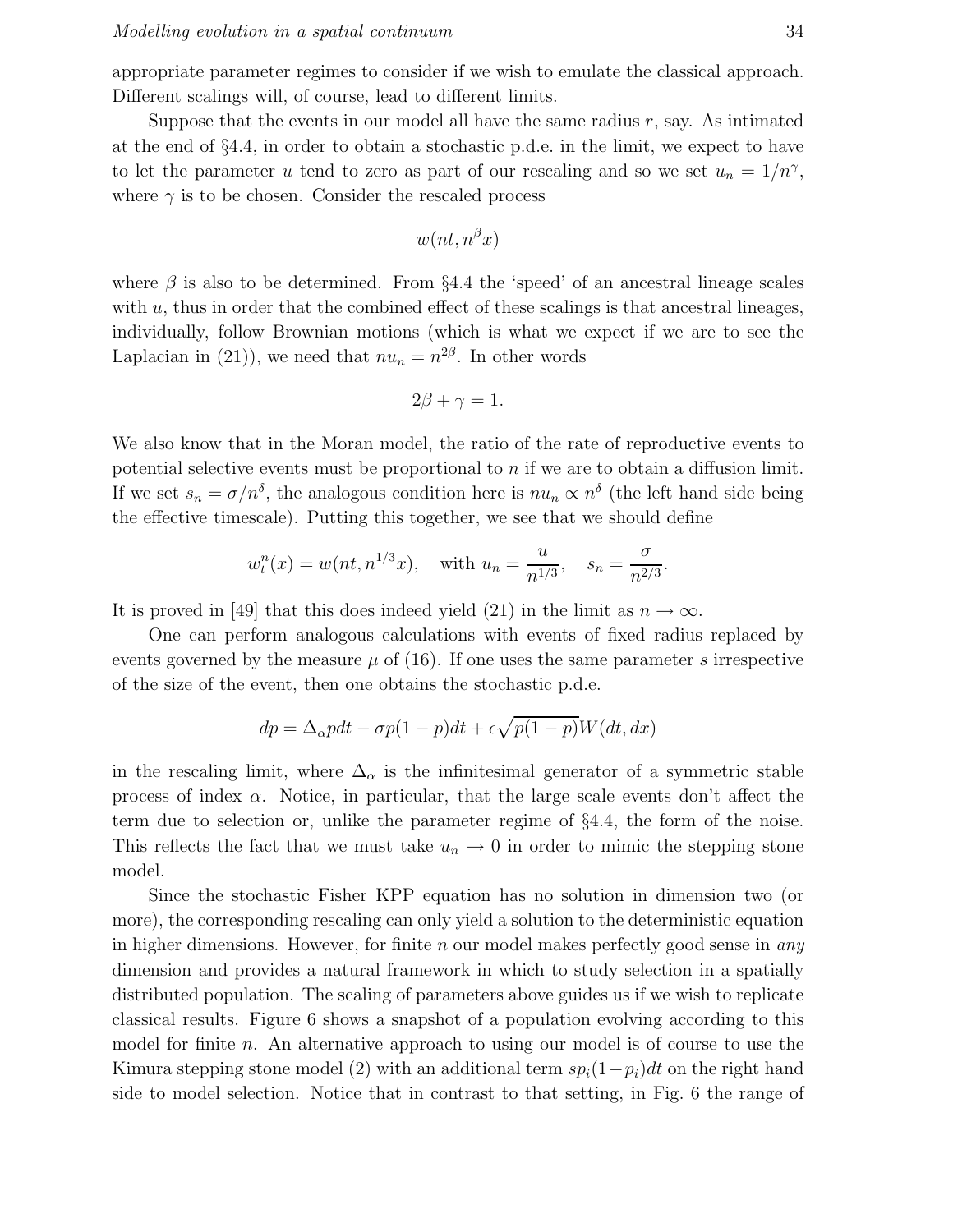

Figure 6. A snapshot of the wave of advance of a selectively advantageous mutation under the model of §5.2.

the compact allele is compact at all times. In the stepping stone model it is present at all sites of  $\mathbb{Z}^2$  at any positive time. This is an artefact of the discrete deme structure, the same is not true of solutions to (21). In order to obtain a picture that more closely resembles what one sees for the stepping stone model, we must take a smaller value of u. Although much of the work on equation  $(21)$  has been devoted to understanding the behaviour for small values of the parameter  $\epsilon$ , corresponding to very weak genetic drift, there has been some interest in understanding the strong noise limit ([50]). In order to understand strong genetic drift in our framework we simply keep u macroscopic. In that setting, if we take a strong selection limit we obtain a growth model which can be compared to that of, for example, [51].

## 6. Related models

In this brief section, let us mention some closely related models that have been studied by others.

There is a huge literature on  $\lambda$ -coalescents (without space). We refer to [52] for an excellent review. Although we have used the term  $spatial \Lambda-coalescent$  for the process of coalescing ancestral lineages of §3.5, that name was already used by Limic and Sturm [53] for a somewhat different process. Limic and Sturm suppose that the population is subdivided into discrete demes. Ancestral lineages migrate between demes and whenever there is more than one lineage in a deme they are allowed to coalesce according to a Λ-coalescent. This is a natural extension of the structured coalescent dual to Kimura's stepping stone model which we described in §2.2. They also follow [39] in considering the effect of sampling at random from a large torus. They work in dimensions  $d \geq 3$ (althought the same results would hold in  $d = 2$ ) and, as one expects, recover a Kingman coalescent with an effective population size. However, since they only allow coalescence within demes, they cannot recover the multiple merger coalescents that we obtain in Theorem 4.2. The time to coalescence in their setting is dominated by the time taken for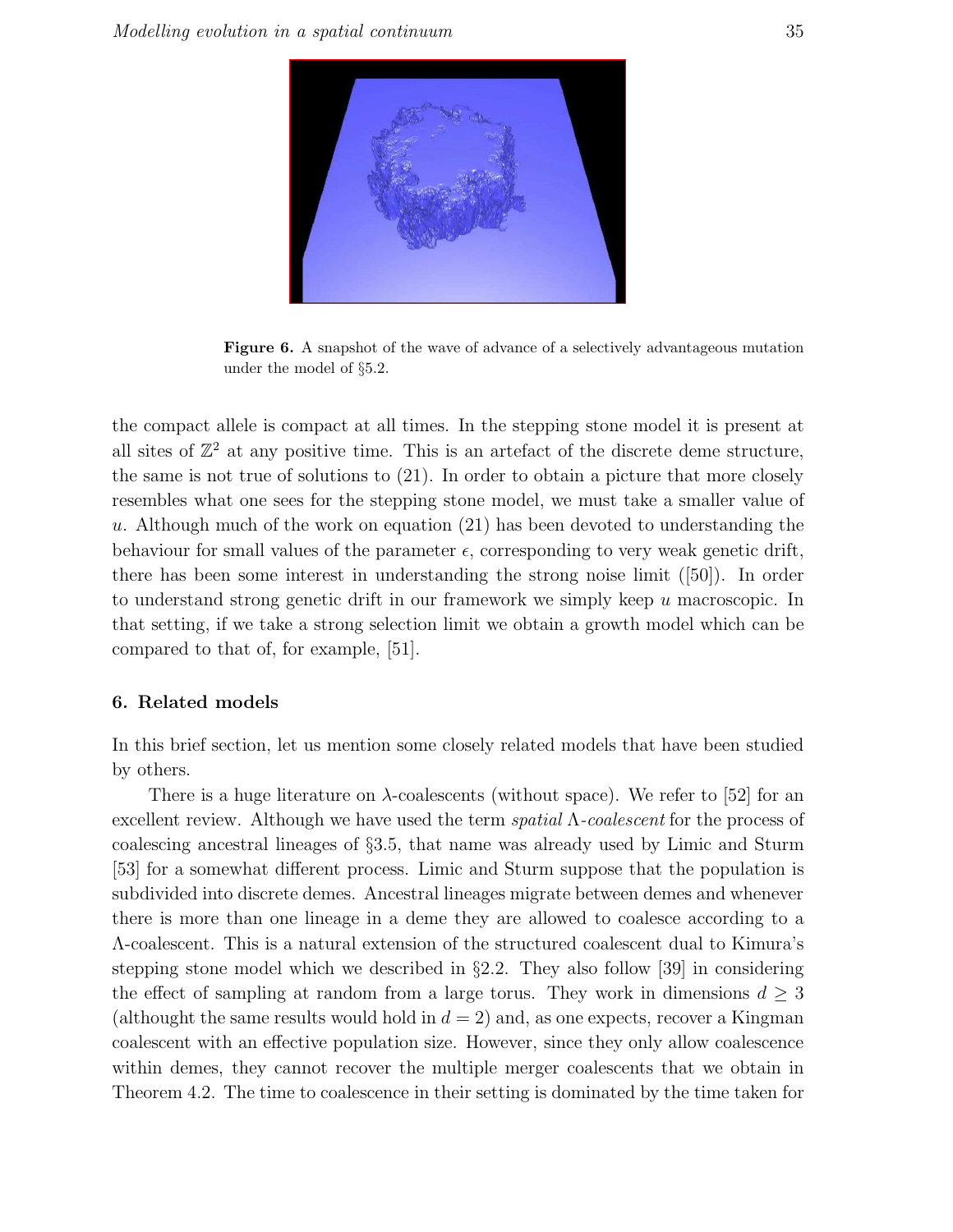two lineages to meet in the same deme. This dictates the timescale of their coalescent and, on this timescale, the chance of ever seeing three or more lineages in the same deme is negligible. This also means that they don't see the reduction in effective population size that results from our large events.

There have been many attempts to construct continuum stepping stone models. The approach of Evans ([33]) that we used to prove existence of our model was originally devised to construct stepping stone models in continuous geographical space. The idea is to first construct a coalescent process, in which ancestral lineages evolve independently until they meet at which point they coalesce, and then show the existence of a forwards in time model which has this coalescent as its dual. In [54], Liang uses the same technology to construct two different 'continuum stepping stone models' for which the geographical space is a circle and coalescence of ancestral lineages is no longer instantaneous, but again occurs only when lineages coincide. As far as we know, ours is the first satisfactory approach in dimensions bigger than one, where, under classical models of dispersal, independently evolving ancestral lineages fail to meet.

There are a variety of models that incorporate extinction/recolonisation events. For example in [55], Kang et al. consider a stepping stone model with extinction/recolonisation events. However, in their setting such events only affect one deme at a time and consequently the long range correlations in allele frequencies that we see in the presence of large events will not be present. Taylor  $&\&V$ éber ([56] consider island models in which extinction events affect multiple demes, but their underlying geographical space is much simpler than that considered here.

Since our spatial Λ-coalescent consists of a system of dependent coalescing jump processes, exact calculations of quantities of interest are only really tractable when one takes suitable rescaling limits as we have done here. On the other hand, it is reasonable to hope that if we replace geographical space with a tree-like structure, then exact calculations will be possible without such a limiting procedure. A natural candidate is the hierarchical group which is often used to mimic higher dimensional spaces. The spatial  $\Lambda$ -coalescent on the hierarchical group is the subject of [57]. In [58], Freeman also works on a geographical space with a hierarchical structure and considers the corresponding spatial Λ-coalescent. The main novelty in his construction is that one can allow 'individuals' to be hit by events at an infinite rate. The space is sufficiently simple that interesting questions can be addressed through branching processes in varying environments, but sufficiently complex that one sees phenomena not present in the non-spatial setting.

There is a huge amount of work, especially in the physics literature, on spatial waves of invasion that goes well beyond what we have cited here. We refer to [59] for a review. For a more general survey of applications of methods of statistical physics in evolutionary biology we refer to [60].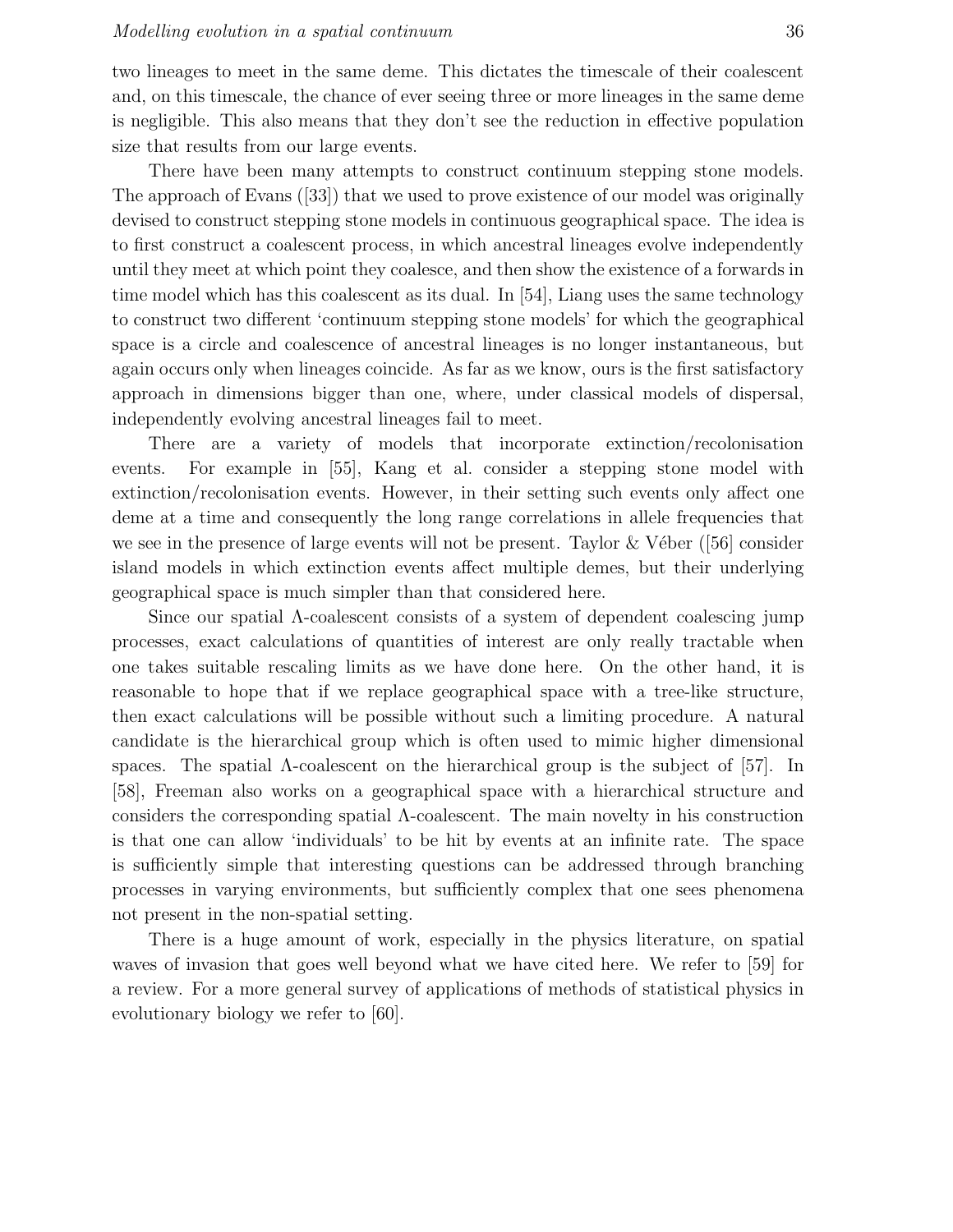## 7. Directions for future research

Our work fulfils two distinct rôles. First, it provides a convenient model of movement and reproduction in a truly continuous population. It can be simulated efficiently forwards in time: on a desktop computer, it is feasible to follow  $10^8$  individuals, or (in the limit of infinite density) up to  $10^3$  genotypes. If there is no selection, lineages can be simulated back through time in a coalescent process that corresponds precisely to the forwards model. Second, we can include events over a range of scales, allowing both for individual reproduction, and for large events that affect whole regions; such large-scale processes are essential to describe real populations. It is the relative rôle of large and small-scale events that gives greatest scope for future research: in particular, how to make inferences from genetic data, and in understanding selection over different scales.

A substantial community is devoted to inferring population structure and demographic history from genetic data, for its own interest, for practical population management, and to provide a null model against which alleles that affect quantitative traits can be detected. There are a plethora of methods, ranging from qualitative inference from genealogies ('phylogeography') to quantitative tests, which may be essentially descriptive (e.g. spatial autocorrelation; [30]) or based on a specific model. In the latter case, we can distinguish two classes of model: individual reproduction, with different loci evolving more or less independently (as in Wright and Malécot), or models where distinct populations diverge and mix  $(e.g.[61, 62])$ . Recently, models of isolationwith-migration that combine elements of both have received attention ([63]). Our model provides a common framework that has the potential to bring together these different approaches: it includes both local gene flow and large-scale population movement, but without imposing artificial boundaries. One focus of our research is to provide a coherent understanding of the diverse methods in use at present.

It will clearly not be possible to infer all the parameters of our model, even with the abundant genomic data that are now available. We therefore have two specific aims in our work on inference: first, to find simple parameter combinations that capture the main features of the process, and second, to find robust ways to reject null hypotheses: for example, that there is only local reproduction, or that selection does not act on particular loci. Here, we may also be able to exploit the fact that with small-scale events, lineages either coalesce locally in the recent past, or escape into the distant past - a generalisation of Wakeley's 'collecting' and 'scattering' phases (e.g. [64, 65]), first identified for the island model.

If any parameter of our model depends on individual genotype, or on genotype frequencies in the local population, then selection will act. There are several fundamental questions here. What is the relative importance of selection on different parameters (i.e., on death rate, or probability of being chosen as a parent) and at different scales? Is there any necessary relation between the classes of event that are responsible for most coalescence and random drift, and the classes on which selection is most effective? (For example, local reproduction might have negligible effect on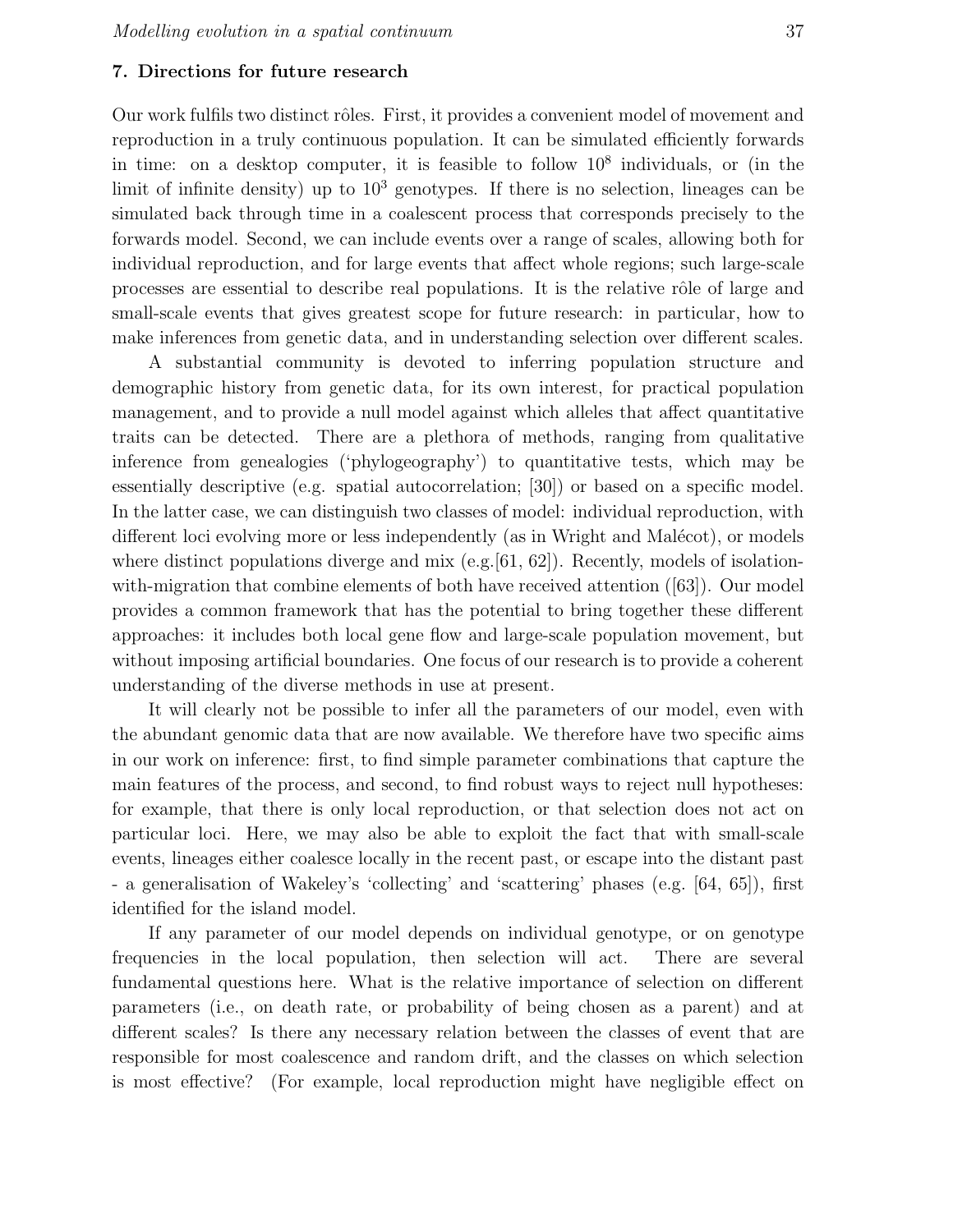random drift, and yet cause the most effective selection.) Which processes most affect the 'tension zones' that bound diverging populations?

The framework can also be used to investigate the interaction between random drift, gene flow and selection, since it provides a mathematically well-defined model of finescale reproduction. In particular, we are interested in the spread of a favourable allele through a spatially continuous population, which is dominated by random fluctuations at the leading edge ([66, 67]). This process distorts variation at linked neutral sites. Can such spatially extended sweeps be distinguished, either singly, or through their cumulative effect? Is the signature of spatial hitch-hiking similar to that of large-scale extinction events?

An abundance of DNA sequence data is now becoming available for a wide variety of species - almost all of which are spread over a two-dimensional range. We believe that our framework for modelling reproduction over a range of spatial scales will help us to understand what such data has to tell us about the evolution of species in nature.

#### Acknowledgments

We should like to thank Jerome Kelleher for the simulations of Figs 2 and 4–6 and Habib Saadi for the picture in Fig. 3. Steve Evans helped with the calculation of §3.3. The work of AME was supported in part by EPSRC grants EP/E065945/1 and EP/I01361X/1, N.B. was supported by the European Research Council grant 250152 and A.V. was supported by the chaire Modélisation Mathématique et Biodiversité of Veolia Environment - Ecole Polytechnique - Museum National d'Histoire Naturelle -Fondation X and by the ANR project MANEGE (ANR-09-BLAN-0215).

# References

- [1] N Takahata. Allelic genealogy and human evolution. *Mol. Biol. Evol.*, 10(1):2–22, 1993.
- [2] H Li and R Durbin. Inference of human population history from individual whole-genome sequences. *Nature*, 475:493–496, 2011.
- [3] A M Etheridge. Drift, draft and structure: some mathematical models of evolution. *Banach Center Publ.*, 80:121–144, 2008.
- [4] N Berestycki, A M Etheridge, and M Hutzenthaler. Survival, extinction and ergodicity in a spatially continuous population model. *Markov Processes and Related Fields*, 15:265–288, 2009.
- [5] N H Barton, A M Etheridge, and A Véber. A new model for evolution in a spatial continuum. *Electron. J. Probab.*, 15:162–216, 2010.
- [6] N H Barton, J Kelleher, and A M Etheridge. A new model for extinction and recolonization in two dimensions: quantifying phylogeography. *Evolution*, 64(9):2701–2715, 2010.
- [7] N Berestycki, A M Etheridge, and A Véber. Large-scale behaviour of the spatial Λ-Fleming-Viot process. Ann. Inst. H. Poincaré (to appear), arXiv:1107.4254v2[math.PR], 2012.
- [8] A M Etheridge and A Véber. The spatial Lambda-Fleming-Viot process on a large torus: genealogies in the presence of recombination. *Ann. Appl. Probab. (to appear)*, arXiv:1106.4050v2[math.PR], 2012.
- [9] W J Ewens. *Mathematical Population Genetics I. Theoretical introduction.* Springer-Verlag, 2004.
- [10] R Durrett. *Probability models for DNA sequence evolution. 2nd Edition.* Springer-Verlag, 2008.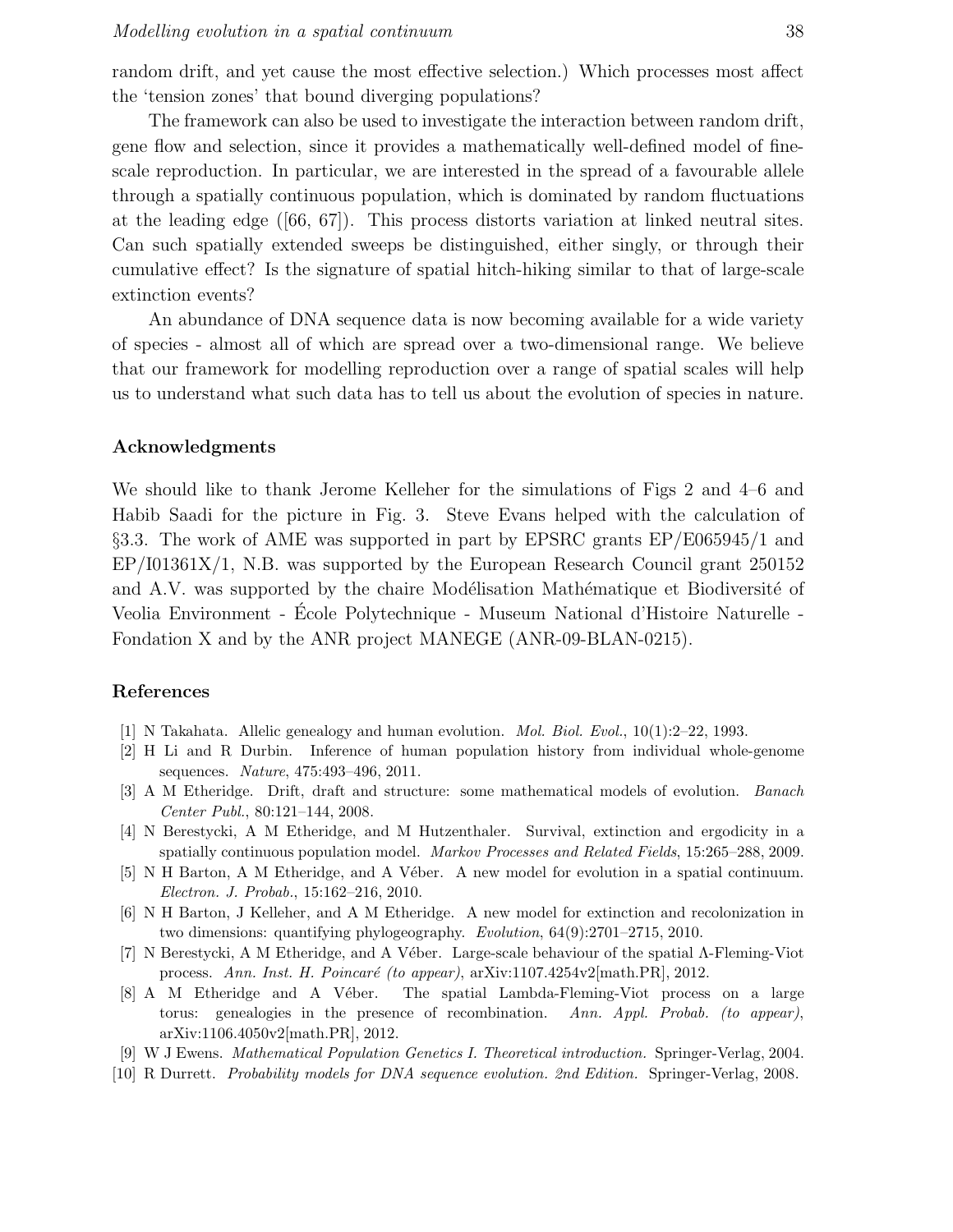- [11] A M Etheridge. Some mathematical models from population genetics. In *Ecole d'été de probabilités de Saint Flour XXXXIX-2009*, volume 2012. Springer-Verlag, 2011.
- [12] N H Barton, D E G Briggs, J A Eisen, D B Goldstein, and N H Patel. *Evolution*. Cold Spring Harbour Press, 2007.
- [13] S Karlin and H M Taylor. *A second course in stochastic processes*. Academic Press, 1981.
- [14] P A P Moran. Random processes in genetics. *Proc. Camb. Phil. Soc.*, 54:60–71, 1958.
- [15] P J Donnelly and T G Kurtz. A countable representation of the Fleming-Viot measure-valued diffusion. *Ann. Probab.*, 24:698–742, 1996.
- [16] W H Fleming and M Viot. Some measure-valued Markov processes in population genetics. *Indiana Univ. Math. J.*, 28:817–843, 1979.
- [17] S N Ethier and T G Kurtz. Fleming-Viot processes in population genetics. *SIAM J. Control Optim.*, 31:345–386, 1993.
- [18] J E Taylor. The genealogical consequences of fecundity variance polymorphism. *Genetics*, 182(3):813–837, 2009.
- [19] S Wright. Isolation by distance. *Genetics*, 28:114–138, 1943.
- [20] M Kimura. Stepping stone model of population. *Ann. Rep. Nat. Inst. Genetics Japan*, 3:62–63, 1953.
- [21] M C Whitlock and N H Barton. The effective size of a subdivided population. *Genetics*, 146:427– 441, 1997.
- [22] G Malécot. *Les Mathématiques de l'hérédité*. Masson et Cie, Paris, 1948.
- [23] J Felsenstein. A pain in the torus: some difficulties with the model of isolation by distance. *Amer. Nat.*, 109:359–368, 1975.
- [24] B M Bolker and S W Pacala. Using moment equations to understand stochastically driven spatial pattern formation in ecological systems. *Theor. Pop. Biol.*, 52(3):179–197, 1997.
- [25] R Law, D J Murrell, and U Dieckmann. Population growth in space and time: spatial logistic equations. *Ecology*, 84(2):252–262, 2003.
- [26] A M Etheridge. Survival and extinction in a locally regulated population. *Ann. Appl. Probab.*, 14(1):188–214, 2004.
- [27] M Hutzenthaler and A Wakolbinger. Ergodic behavior of locally regulated branching populations. *Ann. Appl. Probab.*, 17(2):474–501, 2007.
- [28] M Birkner and A Depperschmidt. Survival and complete convergence for a spatial branching system with local regulation. *Ann. Appl. Probab.*, 17:1777–1807, 2007.
- [29] N H Barton, F Depaulis, and A M Etheridge. Neutral evolution in spatially continuous populations. *Theor. Pop. Biol.*, 61:31–48, 2002.
- [30] B K Epperson. *Geographical genetics*. Princeton University Press, Princeton, N.J., 2003.
- [31] R C Lewontin. *The genetic basis of evolutionary change*. Columbia University Press, New York., 1974.
- [32] J C Avise. *Molecular markers, natural history and evolution*. Sinauer Press, Sunderland, Massechussetts, 2004.
- [33] S N Evans. Coalescing markov labelled partitions and a continuous sites genetics model with infinitely many types. Ann. Inst. Henri Poincaré, 33:339–358, 1997.
- [34] P J Donnelly and T G Kurtz. Particle representations for measure-valued population models. *Ann. Probab.*, 27:166–205, 1999.
- [35] J Pitman. Coalescents with multiple collisions. *Ann. Probab.*, 27:1870–1902, 1999.
- [36] S Sagitov. The general coalescent with asynchronous mergers of ancestral lines. *J. Appl. Probab.*, 26:1116–1125, 1999.
- [37] J Bertoin and J-F Le Gall. Stochastic flows associated to a coalescent process. *Prob. Theor. Rel. Fields*, 126:261–288, 2003.
- [38] Amandine V´eber. *Limit theorems for some spatial branching and coalescent processes*. Ph D thesis, Université Paris-Sud, 2009.
- [39] I Zähle, J T Cox, and R Durrett. The stepping stone model ii: genealogies and the infinite sites